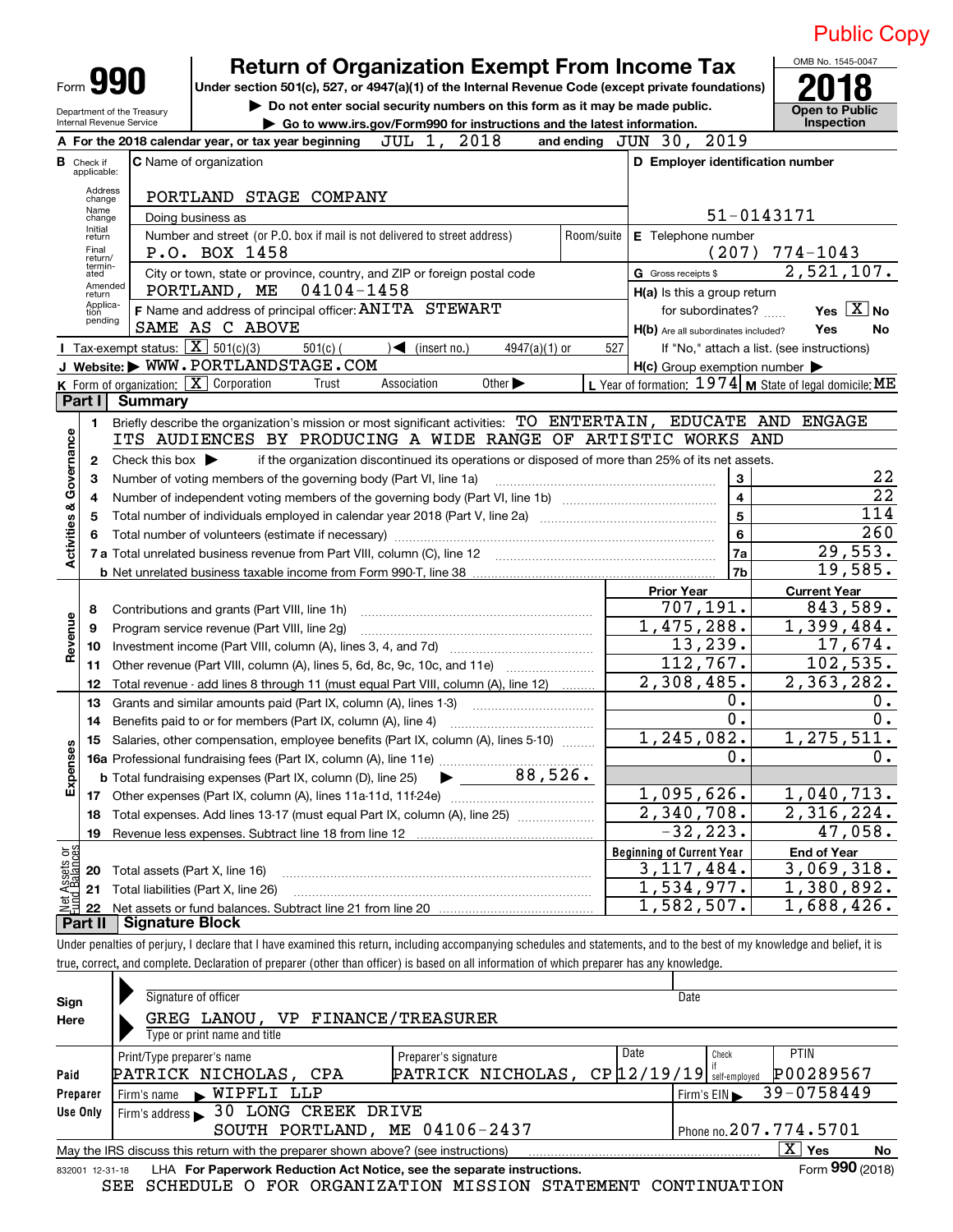|              | PORTLAND STAGE COMPANY<br>Form 990 (2018)                                                                                                                                                                                                                                            | 51-0143171 | Page 2                                 |
|--------------|--------------------------------------------------------------------------------------------------------------------------------------------------------------------------------------------------------------------------------------------------------------------------------------|------------|----------------------------------------|
|              | <b>Statement of Program Service Accomplishments</b><br>Part III                                                                                                                                                                                                                      |            |                                        |
|              |                                                                                                                                                                                                                                                                                      |            | $\overline{\mathbf{x}}$                |
| 1            | Briefly describe the organization's mission:<br>TO ENTERTAIN, EDUCATE AND ENGAGE ITS AUDIENCES BY PRODUCING A WIDE<br>RANGE OF ARTISTIC WORKS AND PROGRAMS THAT EXPLORE BASIC HUMAN ISSUES                                                                                           |            |                                        |
|              | AND CONCERNS RELEVANT TO THE COMMUNITIES SERVED BY THE THEATER. OUR                                                                                                                                                                                                                  |            |                                        |
|              | GUIDING PRINCIPLE IS TO PROMOTE CREATIVITY AND DIALOGUE AMONG ARTISTS,                                                                                                                                                                                                               |            |                                        |
| $\mathbf{2}$ | Did the organization undertake any significant program services during the year which were not listed on the<br>prior Form 990 or 990-EZ?<br>If "Yes," describe these new services on Schedule O.                                                                                    |            | $\sqrt{}$ Yes $\sqrt{}$ X $\sqrt{}$ No |
| 3            | Did the organization cease conducting, or make significant changes in how it conducts, any program services?<br>If "Yes," describe these changes on Schedule O.                                                                                                                      |            | $\overline{Y}$ es $\overline{X}$ No    |
| 4            | Describe the organization's program service accomplishments for each of its three largest program services, as measured by expenses.<br>Section 501(c)(3) and 501(c)(4) organizations are required to report the amount of grants and allocations to others, the total expenses, and |            |                                        |
|              | revenue, if any, for each program service reported.                                                                                                                                                                                                                                  |            |                                        |
| 4a           | 1,852,087. including grants of \$<br>) (Expenses \$<br>) (Revenue \$<br>(Code:<br>PORTLAND STAGE IS A HUB OF CREATIVE ACTIVITY AND ENERGY KNOWN FOR                                                                                                                                  | 1,449,107. |                                        |
|              | MAINSTAGE THEATER PRODUCTIONS, CREATION AND IMPLEMENTATION OF VITAL                                                                                                                                                                                                                  |            |                                        |
|              | EDUCATION PROGRAMS, BOTH IN-SCHOOLS AND IN-HOUSE, AND CULTIVATING NEW                                                                                                                                                                                                                |            |                                        |
|              | VOICES IN THEATER THROUGH NEW WORK DEVELOPMENT INITIATIVES THAT FOSTER                                                                                                                                                                                                               |            |                                        |
|              | EXPERIMENTATION AND ARTISTIC RISK.                                                                                                                                                                                                                                                   |            |                                        |
|              |                                                                                                                                                                                                                                                                                      |            |                                        |
|              | PORTLAND STAGE'S MAINSTAGE PRODUCTIONS ARE CREATED FROM THE GROUND UP<br>BY COMBINING THE BEST LOCAL TALENT WITH PROFESSIONAL ARTISTS FROM                                                                                                                                           |            |                                        |
|              | ACROSS THE NATION. DURING THE 2018-19 MAINSTAGE SEASON, PS PRESENTED                                                                                                                                                                                                                 |            |                                        |
|              | OVER 150 MAINSTAGE PERFORMANCES TO UPWARDS OF 40,000 AUDIENCE MEMBERS.                                                                                                                                                                                                               |            |                                        |
|              | PORTLAND STAGE OFFERS VITAL THEATER ARTS EDUCATION TO CHILDREN AGES                                                                                                                                                                                                                  |            |                                        |
| 4b           | (Code: <u>Code:</u> etc. Code: etc. Code: etc. Code: etc. Code: etc. Code: etc. Code: etc. Code: etc. Code: etc. Code: etc. Code: etc. Code: etc. Code: etc. Code: etc. Code: etc. Code: etc. Code: etc. Code: etc. Code: etc. Code                                                  |            |                                        |
|              |                                                                                                                                                                                                                                                                                      |            |                                        |
|              |                                                                                                                                                                                                                                                                                      |            |                                        |
|              |                                                                                                                                                                                                                                                                                      |            |                                        |
|              |                                                                                                                                                                                                                                                                                      |            |                                        |
|              |                                                                                                                                                                                                                                                                                      |            |                                        |
|              |                                                                                                                                                                                                                                                                                      |            |                                        |
|              |                                                                                                                                                                                                                                                                                      |            |                                        |
|              |                                                                                                                                                                                                                                                                                      |            |                                        |
|              |                                                                                                                                                                                                                                                                                      |            |                                        |
|              |                                                                                                                                                                                                                                                                                      |            |                                        |
| 4с           |                                                                                                                                                                                                                                                                                      |            |                                        |
|              |                                                                                                                                                                                                                                                                                      |            |                                        |
|              |                                                                                                                                                                                                                                                                                      |            |                                        |
|              |                                                                                                                                                                                                                                                                                      |            |                                        |
|              |                                                                                                                                                                                                                                                                                      |            |                                        |
|              |                                                                                                                                                                                                                                                                                      |            |                                        |
|              |                                                                                                                                                                                                                                                                                      |            |                                        |
|              |                                                                                                                                                                                                                                                                                      |            |                                        |
|              |                                                                                                                                                                                                                                                                                      |            |                                        |
|              |                                                                                                                                                                                                                                                                                      |            |                                        |
|              |                                                                                                                                                                                                                                                                                      |            |                                        |
|              |                                                                                                                                                                                                                                                                                      |            |                                        |
| 4d           | Other program services (Describe in Schedule O.)                                                                                                                                                                                                                                     |            |                                        |
|              | ) (Revenue \$<br>(Expenses \$<br>including grants of \$<br>1,852,087.                                                                                                                                                                                                                |            |                                        |
| 4е           | Total program service expenses >                                                                                                                                                                                                                                                     |            | Form 990 (2018)                        |

Form (2018) **990**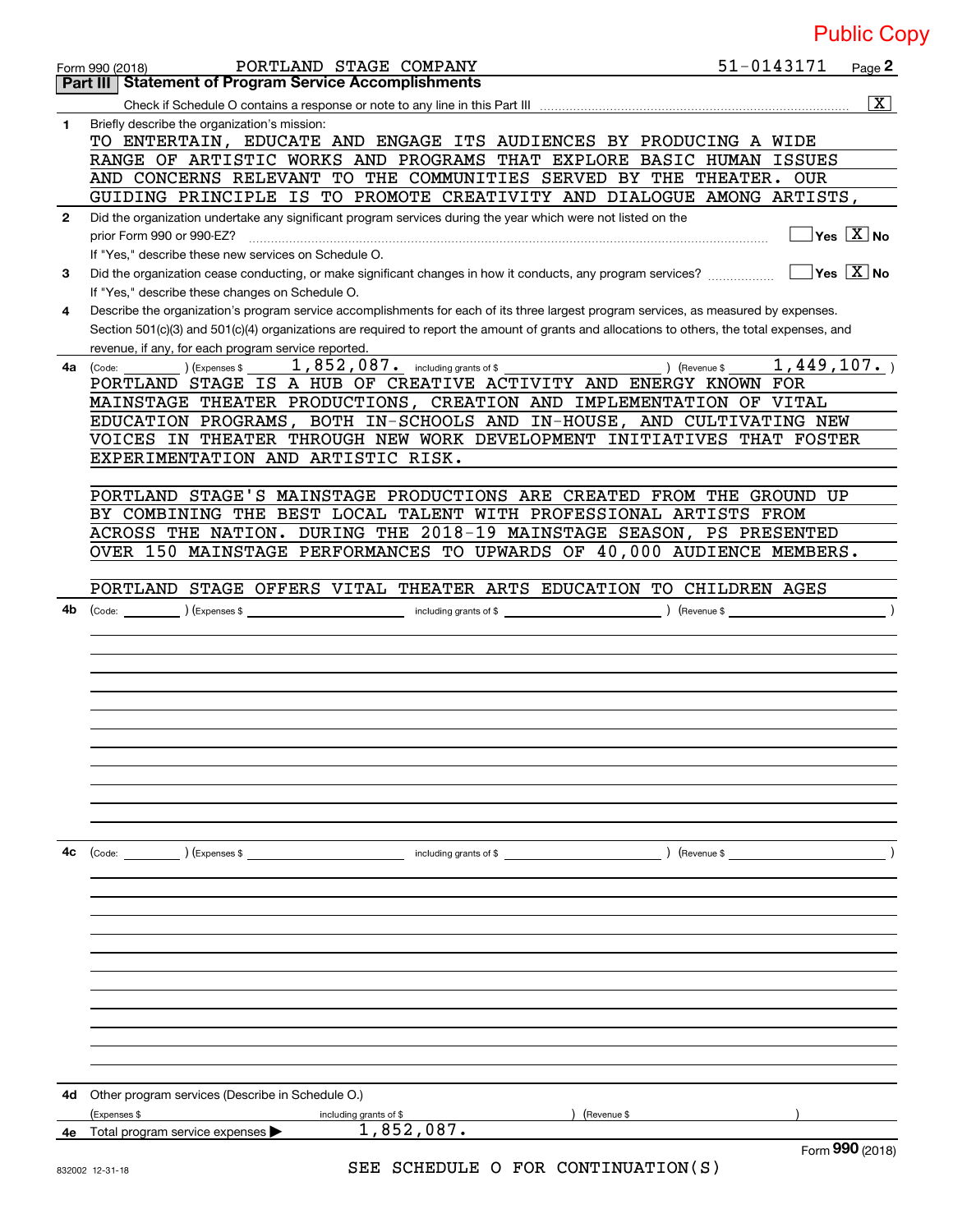Form 990 (2018) PORTLAND STAGE COMPANY 51−0143171 Page **3** PORTLAND STAGE COMPANY 51-0143171 Public Copy

|     | <b>Part IV   Checklist of Required Schedules</b>                                                                                                                                                                                    |                 |                         |        |
|-----|-------------------------------------------------------------------------------------------------------------------------------------------------------------------------------------------------------------------------------------|-----------------|-------------------------|--------|
|     |                                                                                                                                                                                                                                     |                 | Yes                     | No     |
| 1   | Is the organization described in section $501(c)(3)$ or $4947(a)(1)$ (other than a private foundation)?                                                                                                                             |                 |                         |        |
|     |                                                                                                                                                                                                                                     | 1               | X                       |        |
| 2   |                                                                                                                                                                                                                                     | $\overline{2}$  | $\overline{\mathbf{x}}$ |        |
|     |                                                                                                                                                                                                                                     |                 |                         |        |
| 3   | Did the organization engage in direct or indirect political campaign activities on behalf of or in opposition to candidates for                                                                                                     |                 |                         | x      |
|     |                                                                                                                                                                                                                                     | 3               |                         |        |
|     | Section 501(c)(3) organizations. Did the organization engage in lobbying activities, or have a section 501(h) election in effect                                                                                                    |                 |                         |        |
|     |                                                                                                                                                                                                                                     | 4               |                         | X      |
| 5   | Is the organization a section 501(c)(4), 501(c)(5), or 501(c)(6) organization that receives membership dues, assessments, or                                                                                                        |                 |                         |        |
|     |                                                                                                                                                                                                                                     | 5               |                         | X      |
| 6   | Did the organization maintain any donor advised funds or any similar funds or accounts for which donors have the right to                                                                                                           |                 |                         |        |
|     | provide advice on the distribution or investment of amounts in such funds or accounts? If "Yes," complete Schedule D, Part I                                                                                                        | 6               |                         | X      |
| 7   | Did the organization receive or hold a conservation easement, including easements to preserve open space,                                                                                                                           |                 |                         |        |
|     |                                                                                                                                                                                                                                     | $\overline{7}$  |                         | X      |
| 8   | Did the organization maintain collections of works of art, historical treasures, or other similar assets? If "Yes," complete                                                                                                        |                 |                         |        |
|     |                                                                                                                                                                                                                                     | 8               |                         | X      |
| 9   | Did the organization report an amount in Part X, line 21, for escrow or custodial account liability, serve as a custodian for                                                                                                       |                 |                         |        |
|     | amounts not listed in Part X; or provide credit counseling, debt management, credit repair, or debt negotiation services?                                                                                                           |                 |                         |        |
|     |                                                                                                                                                                                                                                     | 9               |                         | X      |
|     | If "Yes," complete Schedule D, Part IV<br>Did the organization, directly or through a related organization, hold assets in temporarily restricted endowments, permanent                                                             |                 |                         |        |
| 10  |                                                                                                                                                                                                                                     |                 | X                       |        |
|     |                                                                                                                                                                                                                                     | 10              |                         |        |
| 11  | If the organization's answer to any of the following questions is "Yes," then complete Schedule D, Parts VI, VII, VIII, IX, or X                                                                                                    |                 |                         |        |
|     | as applicable.                                                                                                                                                                                                                      |                 |                         |        |
|     | a Did the organization report an amount for land, buildings, and equipment in Part X, line 10? If "Yes," complete Schedule D,                                                                                                       |                 |                         |        |
|     |                                                                                                                                                                                                                                     | 11a             | X                       |        |
|     | <b>b</b> Did the organization report an amount for investments - other securities in Part X, line 12 that is 5% or more of its total                                                                                                |                 |                         |        |
|     |                                                                                                                                                                                                                                     | 11 <sub>b</sub> |                         | X      |
|     | c Did the organization report an amount for investments - program related in Part X, line 13 that is 5% or more of its total                                                                                                        |                 |                         |        |
|     |                                                                                                                                                                                                                                     | 11c             |                         | x      |
|     | d Did the organization report an amount for other assets in Part X, line 15 that is 5% or more of its total assets reported in                                                                                                      |                 |                         |        |
|     |                                                                                                                                                                                                                                     | 11d             | X                       |        |
|     | Did the organization report an amount for other liabilities in Part X, line 25? If "Yes," complete Schedule D, Part X                                                                                                               | 11e             | $\mathbf X$             |        |
| f   | Did the organization's separate or consolidated financial statements for the tax year include a footnote that addresses                                                                                                             |                 |                         |        |
|     | the organization's liability for uncertain tax positions under FIN 48 (ASC 740)? If "Yes," complete Schedule D, Part X                                                                                                              | 11f             |                         | x      |
|     | 12a Did the organization obtain separate, independent audited financial statements for the tax year? If "Yes," complete                                                                                                             |                 |                         |        |
|     |                                                                                                                                                                                                                                     | 12a             | х                       |        |
|     | Schedule D, Parts XI and XII <i>measurement content content and all measurement</i> and the set of the set of the set of the set of the set of the set of the set of the set of the set of the set of the set of the set of the set |                 |                         |        |
|     | b Was the organization included in consolidated, independent audited financial statements for the tax year?                                                                                                                         |                 |                         |        |
|     | If "Yes," and if the organization answered "No" to line 12a, then completing Schedule D, Parts XI and XII is optional                                                                                                               | <b>12b</b>      |                         | x      |
| 13  |                                                                                                                                                                                                                                     | 13              |                         | X      |
| 14a | Did the organization maintain an office, employees, or agents outside of the United States?                                                                                                                                         | 14a             |                         | X      |
| b   | Did the organization have aggregate revenues or expenses of more than \$10,000 from grantmaking, fundraising, business,                                                                                                             |                 |                         |        |
|     | investment, and program service activities outside the United States, or aggregate foreign investments valued at \$100,000                                                                                                          |                 |                         |        |
|     |                                                                                                                                                                                                                                     | 14b             |                         | x      |
| 15  | Did the organization report on Part IX, column (A), line 3, more than \$5,000 of grants or other assistance to or for any                                                                                                           |                 |                         |        |
|     |                                                                                                                                                                                                                                     | 15              |                         | x      |
| 16  | Did the organization report on Part IX, column (A), line 3, more than \$5,000 of aggregate grants or other assistance to                                                                                                            |                 |                         |        |
|     |                                                                                                                                                                                                                                     | 16              |                         | x      |
| 17  | Did the organization report a total of more than \$15,000 of expenses for professional fundraising services on Part IX,                                                                                                             |                 |                         |        |
|     |                                                                                                                                                                                                                                     | 17              |                         | x      |
| 18  | Did the organization report more than \$15,000 total of fundraising event gross income and contributions on Part VIII, lines                                                                                                        |                 |                         |        |
|     |                                                                                                                                                                                                                                     | 18              | х                       |        |
|     | Did the organization report more than \$15,000 of gross income from gaming activities on Part VIII, line 9a? If "Yes."                                                                                                              |                 |                         |        |
| 19  |                                                                                                                                                                                                                                     |                 |                         |        |
|     |                                                                                                                                                                                                                                     | 19              |                         | x<br>X |
| 20a |                                                                                                                                                                                                                                     | 20a             |                         |        |
|     | b If "Yes" to line 20a, did the organization attach a copy of its audited financial statements to this return?                                                                                                                      | 20 <sub>b</sub> |                         |        |
| 21  | Did the organization report more than \$5,000 of grants or other assistance to any domestic organization or                                                                                                                         |                 |                         |        |
|     |                                                                                                                                                                                                                                     | 21              |                         | x      |

Form **990** (2018)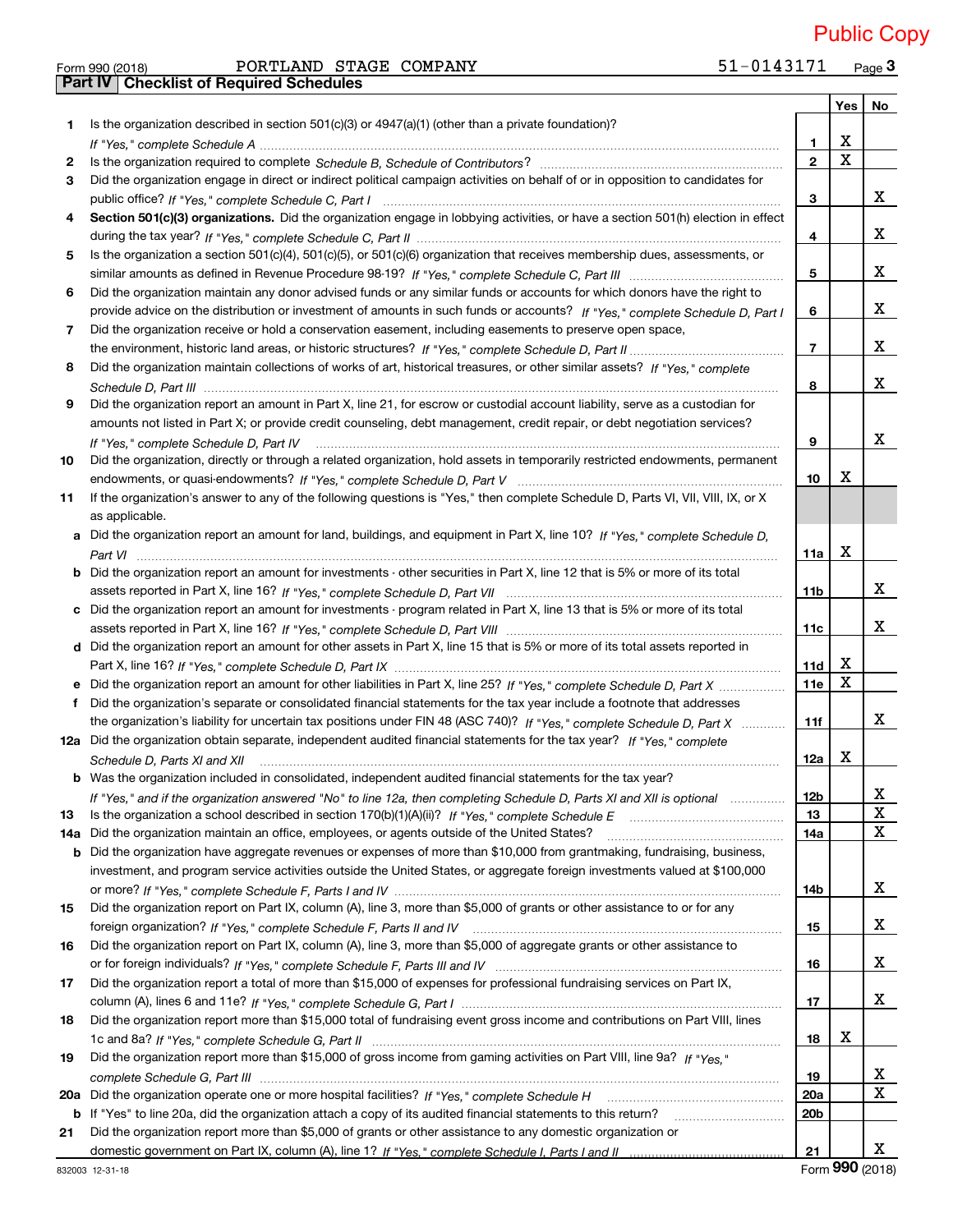$_{\rm Form}$   $_{990}$  (2018)  $_{\rm PQRTLAND}$   $_{\rm STAGE}$   $_{\rm COMPANY}$  51-0143171  $_{\rm Page}$ 51-0143171 Page 4 Public Copy

|    | <b>Part IV   Checklist of Required Schedules</b> (continued)                                                                      |                 |     |                         |
|----|-----------------------------------------------------------------------------------------------------------------------------------|-----------------|-----|-------------------------|
|    |                                                                                                                                   |                 | Yes | No                      |
| 22 | Did the organization report more than \$5,000 of grants or other assistance to or for domestic individuals on                     |                 |     |                         |
|    |                                                                                                                                   | 22              |     | x                       |
| 23 | Did the organization answer "Yes" to Part VII, Section A, line 3, 4, or 5 about compensation of the organization's current        |                 |     |                         |
|    | and former officers, directors, trustees, key employees, and highest compensated employees? If "Yes," complete                    |                 |     |                         |
|    |                                                                                                                                   |                 |     | x                       |
|    |                                                                                                                                   | 23              |     |                         |
|    | 24a Did the organization have a tax-exempt bond issue with an outstanding principal amount of more than \$100,000 as of the       |                 |     |                         |
|    | last day of the year, that was issued after December 31, 2002? If "Yes," answer lines 24b through 24d and complete                |                 |     |                         |
|    |                                                                                                                                   | 24a             |     | x                       |
|    |                                                                                                                                   | 24 <sub>b</sub> |     |                         |
|    | c Did the organization maintain an escrow account other than a refunding escrow at any time during the year to defease            |                 |     |                         |
|    |                                                                                                                                   | 24c             |     |                         |
|    |                                                                                                                                   | 24d             |     |                         |
|    | 25a Section 501(c)(3), 501(c)(4), and 501(c)(29) organizations. Did the organization engage in an excess benefit                  |                 |     |                         |
|    |                                                                                                                                   | 25a             |     | x                       |
|    | b Is the organization aware that it engaged in an excess benefit transaction with a disqualified person in a prior year, and      |                 |     |                         |
|    | that the transaction has not been reported on any of the organization's prior Forms 990 or 990-EZ? If "Yes," complete             |                 |     |                         |
|    | Schedule L. Part I                                                                                                                | 25b             |     | x                       |
|    | Did the organization report any amount on Part X, line 5, 6, or 22 for receivables from or payables to any current or             |                 |     |                         |
| 26 |                                                                                                                                   |                 |     |                         |
|    | former officers, directors, trustees, key employees, highest compensated employees, or disqualified persons? If "Yes."            |                 |     |                         |
|    | complete Schedule L, Part II                                                                                                      | 26              |     | x                       |
| 27 | Did the organization provide a grant or other assistance to an officer, director, trustee, key employee, substantial              |                 |     |                         |
|    | contributor or employee thereof, a grant selection committee member, or to a 35% controlled entity or family member               |                 |     |                         |
|    |                                                                                                                                   | 27              |     | X.                      |
| 28 | Was the organization a party to a business transaction with one of the following parties (see Schedule L, Part IV                 |                 |     |                         |
|    | instructions for applicable filing thresholds, conditions, and exceptions):                                                       |                 |     |                         |
|    |                                                                                                                                   | 28a             |     | X                       |
|    | b A family member of a current or former officer, director, trustee, or key employee? If "Yes," complete Schedule L, Part IV      | 28b             |     | $\overline{\mathbf{x}}$ |
|    | c An entity of which a current or former officer, director, trustee, or key employee (or a family member thereof) was an officer, |                 |     |                         |
|    |                                                                                                                                   | 28c             |     | X                       |
| 29 |                                                                                                                                   | 29              |     | $\overline{\mathbf{x}}$ |
| 30 | Did the organization receive contributions of art, historical treasures, or other similar assets, or qualified conservation       |                 |     |                         |
|    |                                                                                                                                   | 30              |     | x                       |
| 31 | Did the organization liquidate, terminate, or dissolve and cease operations?                                                      |                 |     |                         |
|    |                                                                                                                                   | 31              |     | x                       |
|    | If "Yes," complete Schedule N, Part I medication control control of the Schedule N, Part I medication of the S                    |                 |     |                         |
| 32 | Did the organization sell, exchange, dispose of, or transfer more than 25% of its net assets? If "Yes," complete                  |                 |     | Χ                       |
|    |                                                                                                                                   | 32              |     |                         |
| 33 | Did the organization own 100% of an entity disregarded as separate from the organization under Regulations                        |                 |     |                         |
|    |                                                                                                                                   | 33              |     | X.                      |
| 34 | Was the organization related to any tax-exempt or taxable entity? If "Yes," complete Schedule R, Part II, III, or IV, and         |                 |     |                         |
|    |                                                                                                                                   | 34              |     | x                       |
|    |                                                                                                                                   | <b>35a</b>      |     | $\mathbf X$             |
|    | b If "Yes" to line 35a, did the organization receive any payment from or engage in any transaction with a controlled entity       |                 |     |                         |
|    |                                                                                                                                   | 35b             |     |                         |
| 36 | Section 501(c)(3) organizations. Did the organization make any transfers to an exempt non-charitable related organization?        |                 |     |                         |
|    |                                                                                                                                   | 36              |     | x                       |
| 37 | Did the organization conduct more than 5% of its activities through an entity that is not a related organization                  |                 |     |                         |
|    |                                                                                                                                   | 37              |     | х                       |
| 38 | Did the organization complete Schedule O and provide explanations in Schedule O for Part VI, lines 11b and 19?                    |                 |     |                         |
|    | Note. All Form 990 filers are required to complete Schedule O                                                                     | 38              | х   |                         |
|    | <b>Statements Regarding Other IRS Filings and Tax Compliance</b><br><b>Part V</b>                                                 |                 |     |                         |
|    | Check if Schedule O contains a response or note to any line in this Part V                                                        |                 |     |                         |
|    |                                                                                                                                   |                 |     |                         |
|    | 55                                                                                                                                |                 | Yes | No                      |
|    | 1a<br>$\Omega$                                                                                                                    |                 |     |                         |
|    | <b>b</b> Enter the number of Forms W-2G included in line 1a. Enter -0- if not applicable<br>1b                                    |                 |     |                         |
|    | Did the organization comply with backup withholding rules for reportable payments to vendors and reportable gaming                |                 |     |                         |
|    | (gambling) winnings to prize winners?                                                                                             | 1c              | х   |                         |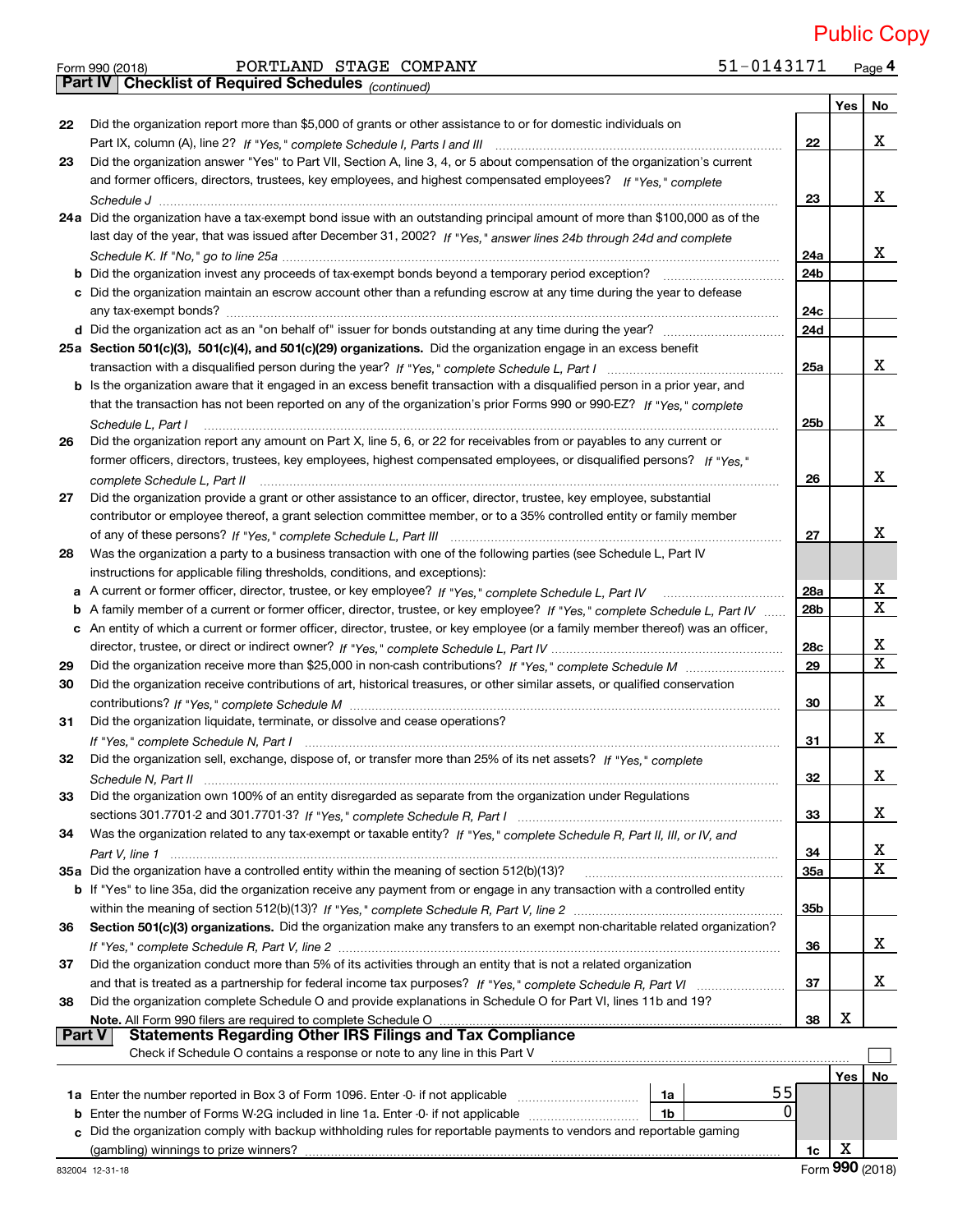|               | 51-0143171<br>PORTLAND STAGE COMPANY<br>Form 990 (2018)                                                                                                                                    |                |     | $Page$ <sup>5</sup> |
|---------------|--------------------------------------------------------------------------------------------------------------------------------------------------------------------------------------------|----------------|-----|---------------------|
| <b>Part V</b> | Statements Regarding Other IRS Filings and Tax Compliance (continued)                                                                                                                      |                |     |                     |
|               |                                                                                                                                                                                            |                | Yes | <b>No</b>           |
|               | 2a Enter the number of employees reported on Form W-3, Transmittal of Wage and Tax Statements,                                                                                             |                |     |                     |
|               | 114<br>filed for the calendar year ending with or within the year covered by this return [11] [11] filed for the calendar year ending with or within the year covered by this return<br>2a |                |     |                     |
| b             |                                                                                                                                                                                            | 2 <sub>b</sub> | X   |                     |
|               |                                                                                                                                                                                            |                |     |                     |
|               | 3a Did the organization have unrelated business gross income of \$1,000 or more during the year?                                                                                           | За             |     | x                   |
| b             |                                                                                                                                                                                            | 3 <sub>b</sub> |     |                     |
|               | 4a At any time during the calendar year, did the organization have an interest in, or a signature or other authority over, a                                                               |                |     |                     |
|               |                                                                                                                                                                                            | 4a             |     | х                   |
|               | <b>b</b> If "Yes," enter the name of the foreign country: $\blacktriangleright$                                                                                                            |                |     |                     |
|               | See instructions for filing requirements for FinCEN Form 114, Report of Foreign Bank and Financial Accounts (FBAR).                                                                        |                |     |                     |
|               | 5a Was the organization a party to a prohibited tax shelter transaction at any time during the tax year?                                                                                   | 5a             |     | х                   |
| b             | Did any taxable party notify the organization that it was or is a party to a prohibited tax shelter transaction?                                                                           | 5 <sub>b</sub> |     | X                   |
| с             |                                                                                                                                                                                            | 5c             |     |                     |
|               | 6a Does the organization have annual gross receipts that are normally greater than \$100,000, and did the organization solicit                                                             |                |     |                     |
|               | any contributions that were not tax deductible as charitable contributions?                                                                                                                | 6a             |     | x                   |
|               | b If "Yes," did the organization include with every solicitation an express statement that such contributions or gifts                                                                     |                |     |                     |
|               | were not tax deductible?                                                                                                                                                                   | 6b             |     |                     |
| 7             | Organizations that may receive deductible contributions under section 170(c).                                                                                                              |                |     |                     |
| а             | Did the organization receive a payment in excess of \$75 made partly as a contribution and partly for goods and services provided to the payor?                                            | 7a             | х   |                     |
| b             | If "Yes," did the organization notify the donor of the value of the goods or services provided?                                                                                            | 7b             | X   |                     |
| c             | Did the organization sell, exchange, or otherwise dispose of tangible personal property for which it was required                                                                          |                |     |                     |
|               |                                                                                                                                                                                            | 7c             |     | x                   |
| d             | $L$ 7d                                                                                                                                                                                     |                |     |                     |
| е             | Did the organization receive any funds, directly or indirectly, to pay premiums on a personal benefit contract?                                                                            | 7e             |     | х<br>X              |
| f             | Did the organization, during the year, pay premiums, directly or indirectly, on a personal benefit contract?                                                                               | 7f             |     |                     |
| g             | If the organization received a contribution of qualified intellectual property, did the organization file Form 8899 as required?                                                           | 7g             |     |                     |
| h             | If the organization received a contribution of cars, boats, airplanes, or other vehicles, did the organization file a Form 1098-C?                                                         | 7h             |     |                     |
| 8             | Sponsoring organizations maintaining donor advised funds. Did a donor advised fund maintained by the                                                                                       |                |     |                     |
| 9             | sponsoring organization have excess business holdings at any time during the year?                                                                                                         | 8              |     |                     |
|               | Sponsoring organizations maintaining donor advised funds.<br>Did the sponsoring organization make any taxable distributions under section 4966?                                            | 9а             |     |                     |
| а<br>b        |                                                                                                                                                                                            | 9b             |     |                     |
| 10            | Section 501(c)(7) organizations. Enter:                                                                                                                                                    |                |     |                     |
| а             | 10a<br>Initiation fees and capital contributions included on Part VIII, line 12 [111] [11] [12] [11] [12] [11] [12] [                                                                      |                |     |                     |
|               | 10b <br>Gross receipts, included on Form 990, Part VIII, line 12, for public use of club facilities                                                                                        |                |     |                     |
| 11            | Section 501(c)(12) organizations. Enter:                                                                                                                                                   |                |     |                     |
| а             | 11a<br>Gross income from members or shareholders                                                                                                                                           |                |     |                     |
| b             | Gross income from other sources (Do not net amounts due or paid to other sources against                                                                                                   |                |     |                     |
|               | amounts due or received from them.)<br>11b                                                                                                                                                 |                |     |                     |
|               | 12a Section 4947(a)(1) non-exempt charitable trusts. Is the organization filing Form 990 in lieu of Form 1041?                                                                             | 12a            |     |                     |
|               | 12b<br><b>b</b> If "Yes," enter the amount of tax-exempt interest received or accrued during the year                                                                                      |                |     |                     |
| 13            | Section 501(c)(29) qualified nonprofit health insurance issuers.                                                                                                                           |                |     |                     |
| a             | Is the organization licensed to issue qualified health plans in more than one state?                                                                                                       | 13a            |     |                     |
|               | Note. See the instructions for additional information the organization must report on Schedule O.                                                                                          |                |     |                     |
| b             | Enter the amount of reserves the organization is required to maintain by the states in which the                                                                                           |                |     |                     |
|               | 13 <sub>b</sub><br>organization is licensed to issue qualified health plans [111] matter contains an interest in the set of an in                                                          |                |     |                     |
| с             | 13с                                                                                                                                                                                        |                |     |                     |
| 14a           | Did the organization receive any payments for indoor tanning services during the tax year?                                                                                                 | 14a            |     | X                   |
|               |                                                                                                                                                                                            | 14b            |     |                     |
| 15            | Is the organization subject to the section 4960 tax on payment(s) of more than \$1,000,000 in remuneration or                                                                              |                |     |                     |
|               |                                                                                                                                                                                            | 15             |     | х                   |
|               | If "Yes," see instructions and file Form 4720, Schedule N.                                                                                                                                 |                |     |                     |
| 16            | Is the organization an educational institution subject to the section 4968 excise tax on net investment income?                                                                            | 16             |     | х                   |
|               | If "Yes," complete Form 4720, Schedule O.                                                                                                                                                  |                |     |                     |

Form (2018) **990**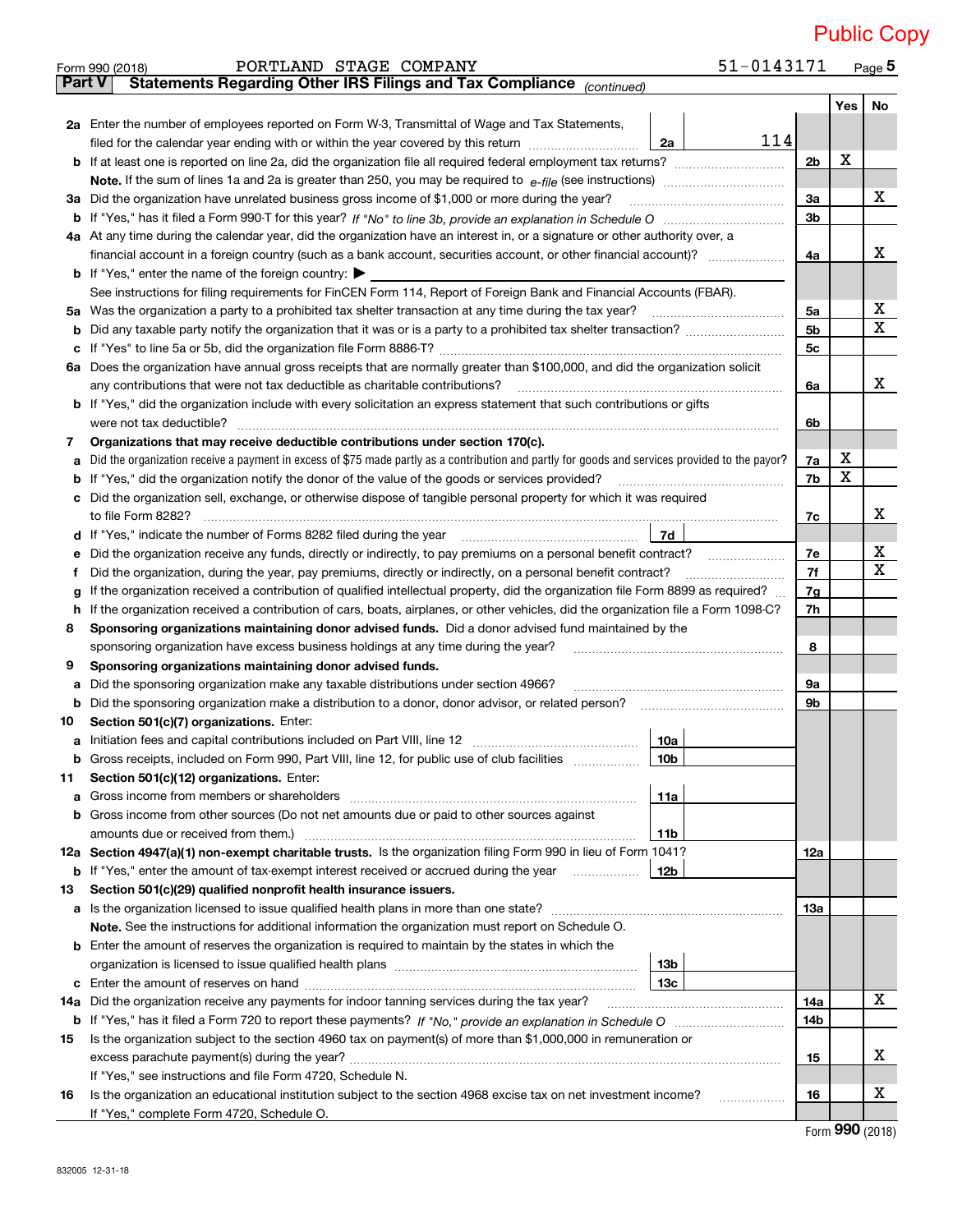51-0143171 Page 6

|     | <b>Part VI   Governance, Management, and Disclosure</b> For each "Yes" response to lines 2 through 7b below, and for a "No" response                                                                                           |                 |             |                         |
|-----|--------------------------------------------------------------------------------------------------------------------------------------------------------------------------------------------------------------------------------|-----------------|-------------|-------------------------|
|     | to line 8a, 8b, or 10b below, describe the circumstances, processes, or changes in Schedule O. See instructions.                                                                                                               |                 |             |                         |
|     |                                                                                                                                                                                                                                |                 |             | $\overline{\mathbf{x}}$ |
|     | <b>Section A. Governing Body and Management</b>                                                                                                                                                                                |                 |             |                         |
|     |                                                                                                                                                                                                                                |                 | Yes         | No                      |
|     | 22<br>1a<br><b>1a</b> Enter the number of voting members of the governing body at the end of the tax year                                                                                                                      |                 |             |                         |
|     | If there are material differences in voting rights among members of the governing body, or if the governing                                                                                                                    |                 |             |                         |
|     | body delegated broad authority to an executive committee or similar committee, explain in Schedule O.                                                                                                                          |                 |             |                         |
|     | 22<br>Enter the number of voting members included in line 1a, above, who are independent<br>1b                                                                                                                                 |                 |             |                         |
| 2   | Did any officer, director, trustee, or key employee have a family relationship or a business relationship with any other                                                                                                       |                 |             |                         |
|     | officer, director, trustee, or key employee?                                                                                                                                                                                   | $\mathbf{2}$    |             | х                       |
| з   | Did the organization delegate control over management duties customarily performed by or under the direct supervision                                                                                                          |                 |             |                         |
|     |                                                                                                                                                                                                                                | 3               |             | X                       |
| 4   | Did the organization make any significant changes to its governing documents since the prior Form 990 was filed?                                                                                                               | 4               |             | X                       |
| 5   |                                                                                                                                                                                                                                | 5               |             | x                       |
| 6   | Did the organization have members or stockholders?                                                                                                                                                                             | 6               |             | X                       |
| 7a  | Did the organization have members, stockholders, or other persons who had the power to elect or appoint one or                                                                                                                 |                 |             |                         |
|     | more members of the governing body?                                                                                                                                                                                            | 7a              |             | X                       |
| b   | Are any governance decisions of the organization reserved to (or subject to approval by) members, stockholders, or                                                                                                             |                 |             |                         |
|     | persons other than the governing body?                                                                                                                                                                                         | 7b              |             | x                       |
| 8   | Did the organization contemporaneously document the meetings held or written actions undertaken during the year by the following:                                                                                              |                 |             |                         |
| a   |                                                                                                                                                                                                                                | 8а              | х           |                         |
|     |                                                                                                                                                                                                                                | 8b              | X           |                         |
| 9   | Is there any officer, director, trustee, or key employee listed in Part VII, Section A, who cannot be reached at the                                                                                                           |                 |             |                         |
|     |                                                                                                                                                                                                                                | 9               |             | x                       |
|     | <b>Section B. Policies</b> (This Section B requests information about policies not required by the Internal Revenue Code.)                                                                                                     |                 |             |                         |
|     |                                                                                                                                                                                                                                |                 | Yes         | No                      |
|     |                                                                                                                                                                                                                                | <b>10a</b>      |             | X                       |
|     | <b>b</b> If "Yes," did the organization have written policies and procedures governing the activities of such chapters, affiliates,                                                                                            |                 |             |                         |
|     | and branches to ensure their operations are consistent with the organization's exempt purposes?                                                                                                                                | 10 <sub>b</sub> |             |                         |
|     | 11a Has the organization provided a complete copy of this Form 990 to all members of its governing body before filing the form?                                                                                                | 11a             | X           |                         |
| b   | Describe in Schedule O the process, if any, used by the organization to review this Form 990.                                                                                                                                  |                 |             |                         |
| 12a | Did the organization have a written conflict of interest policy? If "No," go to line 13                                                                                                                                        | 12a             | X           |                         |
| b   |                                                                                                                                                                                                                                | 12 <sub>b</sub> | X           |                         |
| с   | Did the organization regularly and consistently monitor and enforce compliance with the policy? If "Yes," describe                                                                                                             |                 |             |                         |
|     | in Schedule O how this was done with the control of the control of the control of the control of the control o                                                                                                                 | 12 <sub>c</sub> | X           |                         |
| 13  |                                                                                                                                                                                                                                | 13              | $\mathbf X$ |                         |
| 14  | Did the organization have a written document retention and destruction policy?                                                                                                                                                 | 14              |             | X                       |
| 15  | Did the process for determining compensation of the following persons include a review and approval by independent                                                                                                             |                 |             |                         |
|     | persons, comparability data, and contemporaneous substantiation of the deliberation and decision?                                                                                                                              |                 |             |                         |
| а   | The organization's CEO, Executive Director, or top management official manufactured contains and contained a manufactured with the organization's CEO, Executive Director, or top management official manufactured with the st | 15a             |             | х                       |
| b   | Other officers or key employees of the organization                                                                                                                                                                            | 15b             | X           |                         |
|     | If "Yes" to line 15a or 15b, describe the process in Schedule O (see instructions).                                                                                                                                            |                 |             |                         |
|     | 16a Did the organization invest in, contribute assets to, or participate in a joint venture or similar arrangement with a                                                                                                      |                 |             |                         |
|     | taxable entity during the year?                                                                                                                                                                                                | 16a             |             | х                       |
|     | <b>b</b> If "Yes," did the organization follow a written policy or procedure requiring the organization to evaluate its participation                                                                                          |                 |             |                         |
|     | in joint venture arrangements under applicable federal tax law, and take steps to safeguard the organization's                                                                                                                 |                 |             |                         |
|     | exempt status with respect to such arrangements?                                                                                                                                                                               | 16b             |             |                         |
|     | <b>Section C. Disclosure</b>                                                                                                                                                                                                   |                 |             |                         |
| 17  | NONE<br>List the states with which a copy of this Form 990 is required to be filed $\blacktriangleright$                                                                                                                       |                 |             |                         |
| 18  | Section 6104 requires an organization to make its Forms 1023 (1024 or 1024 A if applicable), 990, and 990 T (Section 501(c)(3)s only) available                                                                                |                 |             |                         |
|     | for public inspection. Indicate how you made these available. Check all that apply.<br>$X$ Upon request                                                                                                                        |                 |             |                         |
|     | Own website<br>Another's website<br>Other (explain in Schedule O)<br>Describe in Schedule O whether (and if so, how) the organization made its governing documents, conflict of interest policy, and financial                 |                 |             |                         |
| 19  | statements available to the public during the tax year.                                                                                                                                                                        |                 |             |                         |
| 20  | State the name, address, and telephone number of the person who possesses the organization's books and records                                                                                                                 |                 |             |                         |
|     | PAUL AINSWORTH - (207) 774-1043                                                                                                                                                                                                |                 |             |                         |

 $_{\rm Form}$   $_{990}$  (2018)  $_{\rm PQRTLAND}$   $_{\rm STAGE}$   $_{\rm COMPANY}$  51-0143171  $_{\rm Page}$ 

25A FOREST AVE, PORTLAND, ME 04101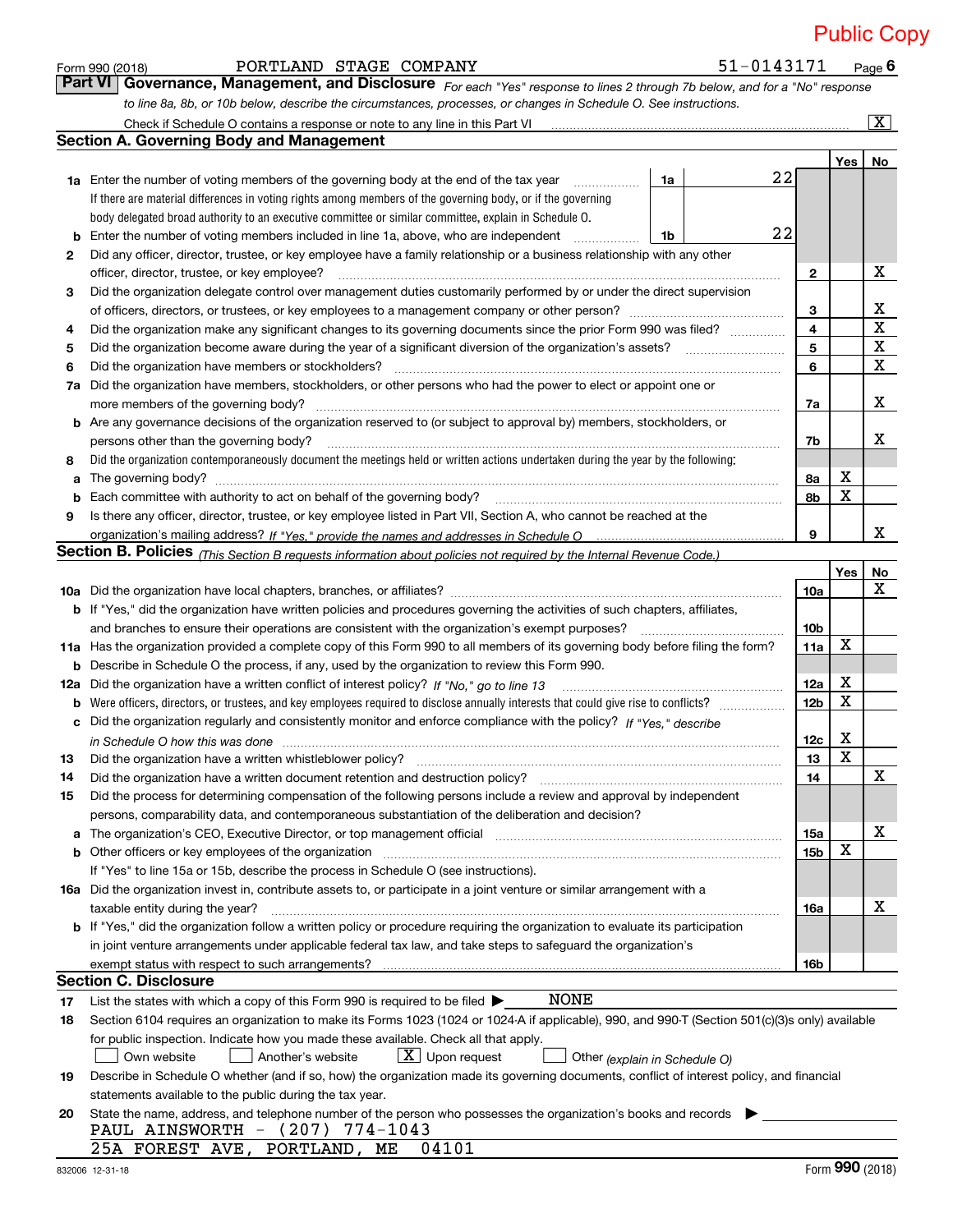Form 990 (2018) Page PORTLAND STAGE COMPANY 51‐0143171

**Part VII Compensation of Officers, Directors, Trustees, Key Employees, Highest Compensated Employees, and Independent Contractors**

Check if Schedule O contains a response or note to any line in this Part VII

**Section A. Officers, Directors, Trustees, Key Employees, and Highest Compensated Employees**

**1a**  Complete this table for all persons required to be listed. Report compensation for the calendar year ending with or within the organization's tax year.

 $\bullet$  List all of the organization's current officers, directors, trustees (whether individuals or organizations), regardless of amount of compensation. Enter  $-0$ - in columns  $(D)$ ,  $(E)$ , and  $(F)$  if no compensation was paid.

**•** List all of the organization's **current** key employees, if any. See instructions for definition of "key employee."

● List the organization's five current highest compensated employees (other than an officer, director, trustee, or key employee) who received reportable compensation (Box 5 of Form W‐2 and/or Box 7 of Form 1099‐MISC) of more than \$100,000 from the organization and any related organizations.

 $\bullet$  List all of the organization's former officers, key employees, and highest compensated employees who received more than \$100,000 of reportable compensation from the organization and any related organizations.

**•** List all of the organization's former directors or trustees that received, in the capacity as a former director or trustee of the organization, more than \$10,000 of reportable compensation from the organization and any related organizations.

List persons in the following order: individual trustees or directors; institutional trustees; officers; key employees; highest compensated employees; and former such persons.

Check this box if neither the organization nor any related organization compensated any current officer, director, or trustee. 

| Check this box if neither the organization nor any related organization compensated any current officer, director, or trustee.<br>(A) | (B)                                                                  |                                |                       |                         | (C)          |                                                                                                 |        | (D)                                    | (E)                                        | (F)                                                                      |
|---------------------------------------------------------------------------------------------------------------------------------------|----------------------------------------------------------------------|--------------------------------|-----------------------|-------------------------|--------------|-------------------------------------------------------------------------------------------------|--------|----------------------------------------|--------------------------------------------|--------------------------------------------------------------------------|
| Name and Title                                                                                                                        | Average<br>hours per<br>week                                         |                                |                       | Position                |              | (do not check more than one<br>box, unless person is both an<br>officer and a director/trustee) |        | Reportable<br>compensation<br>from     | Reportable<br>compensation<br>from related | Estimated<br>amount of<br>other                                          |
|                                                                                                                                       | (list any<br>hours for<br>related<br>organizations<br>below<br>line) | Individual trustee or director | Institutional trustee | Officer                 | Key employee | Highest compensated<br>employee                                                                 | Former | the<br>organization<br>(W-2/1099-MISC) | organizations<br>(W-2/1099-MISC)           | compensation<br>from the<br>organization<br>and related<br>organizations |
| HILARY RAPKIN<br>(1)                                                                                                                  | 1.00                                                                 |                                |                       |                         |              |                                                                                                 |        |                                        |                                            |                                                                          |
| TRUSTEE                                                                                                                               |                                                                      | $\mathbf X$                    |                       |                         |              |                                                                                                 |        | 0.                                     | 0.                                         | $0_{.}$                                                                  |
| (2)<br>ROBIN TALBOT<br>TRUSTEE                                                                                                        | 1.00                                                                 | $\mathbf X$                    |                       |                         |              |                                                                                                 |        | 0.                                     | $\mathbf 0$ .                              | $0_{.}$                                                                  |
| (3)<br>ANGIE BRYAN                                                                                                                    | 1.00                                                                 |                                |                       |                         |              |                                                                                                 |        |                                        |                                            |                                                                          |
| TRUSTEE                                                                                                                               |                                                                      | $\mathbf X$                    |                       |                         |              |                                                                                                 |        | 0.                                     | $\mathbf 0$ .                              | $0_{.}$                                                                  |
| (4)<br>STEPHEN JENKS                                                                                                                  | 1.00                                                                 |                                |                       |                         |              |                                                                                                 |        |                                        |                                            |                                                                          |
| TRUSTEE                                                                                                                               |                                                                      | $\mathbf X$                    |                       |                         |              |                                                                                                 |        | 0.                                     | $\mathbf 0$ .                              | $\mathbf 0$ .                                                            |
| (5)<br>BENJAMIN BERTRAM                                                                                                               | 1.00                                                                 |                                |                       |                         |              |                                                                                                 |        |                                        |                                            |                                                                          |
| TRUSTEE                                                                                                                               |                                                                      | $\mathbf X$                    |                       |                         |              |                                                                                                 |        | 0.                                     | $\mathbf 0$ .                              | $\mathbf 0$ .                                                            |
| VENITA SIMCOCK<br>(6)                                                                                                                 | $\overline{2.00}$                                                    |                                |                       |                         |              |                                                                                                 |        |                                        |                                            |                                                                          |
| VP GOVERNANCE                                                                                                                         |                                                                      | X                              |                       | $\mathbf x$             |              |                                                                                                 |        | 0.                                     | $\mathbf 0$ .                              | $\mathbf 0$ .                                                            |
| (7)<br>TODD NICHOLSON                                                                                                                 | 1.00                                                                 |                                |                       |                         |              |                                                                                                 |        |                                        |                                            |                                                                          |
| TRUSTEE                                                                                                                               |                                                                      | X                              |                       |                         |              |                                                                                                 |        | 0.                                     | $\mathbf 0$ .                              | $\mathbf 0$ .                                                            |
| (8)<br>STELLA HERNANDEZ                                                                                                               | 1.00                                                                 |                                |                       |                         |              |                                                                                                 |        |                                        |                                            |                                                                          |
| TRUSTEE                                                                                                                               |                                                                      | $\mathbf X$                    |                       |                         |              |                                                                                                 |        | 0.                                     | $\mathbf 0$ .                              | $\mathbf 0$ .                                                            |
| SCOTT COWGER<br>(9)                                                                                                                   | 1.00                                                                 |                                |                       |                         |              |                                                                                                 |        |                                        |                                            |                                                                          |
| TRUSTEE                                                                                                                               |                                                                      | $\mathbf X$                    |                       |                         |              |                                                                                                 |        | 0.                                     | $\mathbf 0$ .                              | $\mathbf 0$ .                                                            |
| $(10)$ SARA<br>MURPHY                                                                                                                 | 2.00                                                                 | $\mathbf X$                    |                       | $\overline{\textbf{X}}$ |              |                                                                                                 |        |                                        | $\mathbf 0$ .                              |                                                                          |
| <b>SECRETARY</b><br>(11) SAMANTHA BOWEN                                                                                               | 1.00                                                                 |                                |                       |                         |              |                                                                                                 |        | 0.                                     |                                            | $0_{.}$                                                                  |
| TRUSTEE                                                                                                                               |                                                                      | $\mathbf X$                    |                       |                         |              |                                                                                                 |        | 0.                                     | $\mathbf 0$ .                              | $\mathbf 0$ .                                                            |
| (12) NELSON TONER                                                                                                                     | 2.00                                                                 |                                |                       |                         |              |                                                                                                 |        |                                        |                                            |                                                                          |
| VP DEVELOPMENT                                                                                                                        |                                                                      | $\mathbf X$                    |                       | $\rm X$                 |              |                                                                                                 |        | 0.                                     | $\mathbf 0$ .                              | $\mathbf 0$ .                                                            |
| (13) MORIAH MOSER                                                                                                                     | 1.00                                                                 |                                |                       |                         |              |                                                                                                 |        |                                        |                                            |                                                                          |
| TRUSTEE                                                                                                                               |                                                                      | $\mathbf X$                    |                       |                         |              |                                                                                                 |        | 0.                                     | 0.                                         | $\mathbf 0$ .                                                            |
| (14) LINDSAY HANCOCK                                                                                                                  | 1.00                                                                 |                                |                       |                         |              |                                                                                                 |        |                                        |                                            |                                                                          |
| TRUSTEE                                                                                                                               |                                                                      | X                              |                       |                         |              |                                                                                                 |        | 0.                                     | $\mathbf 0$ .                              | $\mathbf 0$ .                                                            |
| (15) KRISTEN JACOBSON                                                                                                                 | 1.00                                                                 |                                |                       |                         |              |                                                                                                 |        |                                        |                                            |                                                                          |
| TRUSTEE                                                                                                                               |                                                                      | $\mathbf X$                    |                       |                         |              |                                                                                                 |        | $\mathbf 0$ .                          | $\mathbf 0$ .                              | 0.                                                                       |
| (16) JOHN LEONARD                                                                                                                     | 1.00                                                                 |                                |                       |                         |              |                                                                                                 |        |                                        |                                            |                                                                          |
| TRUSTEE                                                                                                                               |                                                                      | $\mathbf X$                    |                       |                         |              |                                                                                                 |        | $\mathbf 0$ .                          | $\mathbf 0$ .                              | 0.                                                                       |
| (17) GREG LANOU                                                                                                                       | 2.00                                                                 |                                |                       |                         |              |                                                                                                 |        |                                        |                                            |                                                                          |
| PRESIDENT                                                                                                                             |                                                                      | X                              |                       | $\mathbf X$             |              |                                                                                                 |        | 0.                                     | $\mathbf 0$ .                              | $\mathbf 0$ .                                                            |
| 832007 12-31-18                                                                                                                       |                                                                      |                                |                       |                         |              |                                                                                                 |        |                                        |                                            | Form 990 (2018)                                                          |

**7**

 $\begin{array}{c} \hline \end{array}$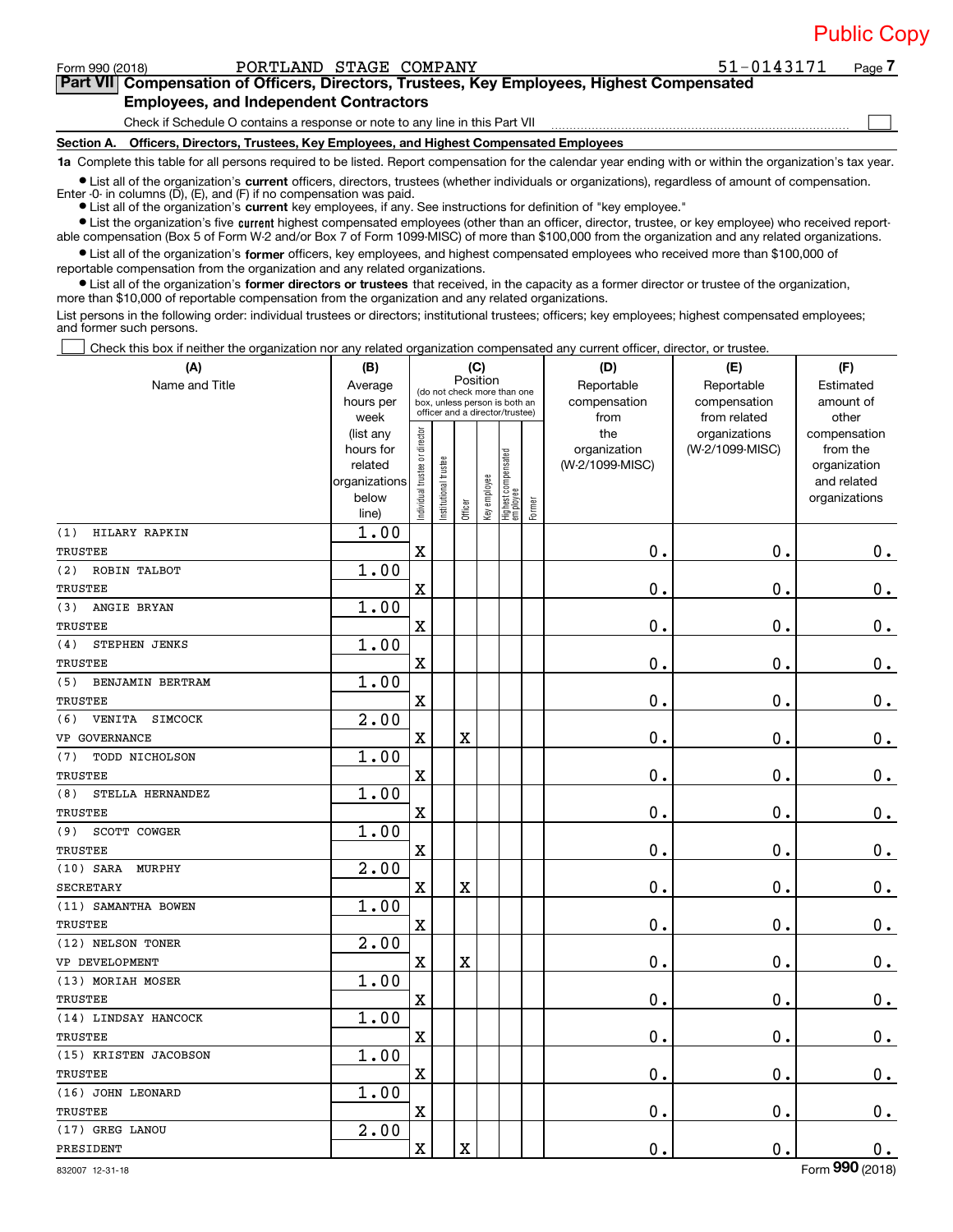| PORTLAND STAGE COMPANY<br>Form 990 (2018)                                                                                                                                                                                                                   |                                                                      |                                |                       |         | 51-0143171<br>Page 8 |                                                                                                 |        |                                           |                                                   |                                                                          |
|-------------------------------------------------------------------------------------------------------------------------------------------------------------------------------------------------------------------------------------------------------------|----------------------------------------------------------------------|--------------------------------|-----------------------|---------|----------------------|-------------------------------------------------------------------------------------------------|--------|-------------------------------------------|---------------------------------------------------|--------------------------------------------------------------------------|
| <b>Part VII</b><br>Section A. Officers, Directors, Trustees, Key Employees, and Highest Compensated Employees (continued)                                                                                                                                   |                                                                      |                                |                       |         |                      |                                                                                                 |        |                                           |                                                   |                                                                          |
| (A)<br>Name and title                                                                                                                                                                                                                                       | (B)<br>Average<br>hours per<br>week                                  |                                |                       |         | (C)<br>Position      | (do not check more than one<br>box, unless person is both an<br>officer and a director/trustee) |        | (D)<br>Reportable<br>compensation<br>from | (E)<br>Reportable<br>compensation<br>from related | (F)<br>Estimated<br>amount of<br>other                                   |
|                                                                                                                                                                                                                                                             | (list any<br>hours for<br>related<br>organizations<br>below<br>line) | Individual trustee or director | Institutional trustee | Officer | Key employee         | Highest compensated<br>employee                                                                 | Former | the<br>organization<br>(W-2/1099-MISC)    | organizations<br>(W-2/1099-MISC)                  | compensation<br>from the<br>organization<br>and related<br>organizations |
| (18) FREDRIC FARBER<br>TRUSTEE                                                                                                                                                                                                                              | 1.00                                                                 | Χ                              |                       |         |                      |                                                                                                 |        | 0.                                        | 0.                                                | $0$ .                                                                    |
| (19) ELIZABETH MARGOLIS-PINEO                                                                                                                                                                                                                               | 1.00                                                                 |                                |                       |         |                      |                                                                                                 |        |                                           |                                                   |                                                                          |
| TRUSTEE                                                                                                                                                                                                                                                     |                                                                      | X                              |                       |         |                      |                                                                                                 |        | 0.                                        | 0.                                                | $0$ .                                                                    |
| (20) DARRELL PARDY<br>VP FINANCE                                                                                                                                                                                                                            | 2.00                                                                 | $\mathbf X$                    |                       | Χ       |                      |                                                                                                 |        | 0.                                        | 0.                                                | $0$ .                                                                    |
| (21) BARRY HOLMES<br>TRUSTEE                                                                                                                                                                                                                                | 1.00                                                                 | $\mathbf X$                    |                       |         |                      |                                                                                                 |        | 0.                                        | 0.                                                | $0$ .                                                                    |
| (22) ANNE WADE<br>TRUSTEE                                                                                                                                                                                                                                   | 1.00                                                                 | $\mathbf X$                    |                       |         |                      |                                                                                                 |        | 0.                                        | 0.                                                | $0$ .                                                                    |
| (23) ANITA STEWART<br>EXECUTIVE DIR.                                                                                                                                                                                                                        | 40.00                                                                |                                |                       | X       |                      |                                                                                                 |        | 78,338.                                   | $0$ .                                             | 15,698.                                                                  |
|                                                                                                                                                                                                                                                             |                                                                      |                                |                       |         |                      |                                                                                                 |        |                                           |                                                   |                                                                          |
|                                                                                                                                                                                                                                                             |                                                                      |                                |                       |         |                      |                                                                                                 |        |                                           |                                                   |                                                                          |
| c Total from continuation sheets to Part VII, Section A [111] [12] Total from continuation sheets to Part VII, Section A                                                                                                                                    |                                                                      |                                |                       |         |                      |                                                                                                 |        | 78,338.<br>0.                             | $0$ .<br>0.                                       | 15,698.<br>$0$ .                                                         |
|                                                                                                                                                                                                                                                             |                                                                      |                                |                       |         |                      |                                                                                                 |        | 78,338.                                   | $\overline{\mathbf{0}}$ .                         | 15,698.                                                                  |
| Total number of individuals (including but not limited to those listed above) who received more than \$100,000 of reportable<br>2<br>compensation from the organization $\blacktriangleright$                                                               |                                                                      |                                |                       |         |                      |                                                                                                 |        |                                           |                                                   | 0                                                                        |
| Did the organization list any former officer, director, or trustee, key employee, or highest compensated employee on<br>3                                                                                                                                   |                                                                      |                                |                       |         |                      |                                                                                                 |        |                                           |                                                   | No<br><b>Yes</b>                                                         |
| line 1a? If "Yes," complete Schedule J for such individual manufactured contained and the Ves," complete Schedule J for such individual                                                                                                                     |                                                                      |                                |                       |         |                      |                                                                                                 |        |                                           |                                                   | X<br>3                                                                   |
| For any individual listed on line 1a, is the sum of reportable compensation and other compensation from the organization<br>4                                                                                                                               |                                                                      |                                |                       |         |                      |                                                                                                 |        |                                           |                                                   |                                                                          |
|                                                                                                                                                                                                                                                             |                                                                      |                                |                       |         |                      |                                                                                                 |        |                                           |                                                   | х<br>4                                                                   |
| Did any person listed on line 1a receive or accrue compensation from any unrelated organization or individual for services<br>5                                                                                                                             |                                                                      |                                |                       |         |                      |                                                                                                 |        |                                           |                                                   | х<br>5                                                                   |
| <b>Section B. Independent Contractors</b>                                                                                                                                                                                                                   |                                                                      |                                |                       |         |                      |                                                                                                 |        |                                           |                                                   |                                                                          |
| Complete this table for your five highest compensated independent contractors that received more than \$100,000 of compensation from<br>1<br>the organization. Report compensation for the calendar year ending with or within the organization's tax year. |                                                                      |                                |                       |         |                      |                                                                                                 |        |                                           |                                                   |                                                                          |
| (A)<br>Name and business address                                                                                                                                                                                                                            |                                                                      |                                | <b>NONE</b>           |         |                      |                                                                                                 |        | (B)<br>Description of services            |                                                   | (C)<br>Compensation                                                      |
|                                                                                                                                                                                                                                                             |                                                                      |                                |                       |         |                      |                                                                                                 |        |                                           |                                                   |                                                                          |
|                                                                                                                                                                                                                                                             |                                                                      |                                |                       |         |                      |                                                                                                 |        |                                           |                                                   |                                                                          |
|                                                                                                                                                                                                                                                             |                                                                      |                                |                       |         |                      |                                                                                                 |        |                                           |                                                   |                                                                          |
|                                                                                                                                                                                                                                                             |                                                                      |                                |                       |         |                      |                                                                                                 |        |                                           |                                                   |                                                                          |
|                                                                                                                                                                                                                                                             |                                                                      |                                |                       |         |                      |                                                                                                 |        |                                           |                                                   |                                                                          |
|                                                                                                                                                                                                                                                             |                                                                      |                                |                       |         |                      |                                                                                                 |        |                                           |                                                   |                                                                          |

**2** Total number of independent contractors (including but not limited to those listed above) who received more than \$100,000 of compensation from the organization 0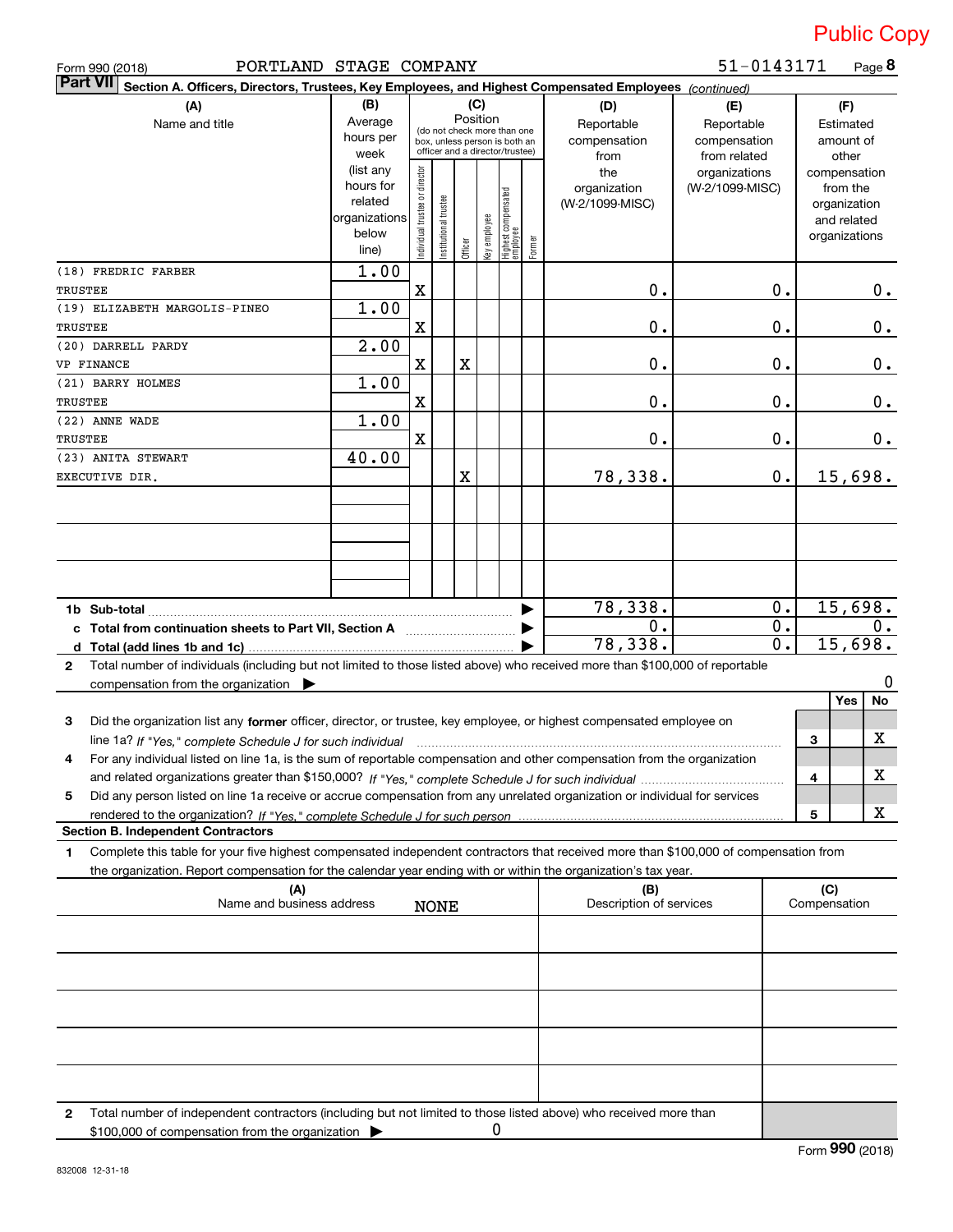| Form 990 (2018) | PORTLAN                               |
|-----------------|---------------------------------------|
|                 | <b>Part VIII Statement of Revenue</b> |

#### Form 990 (2018) PORTLAND STAGE COMPANY 51-0143171 Page

**9**

|                                                           |    | Check if Schedule O contains a response or note to any line in this Part VIII |                |                                |                                                   |                                                 |                                         |                                                                    |
|-----------------------------------------------------------|----|-------------------------------------------------------------------------------|----------------|--------------------------------|---------------------------------------------------|-------------------------------------------------|-----------------------------------------|--------------------------------------------------------------------|
|                                                           |    |                                                                               |                |                                | Total revenue                                     | (B)<br>Related or<br>exempt function<br>revenue | (C)<br>Unrelated<br>business<br>revenue | (D)<br>Revenue excluded<br>from tax under<br>sections<br>512 - 514 |
|                                                           |    | 1 a Federated campaigns                                                       | 1a             |                                |                                                   |                                                 |                                         |                                                                    |
|                                                           |    | <b>b</b> Membership dues <i></i>                                              | 1 <sub>b</sub> |                                |                                                   |                                                 |                                         |                                                                    |
|                                                           |    |                                                                               | 1 <sub>c</sub> | 36, 137.                       |                                                   |                                                 |                                         |                                                                    |
|                                                           |    | c Fundraising events                                                          | 1 <sub>d</sub> |                                |                                                   |                                                 |                                         |                                                                    |
|                                                           |    | d Related organizations                                                       | 1e             | 27,920.                        |                                                   |                                                 |                                         |                                                                    |
|                                                           |    | e Government grants (contributions)                                           |                |                                |                                                   |                                                 |                                         |                                                                    |
|                                                           |    | f All other contributions, gifts, grants, and                                 |                |                                |                                                   |                                                 |                                         |                                                                    |
|                                                           |    | similar amounts not included above                                            | 1f             | 779,532.<br>4,059.             |                                                   |                                                 |                                         |                                                                    |
| Contributions, Gifts, Grants<br>and Other Similar Amounts |    | <b>g</b> Noncash contributions included in lines 1a-1f: \$                    |                |                                | 843,589.                                          |                                                 |                                         |                                                                    |
|                                                           |    |                                                                               |                | <b>Business Code</b>           |                                                   |                                                 |                                         |                                                                    |
|                                                           |    | 2 a TICKET REVENUE                                                            |                |                                | $711110 \; \updownarrow$ , 268, 494. 1, 268, 494. |                                                 |                                         |                                                                    |
|                                                           |    | <b>b THEATRE FOR KIDS REVEN</b>                                               | 711110         |                                | $130,990.$ 130,990.                               |                                                 |                                         |                                                                    |
| Program Service<br>Revenue                                |    |                                                                               |                |                                |                                                   |                                                 |                                         |                                                                    |
|                                                           | с  |                                                                               |                |                                |                                                   |                                                 |                                         |                                                                    |
|                                                           | d  |                                                                               |                |                                |                                                   |                                                 |                                         |                                                                    |
|                                                           |    |                                                                               |                |                                |                                                   |                                                 |                                         |                                                                    |
|                                                           |    | f All other program service revenue                                           |                |                                | $\blacktriangleright$ 1,399,484.                  |                                                 |                                         |                                                                    |
|                                                           | 3  | Investment income (including dividends, interest, and                         |                |                                |                                                   |                                                 |                                         |                                                                    |
|                                                           |    |                                                                               |                | ▶                              | 17,674.                                           |                                                 |                                         | 17,674.                                                            |
|                                                           | 4  | Income from investment of tax-exempt bond proceeds                            |                |                                |                                                   |                                                 |                                         |                                                                    |
|                                                           | 5  |                                                                               |                |                                | 9,013.                                            | 9,013.                                          |                                         |                                                                    |
|                                                           |    |                                                                               | (i) Real       | (ii) Personal                  |                                                   |                                                 |                                         |                                                                    |
|                                                           |    |                                                                               |                |                                |                                                   |                                                 |                                         |                                                                    |
|                                                           |    | <b>b</b> Less: rental expenses $\ldots$ $125, 271$ .                          |                |                                |                                                   |                                                 |                                         |                                                                    |
|                                                           |    | c Rental income or (loss) $\ldots$ $\begin{bmatrix} 30 \\ 623 \end{bmatrix}$  |                |                                |                                                   |                                                 |                                         |                                                                    |
|                                                           |    |                                                                               |                |                                | 30,623.                                           | 40,610.                                         | $-9,987.$                               |                                                                    |
|                                                           |    | <b>7 a</b> Gross amount from sales of                                         | (i) Securities | (ii) Other                     |                                                   |                                                 |                                         |                                                                    |
|                                                           |    | assets other than inventory                                                   |                |                                |                                                   |                                                 |                                         |                                                                    |
|                                                           |    | <b>b</b> Less: cost or other basis                                            |                |                                |                                                   |                                                 |                                         |                                                                    |
|                                                           |    | and sales expenses                                                            |                |                                |                                                   |                                                 |                                         |                                                                    |
|                                                           |    | <b>c</b> Gain or (loss) $\ldots$ [                                            |                |                                |                                                   |                                                 |                                         |                                                                    |
|                                                           |    |                                                                               |                |                                |                                                   |                                                 |                                         |                                                                    |
| ≌                                                         |    | 8 a Gross income from fundraising events (not<br>including \$ 36, 137. of     |                |                                |                                                   |                                                 |                                         |                                                                    |
| <b>Other Revent</b>                                       |    |                                                                               |                |                                |                                                   |                                                 |                                         |                                                                    |
|                                                           |    | contributions reported on line 1c). See                                       |                |                                |                                                   |                                                 |                                         |                                                                    |
|                                                           |    |                                                                               |                | $a \mid 13,287.$<br>8,913.     |                                                   |                                                 |                                         |                                                                    |
|                                                           |    | <b>b</b> Less: direct expenses <i></i>                                        |                |                                | 4,374.                                            |                                                 |                                         | 4,374.                                                             |
|                                                           |    | c Net income or (loss) from fundraising events                                |                |                                |                                                   |                                                 |                                         |                                                                    |
|                                                           |    | 9 a Gross income from gaming activities. See                                  |                |                                |                                                   |                                                 |                                         |                                                                    |
|                                                           |    |                                                                               | a              |                                |                                                   |                                                 |                                         |                                                                    |
|                                                           |    | <b>b</b> Less: direct expenses <b>manually</b>                                | b              |                                |                                                   |                                                 |                                         |                                                                    |
|                                                           |    | c Net income or (loss) from gaming activities                                 |                |                                |                                                   |                                                 |                                         |                                                                    |
|                                                           |    | 10 a Gross sales of inventory, less returns                                   |                | $a$ 39, 257.                   |                                                   |                                                 |                                         |                                                                    |
|                                                           |    |                                                                               |                | 23,641.                        |                                                   |                                                 |                                         |                                                                    |
|                                                           |    | <b>b</b> Less: cost of goods sold                                             |                |                                |                                                   |                                                 |                                         | 15,616.                                                            |
|                                                           |    | c Net income or (loss) from sales of inventory                                |                |                                | 15,616.                                           |                                                 |                                         |                                                                    |
|                                                           |    | Miscellaneous Revenue<br>11 a PROGRAM ADVERTISING                             |                | <b>Business Code</b><br>541800 | 39,540.                                           |                                                 | 39,540.                                 |                                                                    |
|                                                           |    | <b>b MISCELLANEOUS INCOME</b>                                                 |                | 900099                         | 3,369.                                            |                                                 |                                         | 3,369.                                                             |
|                                                           |    |                                                                               |                |                                |                                                   |                                                 |                                         |                                                                    |
|                                                           | с  |                                                                               |                |                                |                                                   |                                                 |                                         |                                                                    |
|                                                           |    |                                                                               |                | $\blacktriangleright$          | 42,909.                                           |                                                 |                                         |                                                                    |
|                                                           | 12 |                                                                               |                |                                | $\blacktriangleright$ 2,363,282.1,449,107.        |                                                 | 29,553.                                 | 41,033.                                                            |
|                                                           |    |                                                                               |                |                                |                                                   |                                                 |                                         |                                                                    |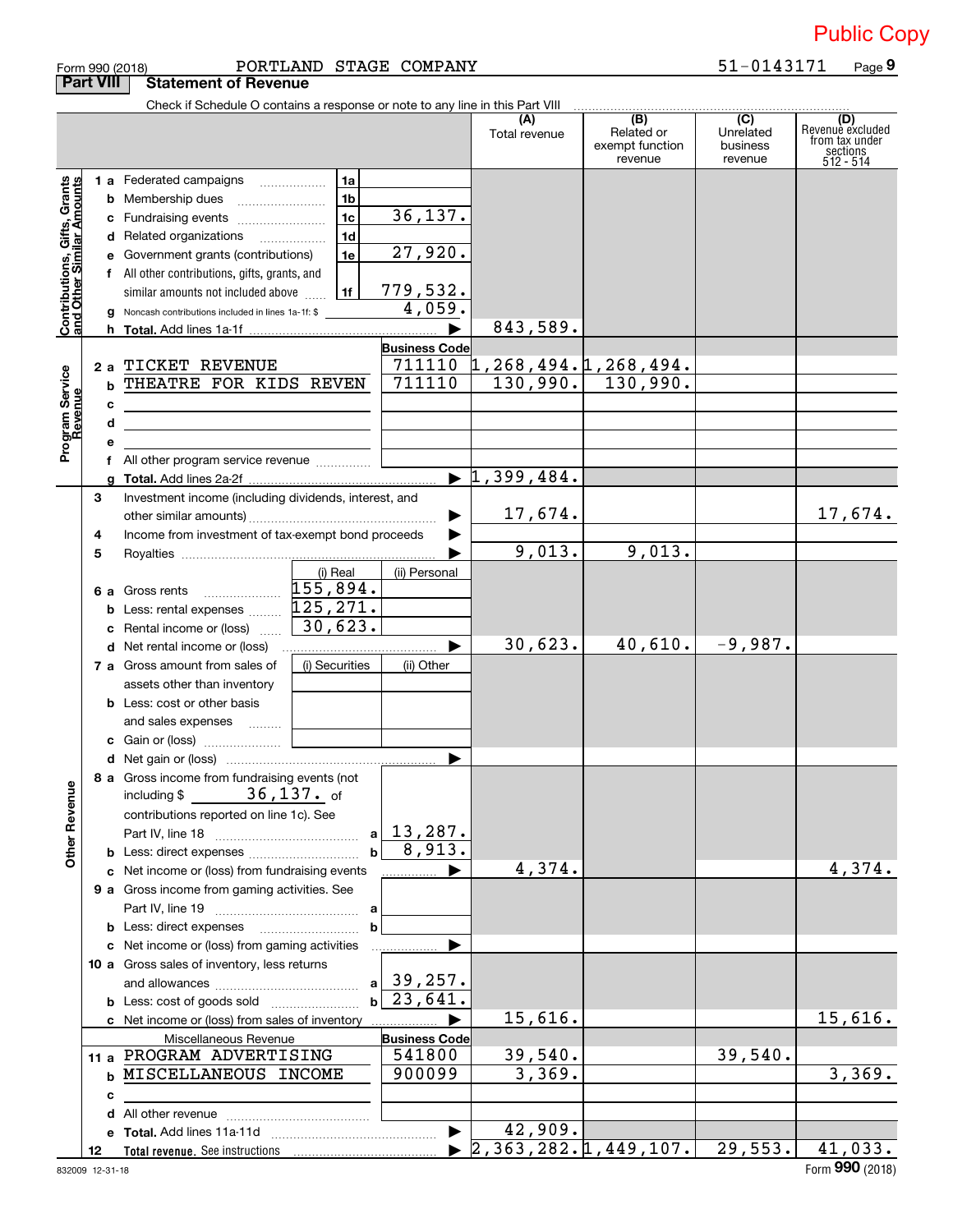|  | Form 990 (2018) |
|--|-----------------|
|  |                 |

Form 990 (2018) Page PORTLAND STAGE COMPANY 51‐0143171 **Part IX Statement of Functional Expenses**

*Section 501(c)(3) and 501(c)(4) organizations must complete all columns. All other organizations must complete column (A).*

if following SOP 98-2 (ASC 958-720) **Total functional expenses.**  Add lines 1 through 24e **Joint costs.** Complete this line only if the organization **(A) (B) (C) (D) 1 2 3 4 5 6 7 8 9 10 11 a b c d e f g 12 13 14 15 16 17 18 19 20 21 22 23 24 a b c d e** All other expenses **25 26** Grants and other assistance to domestic organizations and domestic governments. See Part IV, line 21 Compensation not included above, to disqualified persons (as defined under section 4958(f)(1)) and persons described in section  $4958(c)(3)(B)$  ......... Pension plan accruals and contributions (include section 401(k) and 403(b) employer contributions) Professional fundraising services. See Part IV, line 17 Other. (If line 11g amount exceeds 10% of line 25, column (A) amount, list line 11g expenses on Sch O.) Other expenses. Itemize expenses not covered above. (List miscellaneous expenses in line 24e. If line 24e amount exceeds 10% of line 25, column (A) amount, list line 24e expenses on Schedule O.) reported in column (B) joint costs from a combined educational campaign and fundraising solicitation. Check if Schedule O contains a response or note to any line in this Part IX (C) (C) (C) (C) (C) (C) (A) (B)<br>Total expenses Program service expenses Management and general expenses Fundraising expenses .<br>... Grants and other assistance to domestic individuals. See Part IV, line 22 ~~~~~~~ Grants and other assistance to foreign organizations, foreign governments, and foreign individuals. See Part IV, lines 15 and 16  $\ldots$ Benefits paid to or for members .................... Compensation of current officers, directors, trustees, and key employees  $\ldots$   $\ldots$   $\ldots$   $\ldots$   $\ldots$   $\ldots$ Other salaries and wages ~~~~~~~~~~ Other employee benefits ~~~~~~~~~~ Payroll taxes ~~~~~~~~~~~~~~~~ Fees for services (non-employees): Management ~~~~~~~~~~~~~~~~ Legal ~~~~~~~~~~~~~~~~~~~~ Accounting ~~~~~~~~~~~~~~~~~ Lobbying ~~~~~~~~~~~~~~~~~~ Investment management fees ....................... Advertising and promotion *www.community.com* Office expenses ~~~~~~~~~~~~~~~ Information technology ~~~~~~~~~~~ Royalties ~~~~~~~~~~~~~~~~~~ Occupancy ~~~~~~~~~~~~~~~~~ Travel ………………………………………………………… Payments of travel or entertainment expenses for any federal, state, or local public officials ... Conferences, conventions, and meetings Interest Payments to affiliates ~~~~~~~~~~~~ ~~~~~~~~~~~~~~~~~~ Depreciation, depletion, and amortization Insurance ~~~~~~~~~~~~~~~~~ Check here  $\blacktriangleright$ *Do not include amounts reported on lines 6b, 7b, 8b, 9b, and 10b of Part VIII.* 94,036. 965,324. 18,232. 113,031. 84,888. 170,809. 207,471. 87,382. 106,353. 204,703. 27,000. 81,113. 40,460. 38,456. 31,455. 28,815. 16,696. 2,316,224.  $70,527.$  18,807. 4,702. 690,195. 234,172. 40,957. 18,232. 91,603. 16,944. 4,484. 65,265. 15,545. 4,078. 131,530. 15,431. 23,848. 207,471. 87,382. 89,369. 16,984. 204,703. 22,950. 4,050. 81.082. 31. 40,460. 17,354. 21,102. 20,363. 11,092. 10,229. 8,129. 10,457. 3,372. 13,324. 1,852,087. 375,611. 88,526. MATERIALS **OTHER** UTILITIES SUPPLIES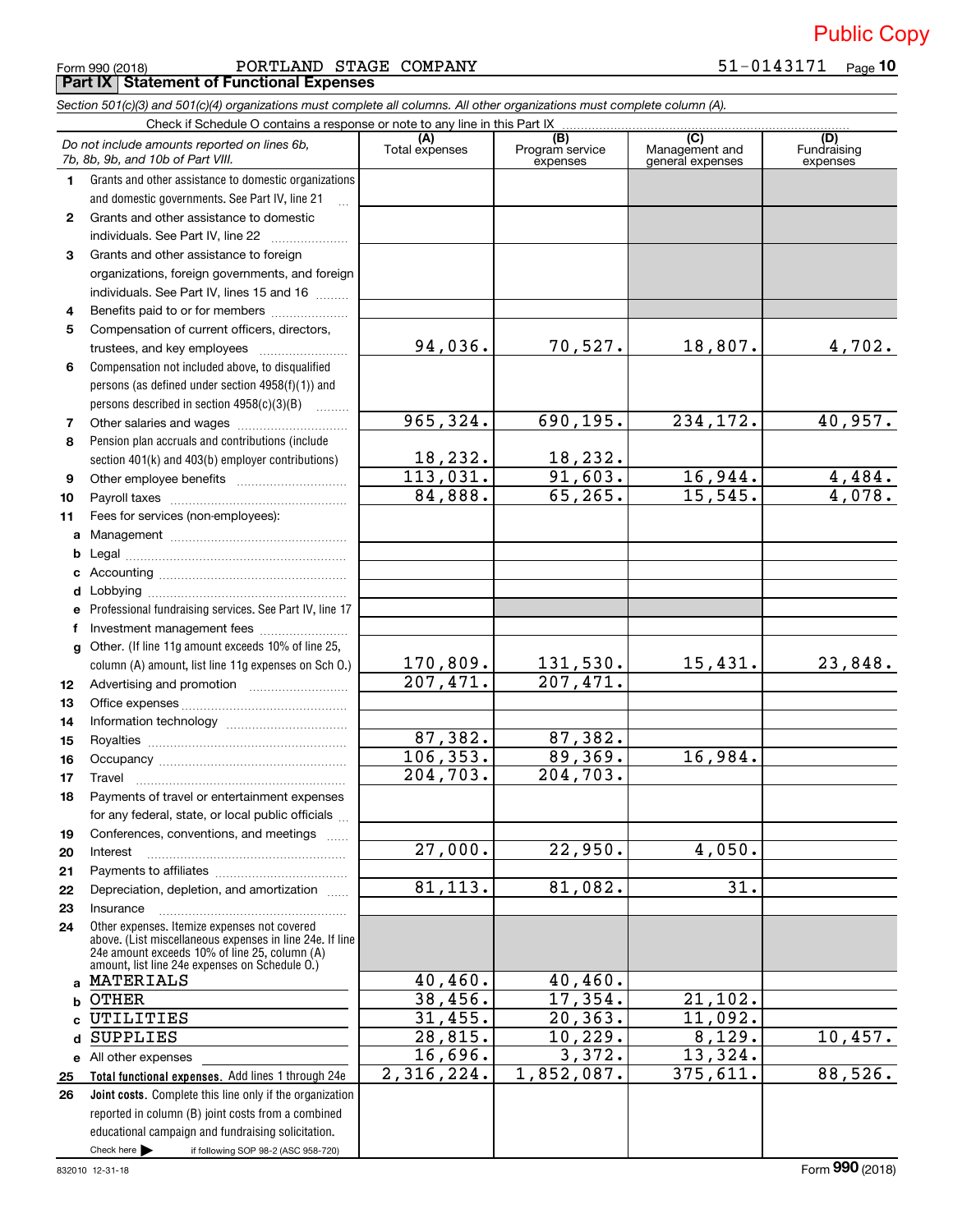| Form 990 (2018) |  |
|-----------------|--|
| Part X   Bal    |  |

### Form 990 (2018) Page PORTLAND STAGE COMPANY 51‐0143171

51-0143171 Page 11

| гт да правное эпеет                                                        |
|----------------------------------------------------------------------------|
| Check if Schedule O contains a response or note to any line in this Part X |
|                                                                            |

|                             |          |                                                                                                                                                                                                                               |                        |                     | (A)<br>Beginning of year |                 | (B)<br>End of year          |
|-----------------------------|----------|-------------------------------------------------------------------------------------------------------------------------------------------------------------------------------------------------------------------------------|------------------------|---------------------|--------------------------|-----------------|-----------------------------|
|                             | 1        |                                                                                                                                                                                                                               |                        |                     | 289,574.                 | $\mathbf{1}$    | 133,524.                    |
|                             | 2        |                                                                                                                                                                                                                               |                        |                     | 107,414.                 | $\mathbf{2}$    | 190, 345.                   |
|                             | 3        |                                                                                                                                                                                                                               | $\overline{286,000}$ . | $\mathbf{3}$        | 243, 725.                |                 |                             |
|                             |          |                                                                                                                                                                                                                               |                        |                     | 7,019.                   | $\overline{4}$  | 15,250.                     |
|                             | 4<br>5   | Loans and other receivables from current and former officers, directors,                                                                                                                                                      |                        |                     |                          |                 |                             |
|                             |          |                                                                                                                                                                                                                               |                        |                     |                          |                 |                             |
|                             |          | trustees, key employees, and highest compensated employees. Complete<br>Part II of Schedule L                                                                                                                                 |                        |                     |                          | 5               |                             |
|                             | 6        | Loans and other receivables from other disqualified persons (as defined under                                                                                                                                                 |                        |                     |                          |                 |                             |
|                             |          | section $4958(f)(1)$ , persons described in section $4958(c)(3)(B)$ , and contributing                                                                                                                                        |                        |                     |                          |                 |                             |
|                             |          | employers and sponsoring organizations of section 501(c)(9) voluntary                                                                                                                                                         |                        |                     |                          |                 |                             |
|                             |          | employees' beneficiary organizations (see instr). Complete Part II of Sch L                                                                                                                                                   |                        |                     |                          | 6               |                             |
| Assets                      | 7        |                                                                                                                                                                                                                               |                        |                     |                          | $\overline{7}$  |                             |
|                             | 8        |                                                                                                                                                                                                                               |                        |                     |                          | 8               |                             |
|                             | 9        | Prepaid expenses and deferred charges                                                                                                                                                                                         |                        |                     | 38,332.                  | 9               | 72,487.                     |
|                             |          | <b>10a</b> Land, buildings, and equipment: cost or other                                                                                                                                                                      |                        |                     |                          |                 |                             |
|                             |          | basis. Complete Part VI of Schedule D    10a   2,787,529.                                                                                                                                                                     |                        |                     |                          |                 |                             |
|                             |          | <b>b</b> Less: accumulated depreciation                                                                                                                                                                                       |                        | $10b$ $1,584,668$ . | 1,293,449.               | 10 <sub>c</sub> | $\frac{1,202,861}{539,580}$ |
|                             | 11       |                                                                                                                                                                                                                               |                        |                     | 475, 180.                | 11              |                             |
|                             | 12       |                                                                                                                                                                                                                               |                        |                     |                          | 12              |                             |
|                             | 13       |                                                                                                                                                                                                                               |                        |                     |                          | 13              |                             |
|                             | 14       |                                                                                                                                                                                                                               |                        |                     | 14                       |                 |                             |
|                             | 15       |                                                                                                                                                                                                                               |                        |                     | 620,516.                 | 15              | 671,546.                    |
|                             | 16       |                                                                                                                                                                                                                               |                        |                     | 3,117,484.               | 16              | 3,069,318.                  |
|                             | 17       |                                                                                                                                                                                                                               | 28,626.                | 17                  | 22,957.                  |                 |                             |
|                             | 18       |                                                                                                                                                                                                                               |                        |                     |                          | 18              |                             |
|                             | 19       | Deferred revenue manual contracts and contracts are all the manual contracts and contracts are all the contracts of the contracts of the contracts of the contracts of the contracts of the contracts of the contracts of the |                        |                     | 542,282.                 | 19              | 437,242.                    |
|                             | 20       |                                                                                                                                                                                                                               |                        |                     |                          | 20              |                             |
|                             | 21       | Escrow or custodial account liability. Complete Part IV of Schedule D                                                                                                                                                         |                        |                     |                          | 21              |                             |
|                             | 22       | Loans and other payables to current and former officers, directors, trustees,                                                                                                                                                 |                        |                     |                          |                 |                             |
| Liabilities                 |          | key employees, highest compensated employees, and disqualified persons.                                                                                                                                                       |                        |                     |                          |                 |                             |
|                             |          |                                                                                                                                                                                                                               |                        |                     | 950, 169.                | 22              | 903, 331.                   |
|                             | 23<br>24 | Secured mortgages and notes payable to unrelated third parties                                                                                                                                                                |                        |                     |                          | 23<br>24        |                             |
|                             | 25       | Unsecured notes and loans payable to unrelated third parties                                                                                                                                                                  |                        |                     |                          |                 |                             |
|                             |          | Other liabilities (including federal income tax, payables to related third<br>parties, and other liabilities not included on lines 17-24). Complete Part X of                                                                 |                        |                     |                          |                 |                             |
|                             |          | Schedule D                                                                                                                                                                                                                    |                        |                     | 13,900.                  | 25              | 17,362.                     |
|                             | 26       | Total liabilities. Add lines 17 through 25                                                                                                                                                                                    |                        |                     | 1,534,977.               | 26              | 1,380,892.                  |
|                             |          | Organizations that follow SFAS 117 (ASC 958), check here $\blacktriangleright \begin{array}{ c } \hline X \end{array}$ and                                                                                                    |                        |                     |                          |                 |                             |
|                             |          | complete lines 27 through 29, and lines 33 and 34.                                                                                                                                                                            |                        |                     |                          |                 |                             |
|                             | 27       |                                                                                                                                                                                                                               |                        |                     | 263,422.                 | 27              | 325,010.                    |
|                             | 28       | Temporarily restricted net assets                                                                                                                                                                                             |                        |                     | 779,692.                 | 28              | 783,571.                    |
|                             | 29       | Permanently restricted net assets                                                                                                                                                                                             |                        |                     | 539,393.                 | 29              | $\overline{579,845}$ .      |
| Net Assets or Fund Balances |          | Organizations that do not follow SFAS 117 (ASC 958), check here ▶                                                                                                                                                             |                        |                     |                          |                 |                             |
|                             |          | and complete lines 30 through 34.                                                                                                                                                                                             |                        |                     |                          |                 |                             |
|                             | 30       |                                                                                                                                                                                                                               |                        |                     |                          | 30              |                             |
|                             | 31       | Paid-in or capital surplus, or land, building, or equipment fund                                                                                                                                                              |                        |                     |                          | 31              |                             |
|                             | 32       | Retained earnings, endowment, accumulated income, or other funds                                                                                                                                                              |                        |                     |                          | 32              |                             |
|                             | 33       |                                                                                                                                                                                                                               |                        |                     | 1,582,507.               | 33              | 1,688,426.                  |
|                             | 34       |                                                                                                                                                                                                                               |                        |                     | 3,117,484.               | 34              | 3,069,318.                  |

Form (2018) **990**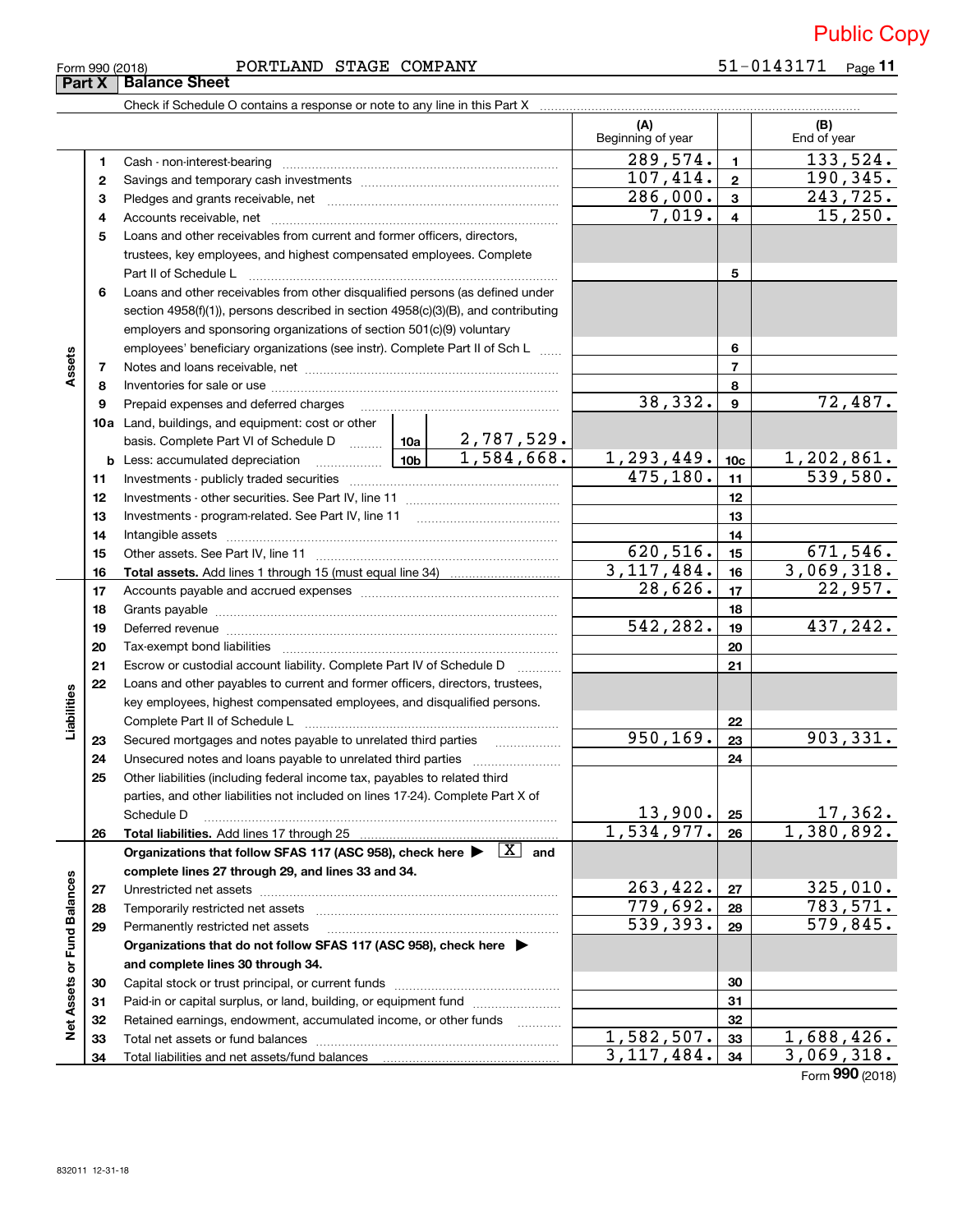|    | PORTLAND STAGE COMPANY<br>Form 990 (2018)                                                                                                                                                                                                                                                                                                                                                                                                                                    | 51-0143171     |                |            | Page $12$        |
|----|------------------------------------------------------------------------------------------------------------------------------------------------------------------------------------------------------------------------------------------------------------------------------------------------------------------------------------------------------------------------------------------------------------------------------------------------------------------------------|----------------|----------------|------------|------------------|
|    | <b>Reconciliation of Net Assets</b><br>Part XI                                                                                                                                                                                                                                                                                                                                                                                                                               |                |                |            |                  |
|    | Check if Schedule O contains a response or note to any line in this Part XI [11] [12] [12] Check if Schedule O contains a response or note to any line in this Part XI                                                                                                                                                                                                                                                                                                       |                |                |            |                  |
|    |                                                                                                                                                                                                                                                                                                                                                                                                                                                                              |                |                |            |                  |
| 1  | Total revenue (must equal Part VIII, column (A), line 12)                                                                                                                                                                                                                                                                                                                                                                                                                    | $\mathbf{1}$   | 2,363,282.     |            |                  |
| 2  |                                                                                                                                                                                                                                                                                                                                                                                                                                                                              | $\overline{2}$ | 2,316,224.     |            |                  |
| з  | $\overline{\mathbf{3}}$<br>Revenue less expenses. Subtract line 2 from line 1                                                                                                                                                                                                                                                                                                                                                                                                |                |                |            | 47,058.          |
| 4  |                                                                                                                                                                                                                                                                                                                                                                                                                                                                              | $\overline{4}$ | 1,582,507.     |            |                  |
| 5  | 5<br>Net unrealized gains (losses) on investments                                                                                                                                                                                                                                                                                                                                                                                                                            |                |                |            | 58,861.          |
| 6  | 6<br>Donated services and use of facilities                                                                                                                                                                                                                                                                                                                                                                                                                                  |                |                |            |                  |
| 7  | $\overline{7}$<br>Investment expenses                                                                                                                                                                                                                                                                                                                                                                                                                                        |                |                |            |                  |
| 8  | 8<br>Prior period adjustments<br>$\begin{minipage}{0.5\textwidth} \begin{tabular}{ l l l } \hline \multicolumn{1}{ l l l } \hline \multicolumn{1}{ l l } \multicolumn{1}{ l } \multicolumn{1}{ l } \multicolumn{1}{ l } \multicolumn{1}{ l } \multicolumn{1}{ l } \multicolumn{1}{ l } \multicolumn{1}{ l } \multicolumn{1}{ l } \multicolumn{1}{ l } \multicolumn{1}{ l } \multicolumn{1}{ l } \multicolumn{1}{ l } \multicolumn{1}{ l } \multicolumn{1}{ l } \multicolumn$ |                |                |            |                  |
| 9  | $\mathbf{q}$                                                                                                                                                                                                                                                                                                                                                                                                                                                                 |                |                |            | $\overline{0}$ . |
| 10 | Net assets or fund balances at end of year. Combine lines 3 through 9 (must equal Part X, line 33,                                                                                                                                                                                                                                                                                                                                                                           |                |                |            |                  |
|    | 10<br>column (B))                                                                                                                                                                                                                                                                                                                                                                                                                                                            |                | 1,688,426.     |            |                  |
|    | Part XII Financial Statements and Reporting                                                                                                                                                                                                                                                                                                                                                                                                                                  |                |                |            |                  |
|    | Check if Schedule O contains a response or note to any line in this Part XII munder intervent contains the Check                                                                                                                                                                                                                                                                                                                                                             |                |                |            |                  |
|    |                                                                                                                                                                                                                                                                                                                                                                                                                                                                              |                |                | <b>Yes</b> | <b>No</b>        |
| 1  | Accounting method used to prepare the Form 990: $\Box$ Cash $\Box$ Accrual<br>Other                                                                                                                                                                                                                                                                                                                                                                                          |                |                |            |                  |
|    | If the organization changed its method of accounting from a prior year or checked "Other," explain in Schedule O.                                                                                                                                                                                                                                                                                                                                                            |                |                |            |                  |
|    | 2a Were the organization's financial statements compiled or reviewed by an independent accountant?                                                                                                                                                                                                                                                                                                                                                                           |                | 2a             |            | X                |
|    | If "Yes," check a box below to indicate whether the financial statements for the year were compiled or reviewed on a                                                                                                                                                                                                                                                                                                                                                         |                |                |            |                  |
|    | separate basis, consolidated basis, or both:                                                                                                                                                                                                                                                                                                                                                                                                                                 |                |                |            |                  |
|    | Consolidated basis<br>Both consolidated and separate basis<br>Separate basis                                                                                                                                                                                                                                                                                                                                                                                                 |                |                |            |                  |
| b  | Were the organization's financial statements audited by an independent accountant?                                                                                                                                                                                                                                                                                                                                                                                           |                | 2 <sub>b</sub> | х          |                  |
|    | If "Yes," check a box below to indicate whether the financial statements for the year were audited on a separate basis,                                                                                                                                                                                                                                                                                                                                                      |                |                |            |                  |
|    | consolidated basis, or both:                                                                                                                                                                                                                                                                                                                                                                                                                                                 |                |                |            |                  |
|    | $\lfloor x \rfloor$ Separate basis<br><b>Consolidated basis</b><br>Both consolidated and separate basis                                                                                                                                                                                                                                                                                                                                                                      |                |                |            |                  |
|    | c If "Yes" to line 2a or 2b, does the organization have a committee that assumes responsibility for oversight of the audit,                                                                                                                                                                                                                                                                                                                                                  |                |                |            |                  |
|    |                                                                                                                                                                                                                                                                                                                                                                                                                                                                              |                | 2c             | X          |                  |
|    | If the organization changed either its oversight process or selection process during the tax year, explain in Schedule O.                                                                                                                                                                                                                                                                                                                                                    |                |                |            |                  |

**3 a** As a result of a federal award, was the organization required to undergo an audit or audits as set forth in the Single Audit **b** If "Yes," did the organization undergo the required audit or audits? If the organization did not undergo the required audit Act and OMB Circular A‐133? ~~~~~~~~~~~~~~~~~~~~~~~~~~~~~~~~~~~~~~~~~~~~~~~

or audits, explain why in Schedule O and describe any steps taken to undergo such audits

Form (2018) **990**

X

**3a**

**3b**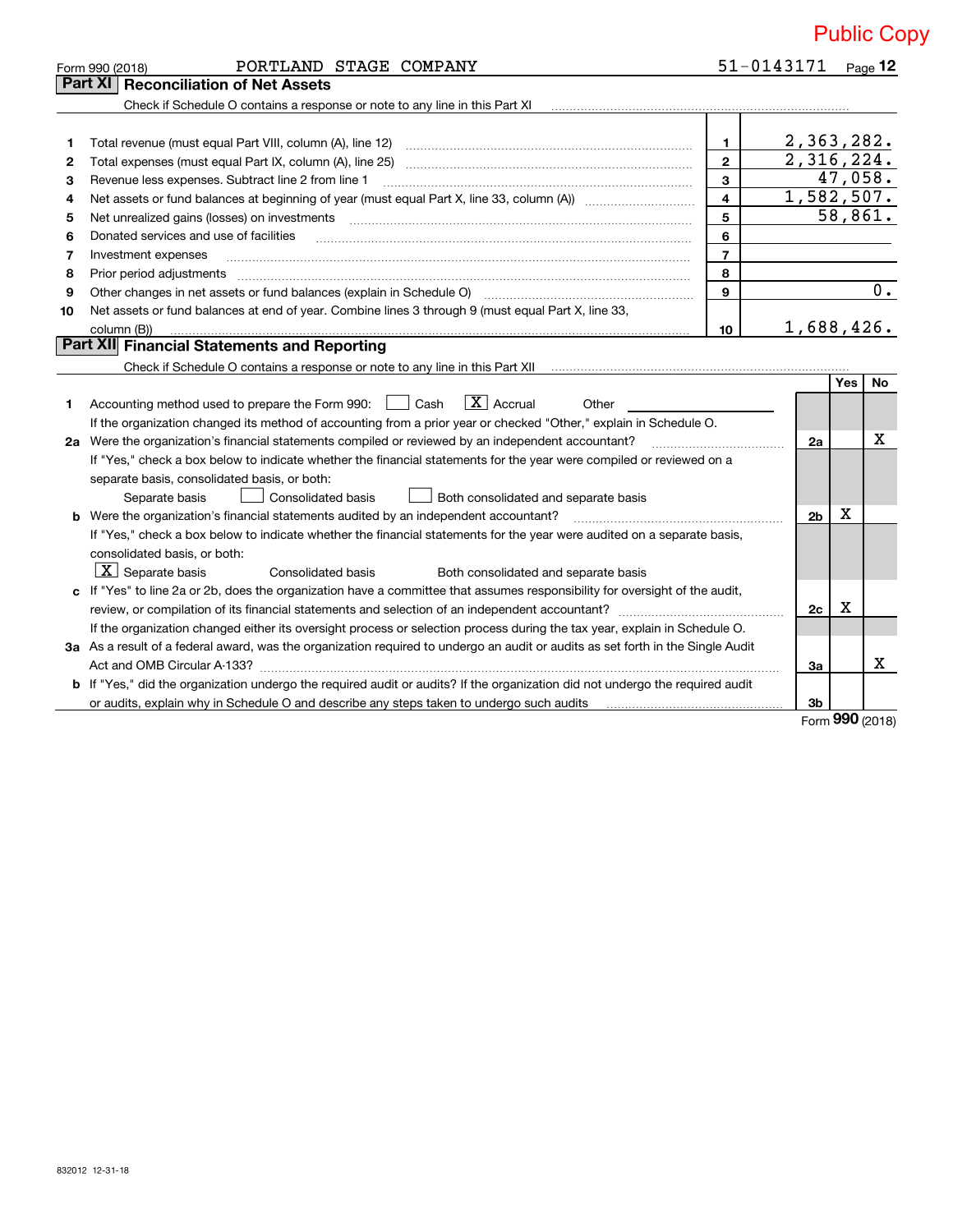OMB No. 1545‐0047

**Open to Public**

| <b>SCHEDULE A</b> |
|-------------------|
|                   |

### **(Form 990 or 990‐EZ) Complete if the organization is a section 501(c)(3) organization or a section Public Charity Status and Public Support**<br> **Expansive if the organization is a section 501(c)(3) organization or a section**

Department of the Treasury

Internal Revenue Service

**4947(a)(1) nonexempt charitable trust. | Attach to Form 990 or Form 990‐EZ.** 

|                                       | Internal Revenue Service<br>Inspection<br>Go to www.irs.gov/Form990 for instructions and the latest information.                              |          |                                                                                                                                                                                                                          |                             |                                 |                            |  |                                       |
|---------------------------------------|-----------------------------------------------------------------------------------------------------------------------------------------------|----------|--------------------------------------------------------------------------------------------------------------------------------------------------------------------------------------------------------------------------|-----------------------------|---------------------------------|----------------------------|--|---------------------------------------|
|                                       | Name of the organization                                                                                                                      |          |                                                                                                                                                                                                                          |                             |                                 |                            |  | <b>Employer identification number</b> |
|                                       | 51-0143171<br>PORTLAND STAGE COMPANY                                                                                                          |          |                                                                                                                                                                                                                          |                             |                                 |                            |  |                                       |
| Part I                                |                                                                                                                                               |          | Reason for Public Charity Status (All organizations must complete this part.) See instructions.                                                                                                                          |                             |                                 |                            |  |                                       |
|                                       | The organization is not a private foundation because it is: (For lines 1 through 12, check only one box.)                                     |          |                                                                                                                                                                                                                          |                             |                                 |                            |  |                                       |
| 1                                     | A church, convention of churches, or association of churches described in section 170(b)(1)(A)(i).                                            |          |                                                                                                                                                                                                                          |                             |                                 |                            |  |                                       |
| 2                                     | A school described in section 170(b)(1)(A)(ii). (Attach Schedule E (Form 990 or 990-EZ).)                                                     |          |                                                                                                                                                                                                                          |                             |                                 |                            |  |                                       |
| 3                                     | A hospital or a cooperative hospital service organization described in section 170(b)(1)(A)(iii).                                             |          |                                                                                                                                                                                                                          |                             |                                 |                            |  |                                       |
| 4                                     | A medical research organization operated in conjunction with a hospital described in section 170(b)(1)(A)(iii). Enter the hospital's name,    |          |                                                                                                                                                                                                                          |                             |                                 |                            |  |                                       |
|                                       | city, and state:                                                                                                                              |          |                                                                                                                                                                                                                          |                             |                                 |                            |  |                                       |
| 5                                     | An organization operated for the benefit of a college or university owned or operated by a governmental unit described in                     |          |                                                                                                                                                                                                                          |                             |                                 |                            |  |                                       |
|                                       | section 170(b)(1)(A)(iv). (Complete Part II.)                                                                                                 |          |                                                                                                                                                                                                                          |                             |                                 |                            |  |                                       |
| 6                                     | A federal, state, or local government or governmental unit described in section 170(b)(1)(A)(v).                                              |          |                                                                                                                                                                                                                          |                             |                                 |                            |  |                                       |
| $\lfloor x \rfloor$<br>$\overline{7}$ | An organization that normally receives a substantial part of its support from a governmental unit or from the general public described in     |          |                                                                                                                                                                                                                          |                             |                                 |                            |  |                                       |
|                                       | section 170(b)(1)(A)(vi). (Complete Part II.)                                                                                                 |          |                                                                                                                                                                                                                          |                             |                                 |                            |  |                                       |
| 8                                     | A community trust described in section 170(b)(1)(A)(vi). (Complete Part II.)                                                                  |          |                                                                                                                                                                                                                          |                             |                                 |                            |  |                                       |
| 9                                     | An agricultural research organization described in section 170(b)(1)(A)(ix) operated in conjunction with a land-grant college                 |          |                                                                                                                                                                                                                          |                             |                                 |                            |  |                                       |
|                                       | or university or a non-land-grant college of agriculture (see instructions). Enter the name, city, and state of the college or                |          |                                                                                                                                                                                                                          |                             |                                 |                            |  |                                       |
|                                       | university:                                                                                                                                   |          |                                                                                                                                                                                                                          |                             |                                 |                            |  |                                       |
| 10                                    | An organization that normally receives: (1) more than 33 1/3% of its support from contributions, membership fees, and gross receipts from     |          |                                                                                                                                                                                                                          |                             |                                 |                            |  |                                       |
|                                       | activities related to its exempt functions - subject to certain exceptions, and (2) no more than 33 1/3% of its support from gross investment |          |                                                                                                                                                                                                                          |                             |                                 |                            |  |                                       |
|                                       | income and unrelated business taxable income (less section 511 tax) from businesses acquired by the organization after June 30, 1975.         |          |                                                                                                                                                                                                                          |                             |                                 |                            |  |                                       |
|                                       | See section 509(a)(2). (Complete Part III.)                                                                                                   |          |                                                                                                                                                                                                                          |                             |                                 |                            |  |                                       |
| 11                                    | An organization organized and operated exclusively to test for public safety. See section 509(a)(4).                                          |          |                                                                                                                                                                                                                          |                             |                                 |                            |  |                                       |
| 12                                    | An organization organized and operated exclusively for the benefit of, to perform the functions of, or to carry out the purposes of one or    |          |                                                                                                                                                                                                                          |                             |                                 |                            |  |                                       |
|                                       | more publicly supported organizations described in section 509(a)(1) or section 509(a)(2). See section 509(a)(3). Check the box in            |          |                                                                                                                                                                                                                          |                             |                                 |                            |  |                                       |
|                                       | lines 12a through 12d that describes the type of supporting organization and complete lines 12e, 12f, and 12g.                                |          |                                                                                                                                                                                                                          |                             |                                 |                            |  |                                       |
| а                                     |                                                                                                                                               |          | Type I. A supporting organization operated, supervised, or controlled by its supported organization(s), typically by giving                                                                                              |                             |                                 |                            |  |                                       |
|                                       |                                                                                                                                               |          | the supported organization(s) the power to regularly appoint or elect a majority of the directors or trustees of the supporting                                                                                          |                             |                                 |                            |  |                                       |
|                                       | organization. You must complete Part IV, Sections A and B.                                                                                    |          |                                                                                                                                                                                                                          |                             |                                 |                            |  |                                       |
| b                                     |                                                                                                                                               |          | Type II. A supporting organization supervised or controlled in connection with its supported organization(s), by having                                                                                                  |                             |                                 |                            |  |                                       |
|                                       |                                                                                                                                               |          | control or management of the supporting organization vested in the same persons that control or manage the supported                                                                                                     |                             |                                 |                            |  |                                       |
|                                       | organization(s). You must complete Part IV, Sections A and C.                                                                                 |          |                                                                                                                                                                                                                          |                             |                                 |                            |  |                                       |
| с                                     |                                                                                                                                               |          | Type III functionally integrated. A supporting organization operated in connection with, and functionally integrated with,                                                                                               |                             |                                 |                            |  |                                       |
|                                       |                                                                                                                                               |          | its supported organization(s) (see instructions). You must complete Part IV, Sections A, D, and E.                                                                                                                       |                             |                                 |                            |  |                                       |
| d                                     |                                                                                                                                               |          | Type III non-functionally integrated. A supporting organization operated in connection with its supported organization(s)                                                                                                |                             |                                 |                            |  |                                       |
|                                       |                                                                                                                                               |          | that is not functionally integrated. The organization generally must satisfy a distribution requirement and an attentiveness<br>requirement (see instructions). You must complete Part IV, Sections A and D, and Part V. |                             |                                 |                            |  |                                       |
| е                                     |                                                                                                                                               |          | Check this box if the organization received a written determination from the IRS that it is a Type I, Type II, Type III                                                                                                  |                             |                                 |                            |  |                                       |
|                                       |                                                                                                                                               |          | functionally integrated, or Type III non-functionally integrated supporting organization.                                                                                                                                |                             |                                 |                            |  |                                       |
|                                       | f Enter the number of supported organizations                                                                                                 |          |                                                                                                                                                                                                                          |                             |                                 |                            |  |                                       |
| g                                     | Provide the following information about the supported organization(s).                                                                        |          |                                                                                                                                                                                                                          |                             |                                 |                            |  |                                       |
|                                       | (i) Name of supported                                                                                                                         | (ii) EIN | (iii) Type of organization                                                                                                                                                                                               | in your governing document? | (iv) Is the organization listed | (v) Amount of monetary     |  | (vi) Amount of other                  |
|                                       | organization                                                                                                                                  |          | (described on lines 1-10<br>above (see instructions))                                                                                                                                                                    | Yes                         | No                              | support (see instructions) |  | support (see instructions)            |
|                                       |                                                                                                                                               |          |                                                                                                                                                                                                                          |                             |                                 |                            |  |                                       |
|                                       |                                                                                                                                               |          |                                                                                                                                                                                                                          |                             |                                 |                            |  |                                       |
|                                       |                                                                                                                                               |          |                                                                                                                                                                                                                          |                             |                                 |                            |  |                                       |
|                                       |                                                                                                                                               |          |                                                                                                                                                                                                                          |                             |                                 |                            |  |                                       |
|                                       |                                                                                                                                               |          |                                                                                                                                                                                                                          |                             |                                 |                            |  |                                       |
|                                       |                                                                                                                                               |          |                                                                                                                                                                                                                          |                             |                                 |                            |  |                                       |
|                                       |                                                                                                                                               |          |                                                                                                                                                                                                                          |                             |                                 |                            |  |                                       |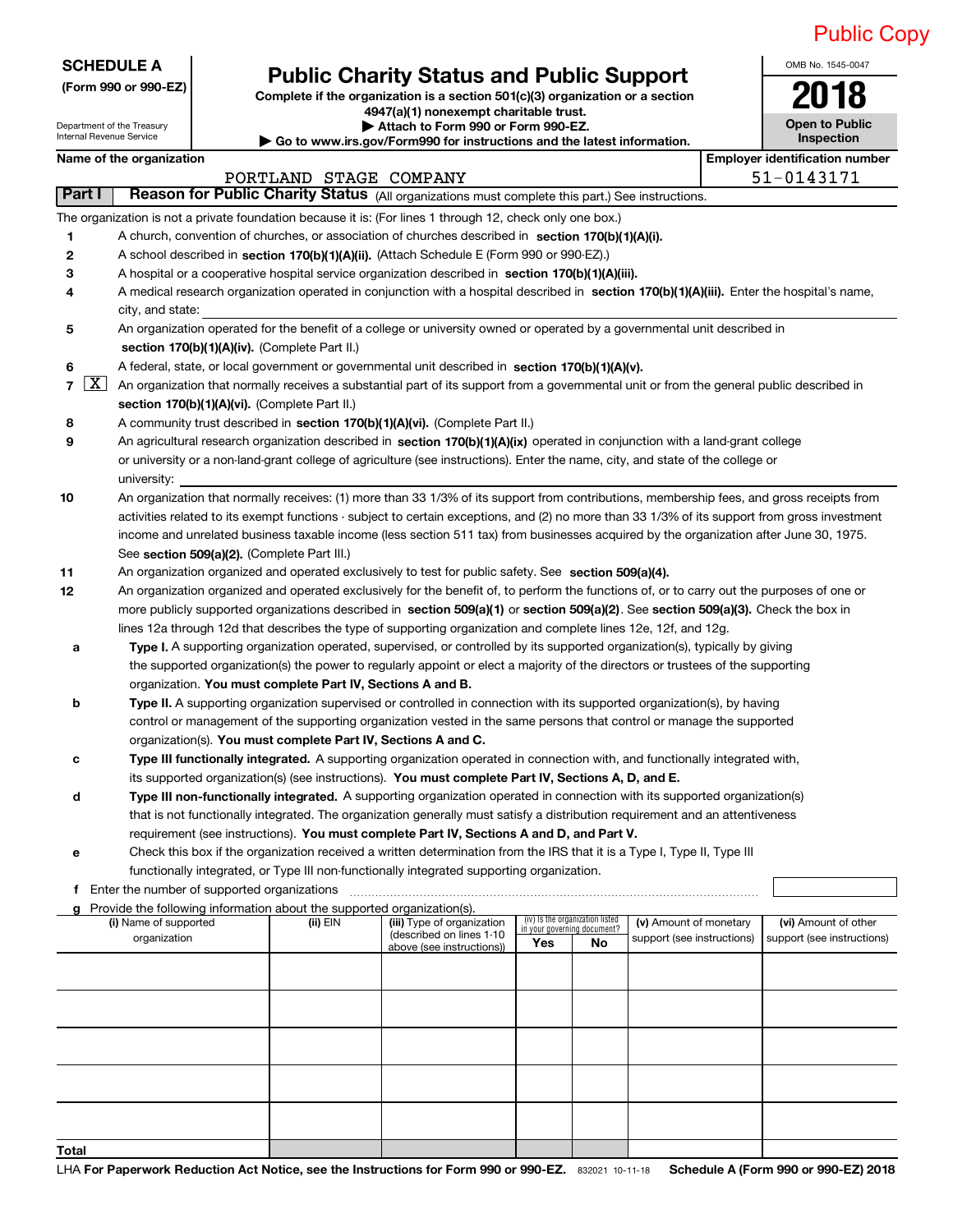# 51-0143171 Page 2

Public Copy

### Schedule A (Form 990 or 990‐EZ) 2018 Page PORTLAND STAGE COMPANY 51‐0143171

**Part II** | Support Schedule for Organizations Described in Sections 170(b)(1)(A)(iv) and 170(b)(1)(A)(vi)

(Complete only if you checked the box on line 5, 7, or 8 of Part I or if the organization failed to qualify under Part III. If the organization fails to qualify under the tests listed below, please complete Part III.)

|    | <b>Section A. Public Support</b>                                                                                                                                                                                             |           |                                 |            |            |          |                                          |
|----|------------------------------------------------------------------------------------------------------------------------------------------------------------------------------------------------------------------------------|-----------|---------------------------------|------------|------------|----------|------------------------------------------|
|    | Calendar year (or fiscal year beginning in)                                                                                                                                                                                  | (a) 2014  | $(b)$ 2015                      | $(c)$ 2016 | $(d)$ 2017 | (e) 2018 | (f) Total                                |
|    | 1 Gifts, grants, contributions, and                                                                                                                                                                                          |           |                                 |            |            |          |                                          |
|    | membership fees received. (Do not                                                                                                                                                                                            |           |                                 |            |            |          |                                          |
|    | include any "unusual grants.")                                                                                                                                                                                               | 691,914.  | 664, 126.                       | 689,105.   | 707, 191.  | 843,589. | 3595925.                                 |
|    | 2 Tax revenues levied for the organ-                                                                                                                                                                                         |           |                                 |            |            |          |                                          |
|    | ization's benefit and either paid to                                                                                                                                                                                         |           |                                 |            |            |          |                                          |
|    | or expended on its behalf                                                                                                                                                                                                    |           |                                 |            |            |          |                                          |
|    | 3 The value of services or facilities                                                                                                                                                                                        |           |                                 |            |            |          |                                          |
|    | furnished by a governmental unit to                                                                                                                                                                                          |           |                                 |            |            |          |                                          |
|    | the organization without charge                                                                                                                                                                                              |           |                                 |            |            |          |                                          |
|    | 4 Total. Add lines 1 through 3                                                                                                                                                                                               | 691, 914. | 664, 126.                       | 689, 105.  | 707, 191.  | 843,589. | 3595925.                                 |
|    | 5 The portion of total contributions                                                                                                                                                                                         |           |                                 |            |            |          |                                          |
|    | by each person (other than a                                                                                                                                                                                                 |           |                                 |            |            |          |                                          |
|    | governmental unit or publicly                                                                                                                                                                                                |           |                                 |            |            |          |                                          |
|    | supported organization) included                                                                                                                                                                                             |           |                                 |            |            |          |                                          |
|    | on line 1 that exceeds 2% of the                                                                                                                                                                                             |           |                                 |            |            |          |                                          |
|    | amount shown on line 11,                                                                                                                                                                                                     |           |                                 |            |            |          |                                          |
|    | column (f)                                                                                                                                                                                                                   |           |                                 |            |            |          | 570, 110.                                |
|    | 6 Public support. Subtract line 5 from line 4.                                                                                                                                                                               |           |                                 |            |            |          | 3025815.                                 |
|    | <b>Section B. Total Support</b>                                                                                                                                                                                              |           |                                 |            |            |          |                                          |
|    | Calendar year (or fiscal year beginning in)                                                                                                                                                                                  | (a) 2014  | $(b)$ 2015                      | $(c)$ 2016 | $(d)$ 2017 | (e) 2018 | (f) Total                                |
|    | <b>7</b> Amounts from line 4                                                                                                                                                                                                 | 691, 914. | 664,126.                        | 689, 105.  | 707, 191.  | 843,589. | 3595925.                                 |
|    | 8 Gross income from interest,                                                                                                                                                                                                |           |                                 |            |            |          |                                          |
|    | dividends, payments received on                                                                                                                                                                                              |           |                                 |            |            |          |                                          |
|    |                                                                                                                                                                                                                              |           |                                 |            |            |          |                                          |
|    | securities loans, rents, royalties,                                                                                                                                                                                          | 6,354.    | 6,896.                          | 10,723.    | 13, 239.   | 121,064. | 158,276.                                 |
|    | and income from similar sources                                                                                                                                                                                              |           |                                 |            |            |          |                                          |
|    | <b>9</b> Net income from unrelated business                                                                                                                                                                                  |           |                                 |            |            |          |                                          |
|    | activities, whether or not the                                                                                                                                                                                               |           | 29,581.                         | 4,544.     |            | 33,872.  | 85,024.                                  |
|    | business is regularly carried on                                                                                                                                                                                             | 17,027.   |                                 |            |            |          |                                          |
|    | 10 Other income. Do not include gain                                                                                                                                                                                         |           |                                 |            |            |          |                                          |
|    | or loss from the sale of capital                                                                                                                                                                                             |           |                                 |            | 282,984.   |          | $3,369.$ 670, 166.                       |
|    | assets (Explain in Part VI.)                                                                                                                                                                                                 |           | $127, 100.$ 104, 897. 151, 816. |            |            |          | 4509391.                                 |
|    | 11 Total support. Add lines 7 through 10                                                                                                                                                                                     |           |                                 |            |            |          | 6,518,406.                               |
|    | 12 Gross receipts from related activities, etc. (see instructions)                                                                                                                                                           |           |                                 |            |            | 12       |                                          |
|    | 13 First five years. If the Form 990 is for the organization's first, second, third, fourth, or fifth tax year as a section 501(c)(3)                                                                                        |           |                                 |            |            |          |                                          |
|    | organization, check this box and stop here<br><b>Section C. Computation of Public Support Percentage</b>                                                                                                                     |           |                                 |            |            |          |                                          |
|    | 14 Public support percentage for 2018 (line 6, column (f) divided by line 11, column (f) <i></i>                                                                                                                             |           |                                 |            |            | 14       | 67.10<br>$\frac{9}{6}$                   |
|    |                                                                                                                                                                                                                              |           |                                 |            |            | 15       | 66.41<br>$\frac{9}{6}$                   |
|    | 16a 33 1/3% support test - 2018. If the organization did not check the box on line 13, and line 14 is 33 1/3% or more, check this box and                                                                                    |           |                                 |            |            |          |                                          |
|    |                                                                                                                                                                                                                              |           |                                 |            |            |          | $\blacktriangleright$ $\boxed{\text{X}}$ |
|    | stop here. The organization qualifies as a publicly supported organization<br>b 33 1/3% support test - 2017. If the organization did not check a box on line 13 or 16a, and line 15 is 33 1/3% or more, check this box       |           |                                 |            |            |          |                                          |
|    |                                                                                                                                                                                                                              |           |                                 |            |            |          |                                          |
|    | and stop here. The organization qualifies as a publicly supported organization<br>17a 10% -facts-and-circumstances test - 2018. If the organization did not check a box on line 13, 16a, or 16b, and line 14 is 10% or more, |           |                                 |            |            |          |                                          |
|    | and if the organization meets the "facts-and-circumstances" test, check this box and stop here. Explain in Part VI how the organization                                                                                      |           |                                 |            |            |          |                                          |
|    |                                                                                                                                                                                                                              |           |                                 |            |            |          |                                          |
|    | meets the "facts-and-circumstances" test. The organization qualifies as a publicly supported organization                                                                                                                    |           |                                 |            |            |          |                                          |
|    | <b>b 10% -facts-and-circumstances test - 2017.</b> If the organization did not check a box on line 13, 16a, 16b, or 17a, and line 15 is 10% or                                                                               |           |                                 |            |            |          |                                          |
|    | more, and if the organization meets the "facts-and-circumstances" test, check this box and stop here. Explain in Part VI how the                                                                                             |           |                                 |            |            |          |                                          |
|    | organization meets the "facts-and-circumstances" test. The organization qualifies as a publicly supported organization                                                                                                       |           |                                 |            |            |          |                                          |
| 18 | Private foundation. If the organization did not check a box on line 13, 16a, 16b, 17a, or 17b, check this box and see instructions                                                                                           |           |                                 |            |            |          |                                          |

**Schedule A (Form 990 or 990‐EZ) 2018**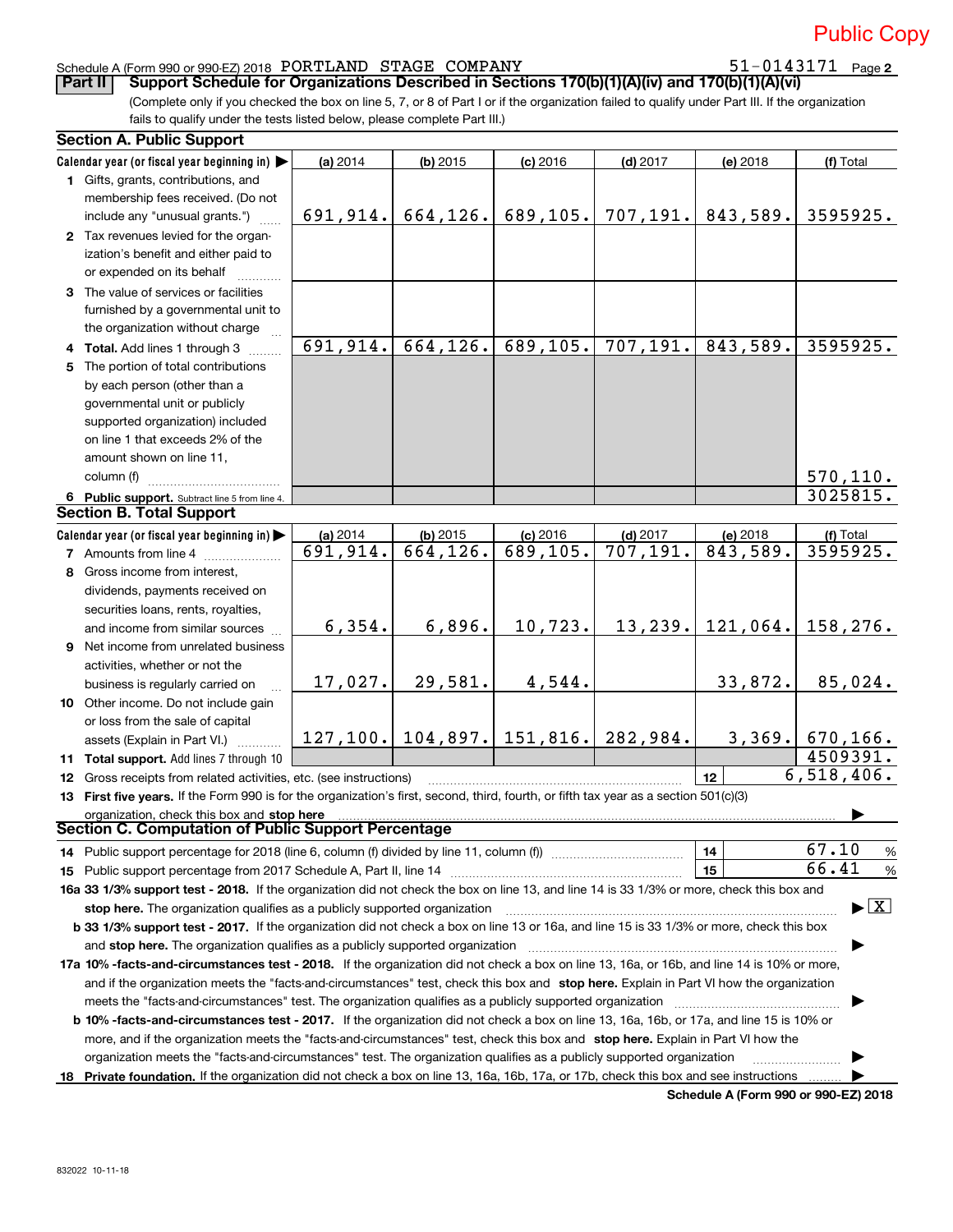|  | <b>Public Copy</b> |  |
|--|--------------------|--|
|  |                    |  |
|  |                    |  |
|  |                    |  |

| <b>SCHEDULE D</b><br>(Form 990)<br>Department of the Treasury<br>Internal Revenue Service |                                                                                                                                    | <b>Supplemental Financial Statements</b><br>Complete if the organization answered "Yes" on Form 990,<br>Part IV, line 6, 7, 8, 9, 10, 11a, 11b, 11c, 11d, 11e, 11f, 12a, or 12b.<br>▶ Attach to Form 990.<br>Go to www.irs.gov/Form990 for instructions and the latest information. |                | OMB No. 1545-0047<br><b>Open to Public</b><br>Inspection | <b>Public Co</b> |
|-------------------------------------------------------------------------------------------|------------------------------------------------------------------------------------------------------------------------------------|-------------------------------------------------------------------------------------------------------------------------------------------------------------------------------------------------------------------------------------------------------------------------------------|----------------|----------------------------------------------------------|------------------|
| Name of the organization                                                                  |                                                                                                                                    |                                                                                                                                                                                                                                                                                     |                | <b>Employer identification number</b>                    |                  |
|                                                                                           | PORTLAND STAGE COMPANY                                                                                                             |                                                                                                                                                                                                                                                                                     |                | 51-0143171                                               |                  |
| Part I                                                                                    |                                                                                                                                    | Organizations Maintaining Donor Advised Funds or Other Similar Funds or Accounts. Complete if the                                                                                                                                                                                   |                |                                                          |                  |
|                                                                                           | organization answered "Yes" on Form 990, Part IV, line 6.                                                                          |                                                                                                                                                                                                                                                                                     |                |                                                          |                  |
|                                                                                           |                                                                                                                                    | (a) Donor advised funds                                                                                                                                                                                                                                                             |                | (b) Funds and other accounts                             |                  |
| 1                                                                                         |                                                                                                                                    |                                                                                                                                                                                                                                                                                     |                |                                                          |                  |
| 2                                                                                         | Aggregate value of contributions to (during year)                                                                                  |                                                                                                                                                                                                                                                                                     |                |                                                          |                  |
| 3                                                                                         |                                                                                                                                    |                                                                                                                                                                                                                                                                                     |                |                                                          |                  |
| 4                                                                                         |                                                                                                                                    |                                                                                                                                                                                                                                                                                     |                |                                                          |                  |
| 5                                                                                         |                                                                                                                                    | Did the organization inform all donors and donor advisors in writing that the assets held in donor advised funds                                                                                                                                                                    |                |                                                          |                  |
|                                                                                           |                                                                                                                                    |                                                                                                                                                                                                                                                                                     |                | Yes                                                      | No               |
| 6                                                                                         |                                                                                                                                    | Did the organization inform all grantees, donors, and donor advisors in writing that grant funds can be used only                                                                                                                                                                   |                |                                                          |                  |
|                                                                                           |                                                                                                                                    | for charitable purposes and not for the benefit of the donor or donor advisor, or for any other purpose conferring                                                                                                                                                                  |                |                                                          |                  |
| impermissible private benefit?                                                            |                                                                                                                                    |                                                                                                                                                                                                                                                                                     |                | Yes                                                      | No               |
| Part II                                                                                   |                                                                                                                                    | Conservation Easements. Complete if the organization answered "Yes" on Form 990, Part IV, line 7.                                                                                                                                                                                   |                |                                                          |                  |
| $\mathbf{2}$                                                                              | Preservation of land for public use (e.g., recreation or education)<br>Protection of natural habitat<br>Preservation of open space | Preservation of a historically important land area<br>Preservation of a certified historic structure<br>Complete lines 2a through 2d if the organization held a qualified conservation contribution in the form of a conservation easement on the last                              |                |                                                          |                  |
| day of the tax year.                                                                      |                                                                                                                                    |                                                                                                                                                                                                                                                                                     |                | Held at the End of the Tax Year                          |                  |
| a                                                                                         | Total number of conservation easements                                                                                             |                                                                                                                                                                                                                                                                                     | 2a             |                                                          |                  |
| b                                                                                         | Total acreage restricted by conservation easements                                                                                 |                                                                                                                                                                                                                                                                                     | 2 <sub>b</sub> |                                                          |                  |
| c                                                                                         |                                                                                                                                    | Number of conservation easements on a certified historic structure included in (a) <i>manumumumumum</i>                                                                                                                                                                             | 2c             |                                                          |                  |
|                                                                                           |                                                                                                                                    | d Number of conservation easements included in (c) acquired after 7/25/06, and not on a historic structure                                                                                                                                                                          |                |                                                          |                  |
|                                                                                           |                                                                                                                                    |                                                                                                                                                                                                                                                                                     | 2d             |                                                          |                  |
| 3                                                                                         |                                                                                                                                    | Number of conservation easements modified, transferred, released, extinguished, or terminated by the organization during the tax                                                                                                                                                    |                |                                                          |                  |
| year                                                                                      |                                                                                                                                    |                                                                                                                                                                                                                                                                                     |                |                                                          |                  |
| 4                                                                                         | Number of states where property subject to conservation easement is located $\blacktriangleright$                                  |                                                                                                                                                                                                                                                                                     |                |                                                          |                  |
| 5                                                                                         | Does the organization have a written policy regarding the periodic monitoring, inspection, handling of                             |                                                                                                                                                                                                                                                                                     |                |                                                          |                  |
|                                                                                           | violations, and enforcement of the conservation easements it holds?                                                                |                                                                                                                                                                                                                                                                                     |                | Yes                                                      | No               |
| 6                                                                                         |                                                                                                                                    | Staff and volunteer hours devoted to monitoring, inspecting, handling of violations, and enforcing conservation easements during the year                                                                                                                                           |                |                                                          |                  |
|                                                                                           |                                                                                                                                    |                                                                                                                                                                                                                                                                                     |                |                                                          |                  |
| 7<br>$\blacktriangleright$ \$                                                             |                                                                                                                                    | Amount of expenses incurred in monitoring, inspecting, handling of violations, and enforcing conservation easements during the year                                                                                                                                                 |                |                                                          |                  |
| 8                                                                                         |                                                                                                                                    | Does each conservation easement reported on line 2(d) above satisfy the requirements of section 170(h)(4)(B)(i)                                                                                                                                                                     |                |                                                          |                  |
| and section $170(h)(4)(B)(ii)$ ?                                                          |                                                                                                                                    |                                                                                                                                                                                                                                                                                     |                | Yes                                                      | No               |

| 9 In Part XIII, describe how the organization reports conservation easements in its revenue and expense statement, and balance sheet, and    |
|----------------------------------------------------------------------------------------------------------------------------------------------|
| include, if applicable, the text of the footnote to the organization's financial statements that describes the organization's accounting for |
| conservation easements.                                                                                                                      |

| <b>Part III   Organizations Maintaining Collections of Art, Historical Treasures, or Other Similar Assets.</b> |
|----------------------------------------------------------------------------------------------------------------|
| Complete if the organization answered "Yes" on Form 990, Part IV, line 8.                                      |

| 1a If the organization elected, as permitted under SFAS 116 (ASC 958), not to report in its revenue statement and balance sheet works of art,             |
|-----------------------------------------------------------------------------------------------------------------------------------------------------------|
| historical treasures, or other similar assets held for public exhibition, education, or research in furtherance of public service, provide, in Part XIII. |
| the text of the footnote to its financial statements that describes these items.                                                                          |

| <b>b</b> If the organization elected, as permitted under SFAS 116 (ASC 958), to report in its revenue statement and balance sheet works of art, historical |
|------------------------------------------------------------------------------------------------------------------------------------------------------------|
| treasures, or other similar assets held for public exhibition, education, or research in furtherance of public service, provide the following amounts      |
| relating to these items:                                                                                                                                   |

| Revenue included on Form 990, Part VIII, line 1<br>$\mathbf{u}$                                                                |  |  |
|--------------------------------------------------------------------------------------------------------------------------------|--|--|
| (ii) Assets included in Form 990, Part X                                                                                       |  |  |
| 2 If the organization received or held works of art, historical treasures, or other similar assets for financial gain, provide |  |  |
| the following amounts required to be reported under SFAS 116 (ASC 958) relating to these items:                                |  |  |
| a Revenue included on Form 990, Part VIII, line 1                                                                              |  |  |
| <b>b</b> Assets included in Form 990, Part X                                                                                   |  |  |
|                                                                                                                                |  |  |

**For Paperwork Reduction Act Notice, see the Instructions for Form 990. Schedule D (Form 990) 2018** LHA

832051 10‐29‐18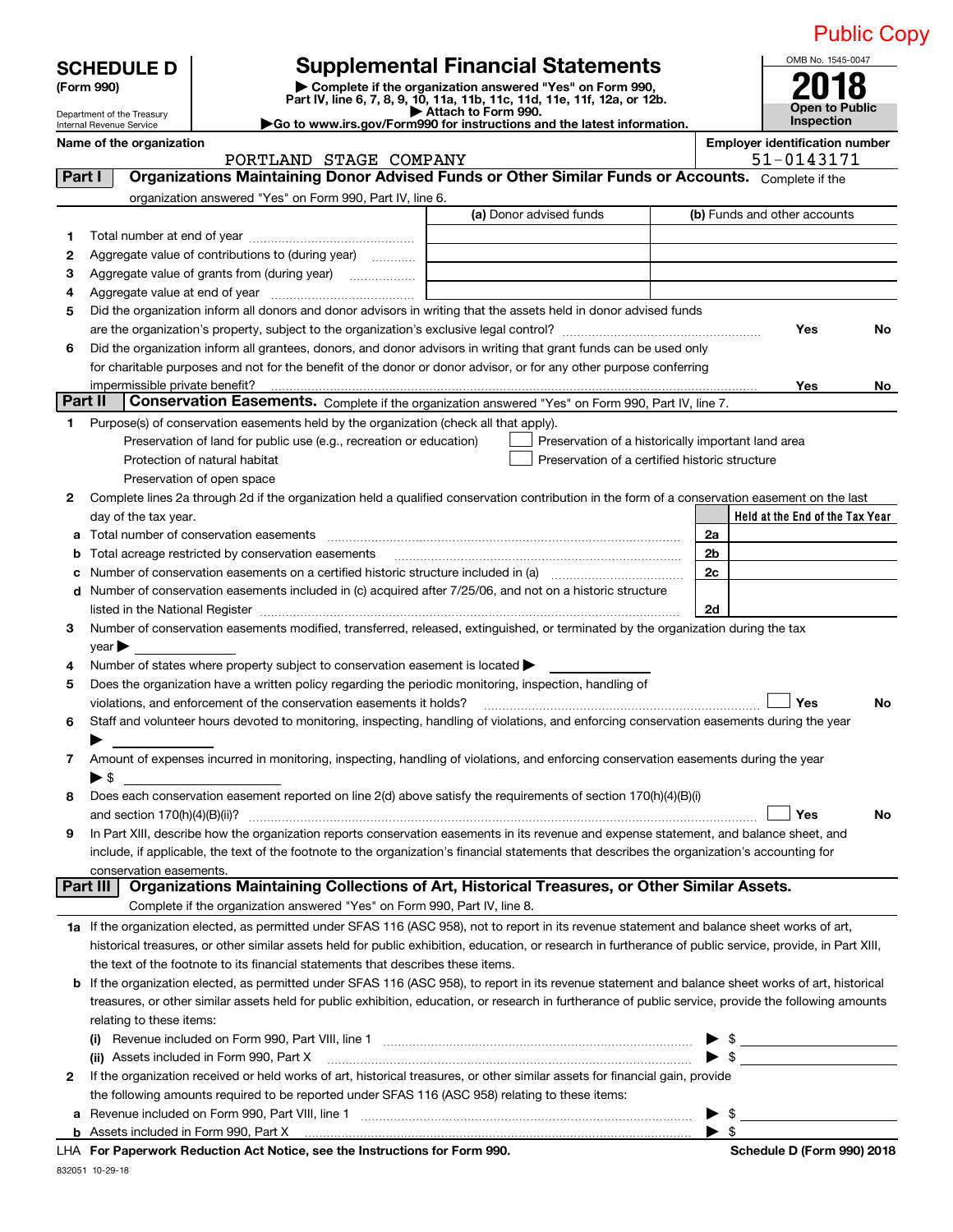|               | Schedule D (Form 990) 2018                                                                                                                                                                                                     | PORTLAND STAGE COMPANY                  |                |                                    |           |                                 | $51 - 0143171$ Page 2 |                     |          |         |  |
|---------------|--------------------------------------------------------------------------------------------------------------------------------------------------------------------------------------------------------------------------------|-----------------------------------------|----------------|------------------------------------|-----------|---------------------------------|-----------------------|---------------------|----------|---------|--|
|               | Part III<br>Organizations Maintaining Collections of Art, Historical Treasures, or Other Similar Assets (continued)                                                                                                            |                                         |                |                                    |           |                                 |                       |                     |          |         |  |
| З.            | Using the organization's acquisition, accession, and other records, check any of the following that are a significant use of its collection items                                                                              |                                         |                |                                    |           |                                 |                       |                     |          |         |  |
|               | (check all that apply):                                                                                                                                                                                                        |                                         |                |                                    |           |                                 |                       |                     |          |         |  |
| а             | Public exhibition                                                                                                                                                                                                              | d                                       |                | Loan or exchange programs          |           |                                 |                       |                     |          |         |  |
| b             | Scholarly research                                                                                                                                                                                                             | е                                       | Other          |                                    |           |                                 |                       |                     |          |         |  |
| c             | Preservation for future generations                                                                                                                                                                                            |                                         |                |                                    |           |                                 |                       |                     |          |         |  |
| 4             | Provide a description of the organization's collections and explain how they further the organization's exempt purpose in Part XIII.                                                                                           |                                         |                |                                    |           |                                 |                       |                     |          |         |  |
| 5             | During the year, did the organization solicit or receive donations of art, historical treasures, or other similar assets                                                                                                       |                                         |                |                                    |           |                                 |                       |                     |          |         |  |
|               | Yes<br>to be sold to raise funds rather than to be maintained as part of the organization's collection?<br>No                                                                                                                  |                                         |                |                                    |           |                                 |                       |                     |          |         |  |
|               | <b>Part IV</b><br>Escrow and Custodial Arrangements. Complete if the organization answered "Yes" on Form 990, Part IV, line 9, or                                                                                              |                                         |                |                                    |           |                                 |                       |                     |          |         |  |
|               | reported an amount on Form 990, Part X, line 21.                                                                                                                                                                               |                                         |                |                                    |           |                                 |                       |                     |          |         |  |
|               | 1a Is the organization an agent, trustee, custodian or other intermediary for contributions or other assets not included                                                                                                       |                                         |                |                                    |           |                                 |                       |                     |          |         |  |
|               | on Form 990, Part X? [11] matter and the contract of the contract of the contract of the contract of the contract of the contract of the contract of the contract of the contract of the contract of the contract of the contr |                                         |                |                                    |           |                                 |                       | Yes                 |          | No      |  |
|               | b If "Yes," explain the arrangement in Part XIII and complete the following table:                                                                                                                                             |                                         |                |                                    |           |                                 |                       |                     |          |         |  |
|               |                                                                                                                                                                                                                                |                                         |                |                                    |           |                                 |                       | Amount              |          |         |  |
| c             | Beginning balance                                                                                                                                                                                                              |                                         |                |                                    |           | 1c                              |                       |                     |          |         |  |
|               |                                                                                                                                                                                                                                |                                         |                |                                    |           | 1d                              |                       |                     |          |         |  |
| е             | Distributions during the year manufactured and continuum control of the state of the state of the state of the                                                                                                                 |                                         |                |                                    |           | 1e                              |                       |                     |          |         |  |
| Ť.            |                                                                                                                                                                                                                                |                                         |                |                                    |           | 1f                              |                       |                     |          |         |  |
|               | 2a Did the organization include an amount on Form 990, Part X, line 21, for escrow or custodial account liability?                                                                                                             |                                         |                |                                    |           |                                 |                       | Yes                 |          | No      |  |
|               | b If "Yes," explain the arrangement in Part XIII. Check here if the explanation has been provided on Part XIII                                                                                                                 |                                         |                |                                    |           |                                 |                       |                     |          |         |  |
| <b>Part V</b> | Endowment Funds. Complete if the organization answered "Yes" on Form 990, Part IV, line 10.                                                                                                                                    |                                         |                |                                    |           |                                 |                       |                     |          |         |  |
|               |                                                                                                                                                                                                                                | (a) Current year                        | (b) Prior year | (c) Two years back                 |           | (d) Three years back            |                       | (e) Four years back |          |         |  |
|               | 1a Beginning of year balance                                                                                                                                                                                                   | 772,756.                                | 678, 213.      |                                    | 563,915.  |                                 | 527,878.              |                     | 427,024. |         |  |
| b             |                                                                                                                                                                                                                                | 40,450.                                 | 40,350.        |                                    | 40,100.   |                                 | 40,100.               |                     |          | 69,369. |  |
| c             | Net investment earnings, gains, and losses                                                                                                                                                                                     | 43,737.                                 | 54, 193.       |                                    | 74,198.   |                                 | $-4,063$ .            |                     |          | 46,055. |  |
| d             |                                                                                                                                                                                                                                |                                         |                |                                    |           |                                 |                       |                     |          |         |  |
| е             | Other expenditures for facilities                                                                                                                                                                                              |                                         |                |                                    |           |                                 |                       |                     |          |         |  |
|               | and programs                                                                                                                                                                                                                   |                                         |                |                                    |           |                                 |                       |                     |          | 14,570. |  |
|               |                                                                                                                                                                                                                                |                                         |                |                                    |           |                                 |                       |                     |          |         |  |
| g             | End of year balance                                                                                                                                                                                                            | 856,943.                                | 772,756.       |                                    | 678, 213. |                                 | 563,915.              |                     | 527,878. |         |  |
| 2             | Provide the estimated percentage of the current year end balance (line 1g, column (a)) held as:                                                                                                                                |                                         |                |                                    |           |                                 |                       |                     |          |         |  |
| a             | Board designated or quasi-endowment >                                                                                                                                                                                          | .00                                     | %              |                                    |           |                                 |                       |                     |          |         |  |
| b             | Permanent endowment > 68.00                                                                                                                                                                                                    | %                                       |                |                                    |           |                                 |                       |                     |          |         |  |
| c             | Temporarily restricted endowment $\blacktriangleright$ 32.00                                                                                                                                                                   | %                                       |                |                                    |           |                                 |                       |                     |          |         |  |
|               | The percentages on lines 2a, 2b, and 2c should equal 100%.                                                                                                                                                                     |                                         |                |                                    |           |                                 |                       |                     |          |         |  |
|               | 3a Are there endowment funds not in the possession of the organization that are held and administered for the organization                                                                                                     |                                         |                |                                    |           |                                 |                       |                     |          |         |  |
|               | by:                                                                                                                                                                                                                            |                                         |                |                                    |           |                                 |                       |                     | Yes      | No      |  |
|               | (i)                                                                                                                                                                                                                            |                                         |                |                                    |           |                                 |                       | 3a(i)               | х        |         |  |
|               |                                                                                                                                                                                                                                |                                         |                |                                    |           |                                 |                       | 3a(ii)              |          | X       |  |
|               |                                                                                                                                                                                                                                |                                         |                |                                    |           |                                 |                       | 3b                  |          |         |  |
| 4             | Describe in Part XIII the intended uses of the organization's endowment funds.                                                                                                                                                 |                                         |                |                                    |           |                                 |                       |                     |          |         |  |
|               | <b>Part VI</b><br>Land, Buildings, and Equipment.                                                                                                                                                                              |                                         |                |                                    |           |                                 |                       |                     |          |         |  |
|               | Complete if the organization answered "Yes" on Form 990, Part IV, line 11a. See Form 990, Part X, line 10.                                                                                                                     |                                         |                |                                    |           |                                 |                       |                     |          |         |  |
|               | Description of property                                                                                                                                                                                                        | (a) Cost or other<br>basis (investment) |                | (b) Cost or other<br>basis (other) |           | (c) Accumulated<br>depreciation |                       | (d) Book value      |          |         |  |
|               |                                                                                                                                                                                                                                |                                         |                | 454,156.                           |           |                                 |                       |                     | 454,156. |         |  |
|               |                                                                                                                                                                                                                                |                                         |                | 514,381.                           |           | 242,189.                        |                       |                     | 272,192. |         |  |
| c             |                                                                                                                                                                                                                                |                                         |                | 1,456,082.                         |           | 993,037.                        |                       |                     | 463,045. |         |  |
|               |                                                                                                                                                                                                                                |                                         |                | 344,854.                           |           | 331,386.                        |                       |                     | 13,468.  |         |  |
|               |                                                                                                                                                                                                                                |                                         |                | 18,056.                            |           | 18,056.                         |                       |                     |          | 0.      |  |
|               |                                                                                                                                                                                                                                |                                         |                |                                    |           |                                 | ▶                     | 1,202,861.          |          |         |  |
|               |                                                                                                                                                                                                                                |                                         |                |                                    |           |                                 |                       |                     |          |         |  |

**Schedule D (Form 990) 2018**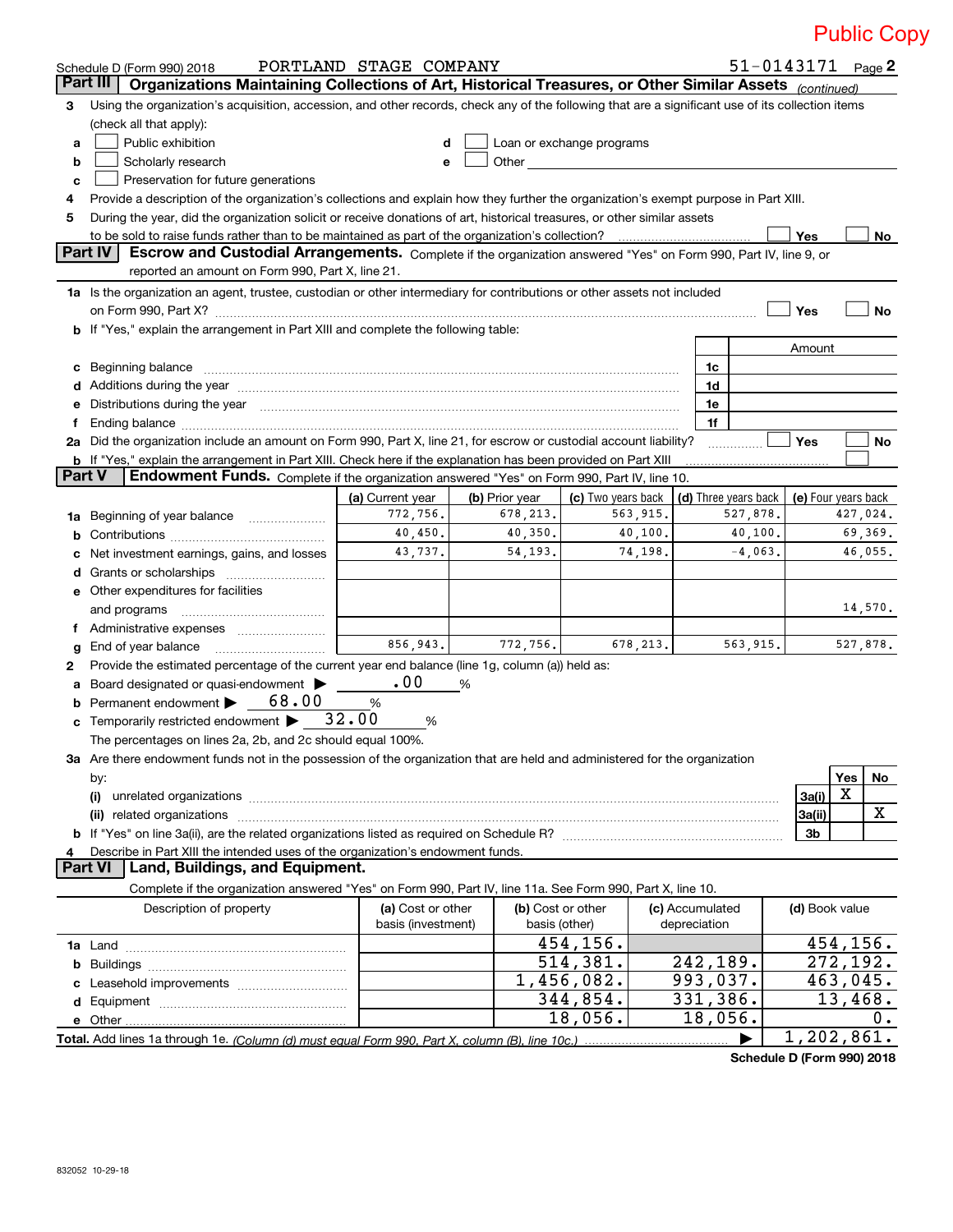**3** 51‐0143171

### Schedule D (Form 990) 2018 PORTLAND STAGE COMPANY 51-0143171 Page

**Part VII** Investments - Other Securities.

Complete if the organization answered "Yes" on Form 990, Part IV, line 11b. See Form 990, Part X, line 12.

| (a) Description of security or category (including name of security)                   | (b) Book value | (c) Method of valuation: Cost or end-of-year market value |
|----------------------------------------------------------------------------------------|----------------|-----------------------------------------------------------|
| (1) Financial derivatives                                                              |                |                                                           |
| (2) Closely-held equity interests                                                      |                |                                                           |
| $(3)$ Other                                                                            |                |                                                           |
| (A)                                                                                    |                |                                                           |
| (B)                                                                                    |                |                                                           |
| (C)                                                                                    |                |                                                           |
| (D)                                                                                    |                |                                                           |
| (E)                                                                                    |                |                                                           |
| (F)                                                                                    |                |                                                           |
| (G)                                                                                    |                |                                                           |
| (H)                                                                                    |                |                                                           |
| Total. (Col. (b) must equal Form 990, Part X, col. (B) line 12.) $\blacktriangleright$ |                |                                                           |

### **Part VIII Investments ‐ Program Related.**

Complete if the organization answered "Yes" on Form 990, Part IV, line 11c. See Form 990, Part X, line 13.

| (a) Description of investment                                                          | (b) Book value | (c) Method of valuation: Cost or end-of-year market value |
|----------------------------------------------------------------------------------------|----------------|-----------------------------------------------------------|
| (1)                                                                                    |                |                                                           |
| (2)                                                                                    |                |                                                           |
| $\left(3\right)$                                                                       |                |                                                           |
| (4)                                                                                    |                |                                                           |
| (5)                                                                                    |                |                                                           |
| (6)                                                                                    |                |                                                           |
| (7)                                                                                    |                |                                                           |
| (8)                                                                                    |                |                                                           |
| (9)                                                                                    |                |                                                           |
| Total. (Col. (b) must equal Form 990, Part X, col. (B) line 13.) $\blacktriangleright$ |                |                                                           |

### **Part IX Other Assets.**

Complete if the organization answered "Yes" on Form 990, Part IV, line 11d. See Form 990, Part X, line 15.

| (a) Description                   | (b) Book value |
|-----------------------------------|----------------|
| MAINE COMMUNITY FOUNDATION<br>(1) | 662,446.       |
| SECURITY DEPOSITS<br>(2)          | 9,100.         |
| $\frac{1}{2}$                     |                |
| (4)                               |                |
| $\left(5\right)$                  |                |
| $\frac{6}{6}$                     |                |
| $\sqrt{(7)}$                      |                |
| (8)                               |                |
| (9)                               |                |
|                                   | 671,546.       |

#### **Part X Other Liabilities.**

Complete if the organization answered "Yes" on Form 990, Part IV, line 11e or 11f. See Form 990, Part X, line 25.

| 1.  | (a) Description of liability                                            | (b) Book value |
|-----|-------------------------------------------------------------------------|----------------|
| (1) | Federal income taxes                                                    |                |
| (2) | DEPOSIT                                                                 | 17,362.        |
| (3) |                                                                         |                |
| (4) |                                                                         |                |
| (5) |                                                                         |                |
| (6) |                                                                         |                |
| (7) |                                                                         |                |
| (8) |                                                                         |                |
| (9) |                                                                         |                |
|     | Total. (Column (b) must equal Form 990, Part X, col. (B) line 25.)<br>. | 17,362.        |

**2.** Liability for uncertain tax positions. In Part XIII, provide the text of the footnote to the organization's financial statements that reports the organization's liability for uncertain tax positions under FIN 48 (ASC 740). Check here if the text of the footnote has been provided in Part XIII  $\begin{array}{c} \hline \end{array}$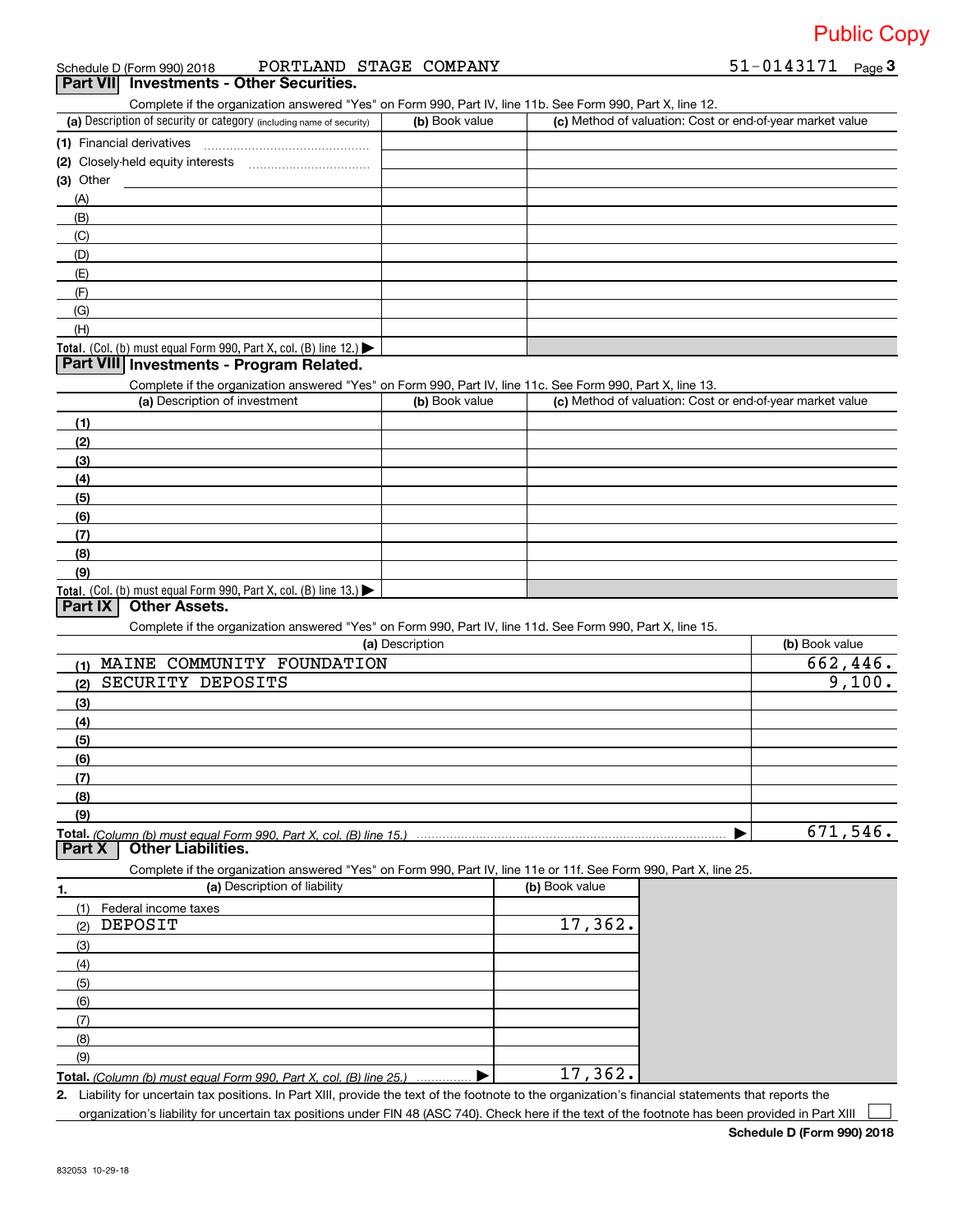|                                   | <b>Public Copy</b> |
|-----------------------------------|--------------------|
| $51 - 0143171$ P <sub>309</sub> 4 |                    |

|              | PORTLAND STAGE COMPANY<br>Schedule D (Form 990) 2018                                                                  |                |           |                | 51-0143171              | Page 4           |
|--------------|-----------------------------------------------------------------------------------------------------------------------|----------------|-----------|----------------|-------------------------|------------------|
|              | Reconciliation of Revenue per Audited Financial Statements With Revenue per Return.<br><b>Part XI</b>                 |                |           |                |                         |                  |
|              | Complete if the organization answered "Yes" on Form 990, Part IV, line 12a.                                           |                |           |                |                         |                  |
| 1.           | Total revenue, gains, and other support per audited financial statements                                              |                |           | $\blacksquare$ | 2,544,352.              |                  |
| 2            | Amounts included on line 1 but not on Form 990, Part VIII, line 12:                                                   |                |           |                |                         |                  |
| a            |                                                                                                                       | 2a             | 58,861.   |                |                         |                  |
| b            |                                                                                                                       | 2 <sub>b</sub> | 110, 315. |                |                         |                  |
| c            | Recoveries of prior year grants [111] Martin Marcoveries and prior year grants and manufacture and prior year         | 2c             |           |                |                         |                  |
| d            | Other (Describe in Part XIII.)                                                                                        | 2d             | 11,894.   |                |                         |                  |
| е            | Add lines 2a through 2d                                                                                               |                |           | 2e             |                         | 181,070.         |
| 3            |                                                                                                                       |                |           | 3              | 2,363,282.              |                  |
|              | Amounts included on Form 990, Part VIII, line 12, but not on line 1:                                                  |                |           |                |                         |                  |
| a            |                                                                                                                       | 4a             |           |                |                         |                  |
| b            | Other (Describe in Part XIII.) [100] [100] [100] [100] [100] [100] [100] [100] [100] [100] [100] [100] [100] [        | 4 <sub>b</sub> |           |                |                         |                  |
| c.           | Add lines 4a and 4b                                                                                                   |                |           | 4с             |                         | υ.               |
|              |                                                                                                                       |                |           | 5              | 2,363,282.              |                  |
|              | Part XII   Reconciliation of Expenses per Audited Financial Statements With Expenses per Return.                      |                |           |                |                         |                  |
|              | Complete if the organization answered "Yes" on Form 990, Part IV, line 12a.                                           |                |           |                |                         |                  |
| 1.           |                                                                                                                       |                |           |                |                         |                  |
| $\mathbf{2}$ | Total expenses and losses per audited financial statements                                                            |                |           | $\mathbf{1}$   | 2,438,433.              |                  |
|              | Amounts included on line 1 but not on Form 990, Part IX, line 25:                                                     |                |           |                |                         |                  |
| a            |                                                                                                                       | 2a             | 110, 315. |                |                         |                  |
| b            |                                                                                                                       | 2 <sub>b</sub> |           |                |                         |                  |
| C            |                                                                                                                       | 2c             |           |                |                         |                  |
| d            | Other (Describe in Part XIII.) (COLORGIAL CONSERVISTION) (CONSERVISTION) (CONSERVISTION)                              | 2d             | 11,894.   |                |                         |                  |
| е            | Add lines 2a through 2d                                                                                               |                |           | 2e             |                         | <u> 122,209.</u> |
| 3            |                                                                                                                       |                |           | 3              | $\overline{2,316,224.}$ |                  |
| 4            | Amounts included on Form 990, Part IX, line 25, but not on line 1:                                                    |                |           |                |                         |                  |
| a            |                                                                                                                       | 4a             |           |                |                         |                  |
| b            | Other (Describe in Part XIII.) <b>Construction Contract Construction</b> Chern Construction Construction Construction | 4 <sub>b</sub> |           |                |                         |                  |
| c.           | Add lines 4a and 4b                                                                                                   |                |           | 4с             |                         | 0.               |
| 5.           |                                                                                                                       |                |           | 5              | 2,316,224.              |                  |
|              | Part XIII Supplemental Information.                                                                                   |                |           |                |                         |                  |

lines 2d and 4b; and Part XII, lines 2d and 4b. Also complete this part to provide any additional information.

PART V, LINE 4:

THE ORGANIZATION'S INVESTMENT AND ENDOWMENT POLICY IS TO PROVIDE CURRENT

AND LONG‐TERM PROTECTION FOR THE OPERATIONS OF THE ORGANIZATION.

PART XI, LINE 2D - OTHER ADJUSTMENTS:

RENTAL COSTS 11,894.

PART XII, LINE 2D - OTHER ADJUSTMENTS:

RENTAL COSTS 11,894.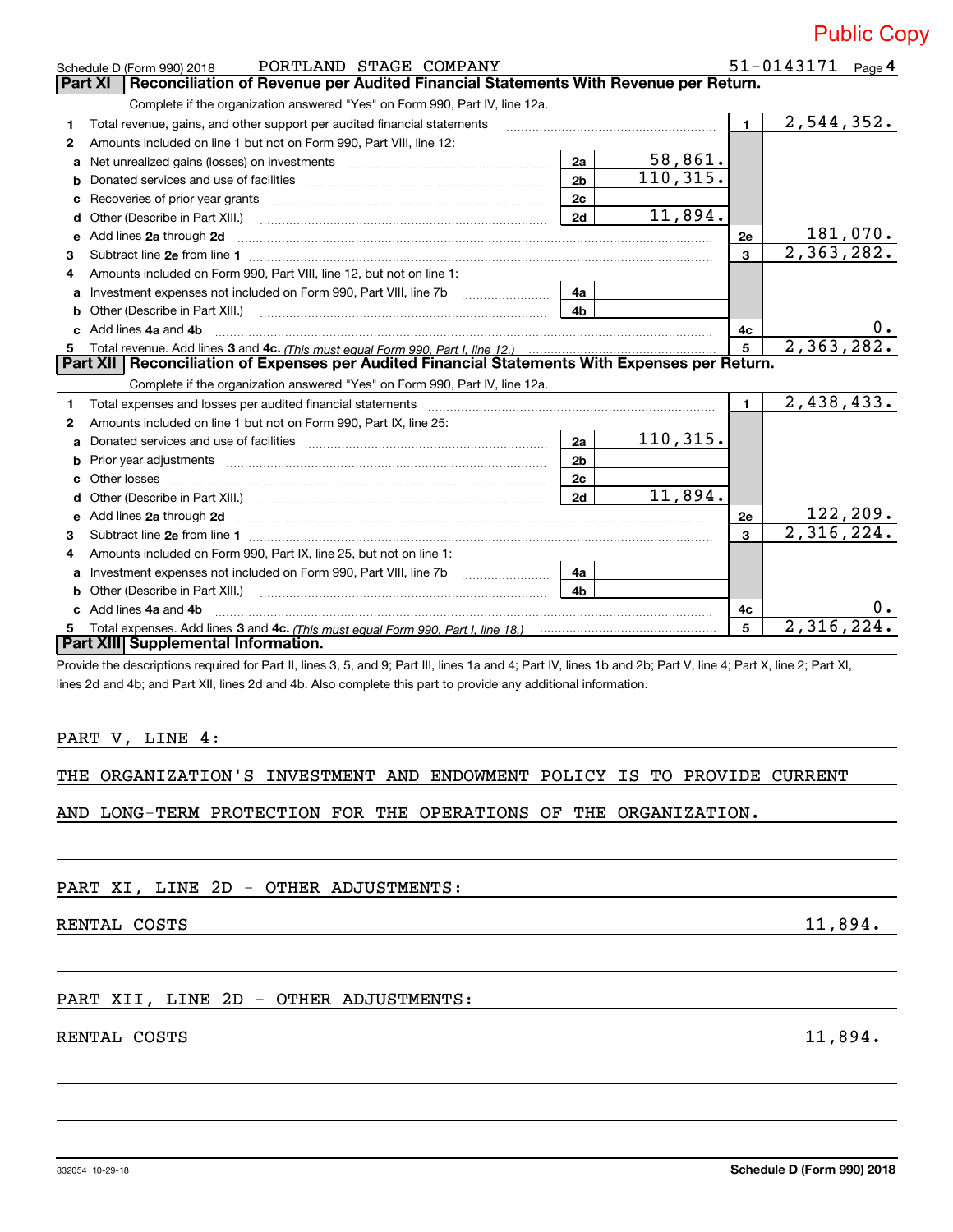|                                                                                                                                                                     |                                  |                                                                                                                                                                     |                            |                |                                       |                                   | <b>Public Copy</b>                    |
|---------------------------------------------------------------------------------------------------------------------------------------------------------------------|----------------------------------|---------------------------------------------------------------------------------------------------------------------------------------------------------------------|----------------------------|----------------|---------------------------------------|-----------------------------------|---------------------------------------|
| <b>SCHEDULE G</b>                                                                                                                                                   |                                  | <b>Supplemental Information Regarding Fundraising or Gaming Activities</b>                                                                                          |                            |                |                                       |                                   | OMB No. 1545-0047                     |
| (Form 990 or 990-EZ)                                                                                                                                                |                                  | Complete if the organization answered "Yes" on Form 990, Part IV, line 17, 18, or 19, or if the<br>organization entered more than \$15,000 on Form 990-EZ, line 6a. |                            |                |                                       |                                   | 2018                                  |
| Department of the Treasury<br>Internal Revenue Service                                                                                                              |                                  | Attach to Form 990 or Form 990-EZ.                                                                                                                                  |                            |                |                                       |                                   | <b>Open to Public</b><br>Inspection   |
| Name of the organization                                                                                                                                            |                                  | Go to www.irs.gov/Form990 for instructions and the latest information.                                                                                              |                            |                |                                       |                                   | <b>Employer identification number</b> |
|                                                                                                                                                                     |                                  | PORTLAND STAGE COMPANY                                                                                                                                              |                            |                |                                       | 51-0143171                        |                                       |
| Part I                                                                                                                                                              |                                  | Fundraising Activities. Complete if the organization answered "Yes" on Form 990, Part IV, line 17. Form 990-EZ filers are not                                       |                            |                |                                       |                                   |                                       |
| 1 Indicate whether the organization raised funds through any of the following activities. Check all that apply.                                                     | required to complete this part.  |                                                                                                                                                                     |                            |                |                                       |                                   |                                       |
| Mail solicitations<br>a                                                                                                                                             |                                  | е                                                                                                                                                                   |                            |                | Solicitation of non-government grants |                                   |                                       |
| b                                                                                                                                                                   | Internet and email solicitations | f                                                                                                                                                                   |                            |                | Solicitation of government grants     |                                   |                                       |
| Phone solicitations<br>C                                                                                                                                            |                                  | Special fundraising events<br>g                                                                                                                                     |                            |                |                                       |                                   |                                       |
| In-person solicitations<br>d<br>2 a Did the organization have a written or oral agreement with any individual (including officers, directors, trustees, or          |                                  |                                                                                                                                                                     |                            |                |                                       |                                   |                                       |
|                                                                                                                                                                     |                                  | key employees listed in Form 990, Part VII) or entity in connection with professional fundraising services?                                                         |                            |                |                                       | Yes                               | No                                    |
| <b>b</b> If "Yes," list the 10 highest paid individuals or entities (fundraisers) pursuant to agreements under which the fundraiser is to be                        |                                  |                                                                                                                                                                     |                            |                |                                       |                                   |                                       |
| compensated at least \$5,000 by the organization.                                                                                                                   |                                  |                                                                                                                                                                     |                            |                |                                       |                                   |                                       |
|                                                                                                                                                                     |                                  |                                                                                                                                                                     |                            | (iii) Did      |                                       | (v) Amount paid                   | (vi) Amount paid                      |
| (i) Name and address of individual<br>or entity (fundraiser)                                                                                                        |                                  | (ii) Activity                                                                                                                                                       | fundraiser<br>have custody | or control of  | (iv) Gross receipts<br>from activity  | to (or retained by)<br>fundraiser | to (or retained by)<br>organization   |
|                                                                                                                                                                     |                                  |                                                                                                                                                                     |                            | contributions? |                                       | listed in col. (i)                |                                       |
|                                                                                                                                                                     |                                  |                                                                                                                                                                     | Yes                        | No             |                                       |                                   |                                       |
|                                                                                                                                                                     |                                  |                                                                                                                                                                     |                            |                |                                       |                                   |                                       |
|                                                                                                                                                                     |                                  |                                                                                                                                                                     |                            |                |                                       |                                   |                                       |
|                                                                                                                                                                     |                                  |                                                                                                                                                                     |                            |                |                                       |                                   |                                       |
|                                                                                                                                                                     |                                  |                                                                                                                                                                     |                            |                |                                       |                                   |                                       |
|                                                                                                                                                                     |                                  |                                                                                                                                                                     |                            |                |                                       |                                   |                                       |
|                                                                                                                                                                     |                                  |                                                                                                                                                                     |                            |                |                                       |                                   |                                       |
|                                                                                                                                                                     |                                  |                                                                                                                                                                     |                            |                |                                       |                                   |                                       |
|                                                                                                                                                                     |                                  |                                                                                                                                                                     |                            |                |                                       |                                   |                                       |
|                                                                                                                                                                     |                                  |                                                                                                                                                                     |                            |                |                                       |                                   |                                       |
|                                                                                                                                                                     |                                  |                                                                                                                                                                     |                            |                |                                       |                                   |                                       |
|                                                                                                                                                                     |                                  |                                                                                                                                                                     |                            |                |                                       |                                   |                                       |
|                                                                                                                                                                     |                                  |                                                                                                                                                                     |                            |                |                                       |                                   |                                       |
|                                                                                                                                                                     |                                  |                                                                                                                                                                     |                            |                |                                       |                                   |                                       |
|                                                                                                                                                                     |                                  |                                                                                                                                                                     |                            |                |                                       |                                   |                                       |
|                                                                                                                                                                     |                                  |                                                                                                                                                                     |                            |                |                                       |                                   |                                       |
| Total                                                                                                                                                               |                                  |                                                                                                                                                                     |                            |                |                                       |                                   |                                       |
| 3 List all states in which the organization is registered or licensed to solicit contributions or has been notified it is exempt from registration<br>or licensing. |                                  |                                                                                                                                                                     |                            |                |                                       |                                   |                                       |
|                                                                                                                                                                     |                                  |                                                                                                                                                                     |                            |                |                                       |                                   |                                       |
|                                                                                                                                                                     |                                  |                                                                                                                                                                     |                            |                |                                       |                                   |                                       |
|                                                                                                                                                                     |                                  |                                                                                                                                                                     |                            |                |                                       |                                   |                                       |
|                                                                                                                                                                     |                                  |                                                                                                                                                                     |                            |                |                                       |                                   |                                       |

**For Paperwork Reduction Act Notice, see the Instructions for Form 990 or 990‐EZ. Schedule G (Form 990 or 990‐EZ) 2018** LHA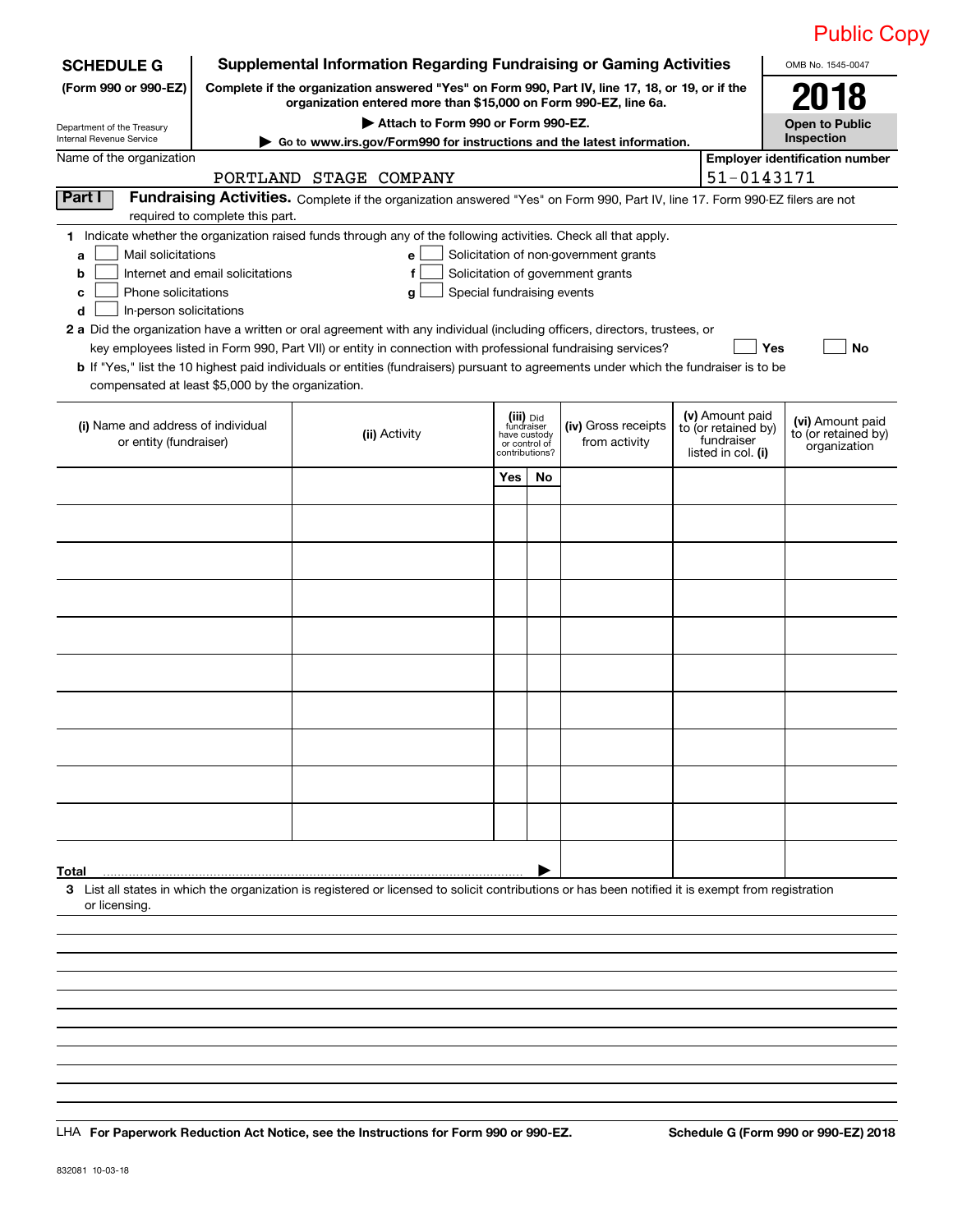### Schedule G (Form 990 or 990‐EZ) 2018  $\rm{PORTLAND}$   $\rm{STAGE}$   $\rm{COMPANY}$   $\rm{51-0143171}$   $\rm{Page}$

51-0143171 Page 2

Part II | Fundraising Events. Complete if the organization answered "Yes" on Form 990, Part IV, line 18, or reported more than \$15,000

|                 |          |                                                                                                                                                                             | (a) Event #1<br>SPRING GALA | (b) Event $#2$                                   | (c) Other events<br><b>NONE</b> | (d) Total events<br>(add col. (a) through           |
|-----------------|----------|-----------------------------------------------------------------------------------------------------------------------------------------------------------------------------|-----------------------------|--------------------------------------------------|---------------------------------|-----------------------------------------------------|
|                 |          |                                                                                                                                                                             | (event type)                | (event type)                                     | (total number)                  | col. (c))                                           |
|                 |          |                                                                                                                                                                             |                             |                                                  |                                 |                                                     |
| Revenue         |          |                                                                                                                                                                             | 49,424.                     |                                                  |                                 | 49,424.                                             |
|                 |          |                                                                                                                                                                             | 36, 137.                    |                                                  |                                 | <u>36,137.</u>                                      |
|                 |          | 3 Gross income (line 1 minus line 2)                                                                                                                                        | 13,287.                     |                                                  |                                 | 13,287.                                             |
|                 |          |                                                                                                                                                                             |                             |                                                  |                                 |                                                     |
|                 | 5        |                                                                                                                                                                             |                             |                                                  |                                 |                                                     |
|                 |          |                                                                                                                                                                             |                             |                                                  |                                 |                                                     |
| Direct Expenses |          |                                                                                                                                                                             |                             |                                                  |                                 |                                                     |
|                 | 8        |                                                                                                                                                                             |                             |                                                  |                                 |                                                     |
|                 | 9        |                                                                                                                                                                             | 8,913.                      |                                                  |                                 | 8,913.                                              |
|                 | 10       | Direct expense summary. Add lines 4 through 9 in column (d)                                                                                                                 |                             |                                                  | ▶                               | 8,913.<br>$\overline{4,374.}$                       |
|                 | Part III | 11 Net income summary. Subtract line 10 from line 3, column (d)<br>Gaming. Complete if the organization answered "Yes" on Form 990, Part IV, line 19, or reported more than |                             |                                                  |                                 |                                                     |
|                 |          | \$15,000 on Form 990-EZ, line 6a.                                                                                                                                           |                             |                                                  |                                 |                                                     |
|                 |          |                                                                                                                                                                             | (a) Bingo                   | (b) Pull tabs/instant<br>bingo/progressive bingo | (c) Other gaming                | (d) Total gaming (add<br>col. (a) through col. (c)) |
|                 |          |                                                                                                                                                                             |                             |                                                  |                                 |                                                     |
| Revenue         |          |                                                                                                                                                                             |                             |                                                  |                                 |                                                     |
|                 |          |                                                                                                                                                                             |                             |                                                  |                                 |                                                     |
|                 | 3        |                                                                                                                                                                             |                             |                                                  |                                 |                                                     |
| Direct Expenses |          |                                                                                                                                                                             |                             |                                                  |                                 |                                                     |
|                 |          | Other direct expenses                                                                                                                                                       |                             |                                                  |                                 |                                                     |
|                 |          | 6 Volunteer labor                                                                                                                                                           | %<br>Yes<br>No              | %<br>Yes<br>No                                   | <b>Yes</b><br>%<br>No           |                                                     |
|                 |          | 7 Direct expense summary. Add lines 2 through 5 in column (d)                                                                                                               |                             |                                                  |                                 |                                                     |
|                 |          |                                                                                                                                                                             |                             |                                                  |                                 |                                                     |
|                 |          |                                                                                                                                                                             |                             |                                                  |                                 |                                                     |
|                 |          |                                                                                                                                                                             |                             |                                                  |                                 | Yes<br>No                                           |
|                 |          |                                                                                                                                                                             |                             |                                                  |                                 |                                                     |
|                 |          |                                                                                                                                                                             |                             |                                                  |                                 | Yes<br>No                                           |

832082 10‐03‐18

**Schedule G (Form 990 or 990‐EZ) 2018**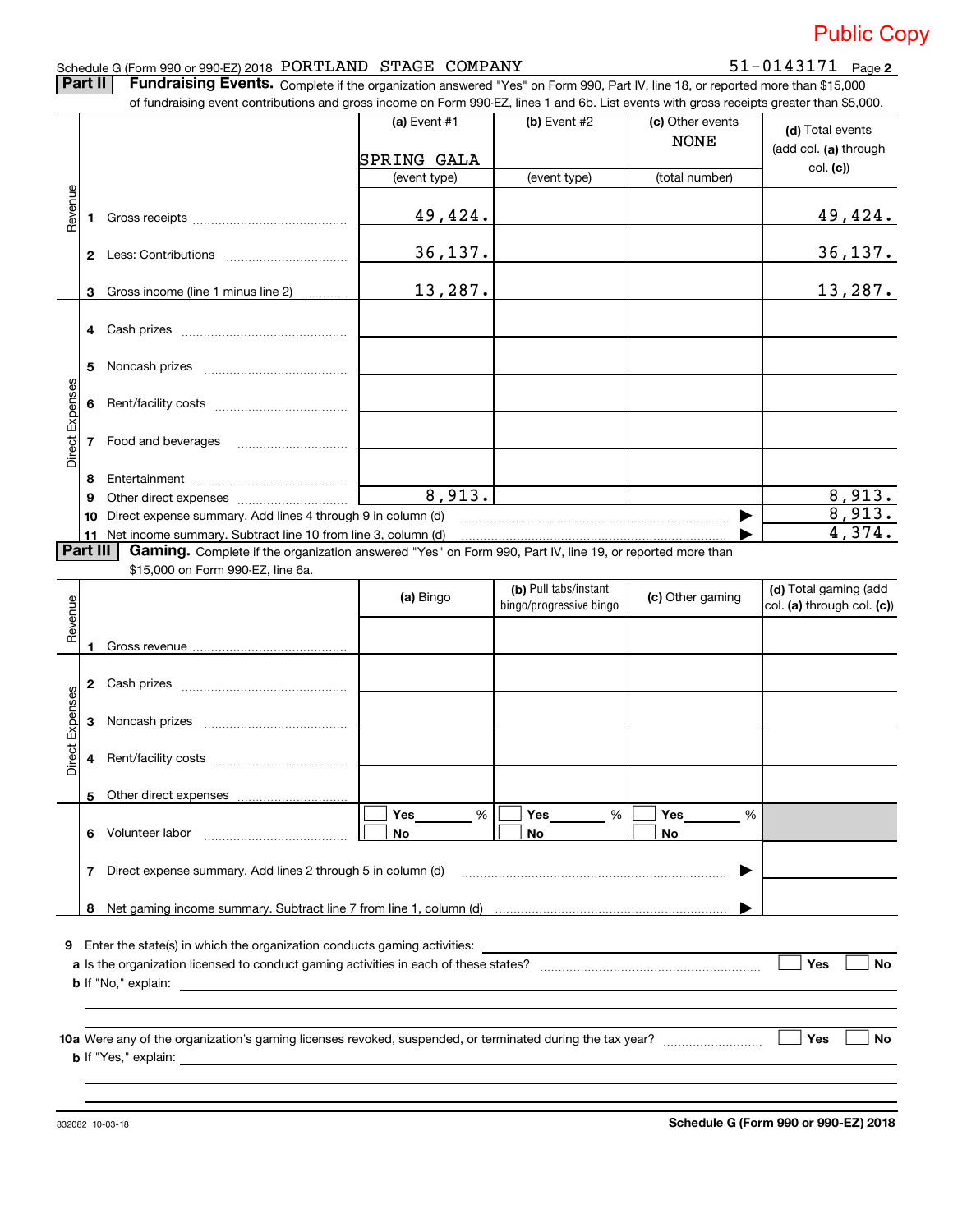| Yes<br>12 Is the organization a grantor, beneficiary or trustee of a trust, or a member of a partnership or other entity formed<br>Yes<br>13 Indicate the percentage of gaming activity conducted in:<br>13а<br>13b<br>14 Enter the name and address of the person who prepares the organization's gaming/special events books and records:<br>Address $\blacktriangleright$<br><u>some started and the started and the started and the started and the started and the started and the started and the started and the started and the started and the started and the started and the started and the started </u><br>Yes<br>c If "Yes," enter name and address of the third party:<br>Address $\blacktriangleright$<br><u> 1989 - Johann John Stone, meil in der Stone aus der Stone aus der Stone aus der Stone aus der Stone aus der S</u><br><b>16</b> Gaming manager information:<br>Name $\blacktriangleright$<br><u> 1989 - Johann Stoff, deutscher Stoffen und der Stoffen und der Stoffen und der Stoffen und der Stoffen und der</u><br>Gaming manager compensation > \$<br>Director/officer<br>Employee<br>Independent contractor<br>17 Mandatory distributions:<br>a Is the organization required under state law to make charitable distributions from the gaming proceeds to<br>$\Box$ Yes<br>retain the state gaming license?<br><b>b</b> Enter the amount of distributions required under state law to be distributed to other exempt organizations or spent in the<br>organization's own exempt activities during the tax year $\triangleright$ \$<br><b>Part IV</b><br>Supplemental Information. Provide the explanations required by Part I, line 2b, columns (iii) and (v); and Part III, lines 9, 9b, 10b,<br>15b, 15c, 16, and 17b, as applicable. Also provide any additional information. See instructions. | Schedule G (Form 990 or 990-EZ) 2018 PORTLAND STAGE COMPANY | 51-0143171 | Page 3    |
|---------------------------------------------------------------------------------------------------------------------------------------------------------------------------------------------------------------------------------------------------------------------------------------------------------------------------------------------------------------------------------------------------------------------------------------------------------------------------------------------------------------------------------------------------------------------------------------------------------------------------------------------------------------------------------------------------------------------------------------------------------------------------------------------------------------------------------------------------------------------------------------------------------------------------------------------------------------------------------------------------------------------------------------------------------------------------------------------------------------------------------------------------------------------------------------------------------------------------------------------------------------------------------------------------------------------------------------------------------------------------------------------------------------------------------------------------------------------------------------------------------------------------------------------------------------------------------------------------------------------------------------------------------------------------------------------------------------------------------------------------------------------------------------------------------------------------------------|-------------------------------------------------------------|------------|-----------|
|                                                                                                                                                                                                                                                                                                                                                                                                                                                                                                                                                                                                                                                                                                                                                                                                                                                                                                                                                                                                                                                                                                                                                                                                                                                                                                                                                                                                                                                                                                                                                                                                                                                                                                                                                                                                                                       |                                                             |            | No        |
|                                                                                                                                                                                                                                                                                                                                                                                                                                                                                                                                                                                                                                                                                                                                                                                                                                                                                                                                                                                                                                                                                                                                                                                                                                                                                                                                                                                                                                                                                                                                                                                                                                                                                                                                                                                                                                       |                                                             |            | No        |
|                                                                                                                                                                                                                                                                                                                                                                                                                                                                                                                                                                                                                                                                                                                                                                                                                                                                                                                                                                                                                                                                                                                                                                                                                                                                                                                                                                                                                                                                                                                                                                                                                                                                                                                                                                                                                                       |                                                             |            |           |
|                                                                                                                                                                                                                                                                                                                                                                                                                                                                                                                                                                                                                                                                                                                                                                                                                                                                                                                                                                                                                                                                                                                                                                                                                                                                                                                                                                                                                                                                                                                                                                                                                                                                                                                                                                                                                                       |                                                             |            | %         |
|                                                                                                                                                                                                                                                                                                                                                                                                                                                                                                                                                                                                                                                                                                                                                                                                                                                                                                                                                                                                                                                                                                                                                                                                                                                                                                                                                                                                                                                                                                                                                                                                                                                                                                                                                                                                                                       |                                                             |            | $\%$      |
|                                                                                                                                                                                                                                                                                                                                                                                                                                                                                                                                                                                                                                                                                                                                                                                                                                                                                                                                                                                                                                                                                                                                                                                                                                                                                                                                                                                                                                                                                                                                                                                                                                                                                                                                                                                                                                       |                                                             |            |           |
|                                                                                                                                                                                                                                                                                                                                                                                                                                                                                                                                                                                                                                                                                                                                                                                                                                                                                                                                                                                                                                                                                                                                                                                                                                                                                                                                                                                                                                                                                                                                                                                                                                                                                                                                                                                                                                       |                                                             |            |           |
|                                                                                                                                                                                                                                                                                                                                                                                                                                                                                                                                                                                                                                                                                                                                                                                                                                                                                                                                                                                                                                                                                                                                                                                                                                                                                                                                                                                                                                                                                                                                                                                                                                                                                                                                                                                                                                       |                                                             |            |           |
|                                                                                                                                                                                                                                                                                                                                                                                                                                                                                                                                                                                                                                                                                                                                                                                                                                                                                                                                                                                                                                                                                                                                                                                                                                                                                                                                                                                                                                                                                                                                                                                                                                                                                                                                                                                                                                       |                                                             |            | No        |
|                                                                                                                                                                                                                                                                                                                                                                                                                                                                                                                                                                                                                                                                                                                                                                                                                                                                                                                                                                                                                                                                                                                                                                                                                                                                                                                                                                                                                                                                                                                                                                                                                                                                                                                                                                                                                                       |                                                             |            |           |
|                                                                                                                                                                                                                                                                                                                                                                                                                                                                                                                                                                                                                                                                                                                                                                                                                                                                                                                                                                                                                                                                                                                                                                                                                                                                                                                                                                                                                                                                                                                                                                                                                                                                                                                                                                                                                                       |                                                             |            |           |
|                                                                                                                                                                                                                                                                                                                                                                                                                                                                                                                                                                                                                                                                                                                                                                                                                                                                                                                                                                                                                                                                                                                                                                                                                                                                                                                                                                                                                                                                                                                                                                                                                                                                                                                                                                                                                                       |                                                             |            |           |
|                                                                                                                                                                                                                                                                                                                                                                                                                                                                                                                                                                                                                                                                                                                                                                                                                                                                                                                                                                                                                                                                                                                                                                                                                                                                                                                                                                                                                                                                                                                                                                                                                                                                                                                                                                                                                                       |                                                             |            |           |
|                                                                                                                                                                                                                                                                                                                                                                                                                                                                                                                                                                                                                                                                                                                                                                                                                                                                                                                                                                                                                                                                                                                                                                                                                                                                                                                                                                                                                                                                                                                                                                                                                                                                                                                                                                                                                                       |                                                             |            |           |
|                                                                                                                                                                                                                                                                                                                                                                                                                                                                                                                                                                                                                                                                                                                                                                                                                                                                                                                                                                                                                                                                                                                                                                                                                                                                                                                                                                                                                                                                                                                                                                                                                                                                                                                                                                                                                                       |                                                             |            |           |
|                                                                                                                                                                                                                                                                                                                                                                                                                                                                                                                                                                                                                                                                                                                                                                                                                                                                                                                                                                                                                                                                                                                                                                                                                                                                                                                                                                                                                                                                                                                                                                                                                                                                                                                                                                                                                                       |                                                             |            |           |
|                                                                                                                                                                                                                                                                                                                                                                                                                                                                                                                                                                                                                                                                                                                                                                                                                                                                                                                                                                                                                                                                                                                                                                                                                                                                                                                                                                                                                                                                                                                                                                                                                                                                                                                                                                                                                                       |                                                             |            |           |
|                                                                                                                                                                                                                                                                                                                                                                                                                                                                                                                                                                                                                                                                                                                                                                                                                                                                                                                                                                                                                                                                                                                                                                                                                                                                                                                                                                                                                                                                                                                                                                                                                                                                                                                                                                                                                                       |                                                             |            |           |
|                                                                                                                                                                                                                                                                                                                                                                                                                                                                                                                                                                                                                                                                                                                                                                                                                                                                                                                                                                                                                                                                                                                                                                                                                                                                                                                                                                                                                                                                                                                                                                                                                                                                                                                                                                                                                                       |                                                             |            |           |
|                                                                                                                                                                                                                                                                                                                                                                                                                                                                                                                                                                                                                                                                                                                                                                                                                                                                                                                                                                                                                                                                                                                                                                                                                                                                                                                                                                                                                                                                                                                                                                                                                                                                                                                                                                                                                                       |                                                             |            |           |
|                                                                                                                                                                                                                                                                                                                                                                                                                                                                                                                                                                                                                                                                                                                                                                                                                                                                                                                                                                                                                                                                                                                                                                                                                                                                                                                                                                                                                                                                                                                                                                                                                                                                                                                                                                                                                                       |                                                             |            |           |
|                                                                                                                                                                                                                                                                                                                                                                                                                                                                                                                                                                                                                                                                                                                                                                                                                                                                                                                                                                                                                                                                                                                                                                                                                                                                                                                                                                                                                                                                                                                                                                                                                                                                                                                                                                                                                                       |                                                             |            |           |
|                                                                                                                                                                                                                                                                                                                                                                                                                                                                                                                                                                                                                                                                                                                                                                                                                                                                                                                                                                                                                                                                                                                                                                                                                                                                                                                                                                                                                                                                                                                                                                                                                                                                                                                                                                                                                                       |                                                             |            |           |
|                                                                                                                                                                                                                                                                                                                                                                                                                                                                                                                                                                                                                                                                                                                                                                                                                                                                                                                                                                                                                                                                                                                                                                                                                                                                                                                                                                                                                                                                                                                                                                                                                                                                                                                                                                                                                                       |                                                             |            |           |
|                                                                                                                                                                                                                                                                                                                                                                                                                                                                                                                                                                                                                                                                                                                                                                                                                                                                                                                                                                                                                                                                                                                                                                                                                                                                                                                                                                                                                                                                                                                                                                                                                                                                                                                                                                                                                                       |                                                             |            | $\Box$ No |
|                                                                                                                                                                                                                                                                                                                                                                                                                                                                                                                                                                                                                                                                                                                                                                                                                                                                                                                                                                                                                                                                                                                                                                                                                                                                                                                                                                                                                                                                                                                                                                                                                                                                                                                                                                                                                                       |                                                             |            |           |
|                                                                                                                                                                                                                                                                                                                                                                                                                                                                                                                                                                                                                                                                                                                                                                                                                                                                                                                                                                                                                                                                                                                                                                                                                                                                                                                                                                                                                                                                                                                                                                                                                                                                                                                                                                                                                                       |                                                             |            |           |
|                                                                                                                                                                                                                                                                                                                                                                                                                                                                                                                                                                                                                                                                                                                                                                                                                                                                                                                                                                                                                                                                                                                                                                                                                                                                                                                                                                                                                                                                                                                                                                                                                                                                                                                                                                                                                                       |                                                             |            |           |
|                                                                                                                                                                                                                                                                                                                                                                                                                                                                                                                                                                                                                                                                                                                                                                                                                                                                                                                                                                                                                                                                                                                                                                                                                                                                                                                                                                                                                                                                                                                                                                                                                                                                                                                                                                                                                                       |                                                             |            |           |
|                                                                                                                                                                                                                                                                                                                                                                                                                                                                                                                                                                                                                                                                                                                                                                                                                                                                                                                                                                                                                                                                                                                                                                                                                                                                                                                                                                                                                                                                                                                                                                                                                                                                                                                                                                                                                                       |                                                             |            |           |
|                                                                                                                                                                                                                                                                                                                                                                                                                                                                                                                                                                                                                                                                                                                                                                                                                                                                                                                                                                                                                                                                                                                                                                                                                                                                                                                                                                                                                                                                                                                                                                                                                                                                                                                                                                                                                                       |                                                             |            |           |
|                                                                                                                                                                                                                                                                                                                                                                                                                                                                                                                                                                                                                                                                                                                                                                                                                                                                                                                                                                                                                                                                                                                                                                                                                                                                                                                                                                                                                                                                                                                                                                                                                                                                                                                                                                                                                                       |                                                             |            |           |
|                                                                                                                                                                                                                                                                                                                                                                                                                                                                                                                                                                                                                                                                                                                                                                                                                                                                                                                                                                                                                                                                                                                                                                                                                                                                                                                                                                                                                                                                                                                                                                                                                                                                                                                                                                                                                                       |                                                             |            |           |
|                                                                                                                                                                                                                                                                                                                                                                                                                                                                                                                                                                                                                                                                                                                                                                                                                                                                                                                                                                                                                                                                                                                                                                                                                                                                                                                                                                                                                                                                                                                                                                                                                                                                                                                                                                                                                                       |                                                             |            |           |
|                                                                                                                                                                                                                                                                                                                                                                                                                                                                                                                                                                                                                                                                                                                                                                                                                                                                                                                                                                                                                                                                                                                                                                                                                                                                                                                                                                                                                                                                                                                                                                                                                                                                                                                                                                                                                                       |                                                             |            |           |
|                                                                                                                                                                                                                                                                                                                                                                                                                                                                                                                                                                                                                                                                                                                                                                                                                                                                                                                                                                                                                                                                                                                                                                                                                                                                                                                                                                                                                                                                                                                                                                                                                                                                                                                                                                                                                                       |                                                             |            |           |
|                                                                                                                                                                                                                                                                                                                                                                                                                                                                                                                                                                                                                                                                                                                                                                                                                                                                                                                                                                                                                                                                                                                                                                                                                                                                                                                                                                                                                                                                                                                                                                                                                                                                                                                                                                                                                                       |                                                             |            |           |
|                                                                                                                                                                                                                                                                                                                                                                                                                                                                                                                                                                                                                                                                                                                                                                                                                                                                                                                                                                                                                                                                                                                                                                                                                                                                                                                                                                                                                                                                                                                                                                                                                                                                                                                                                                                                                                       |                                                             |            |           |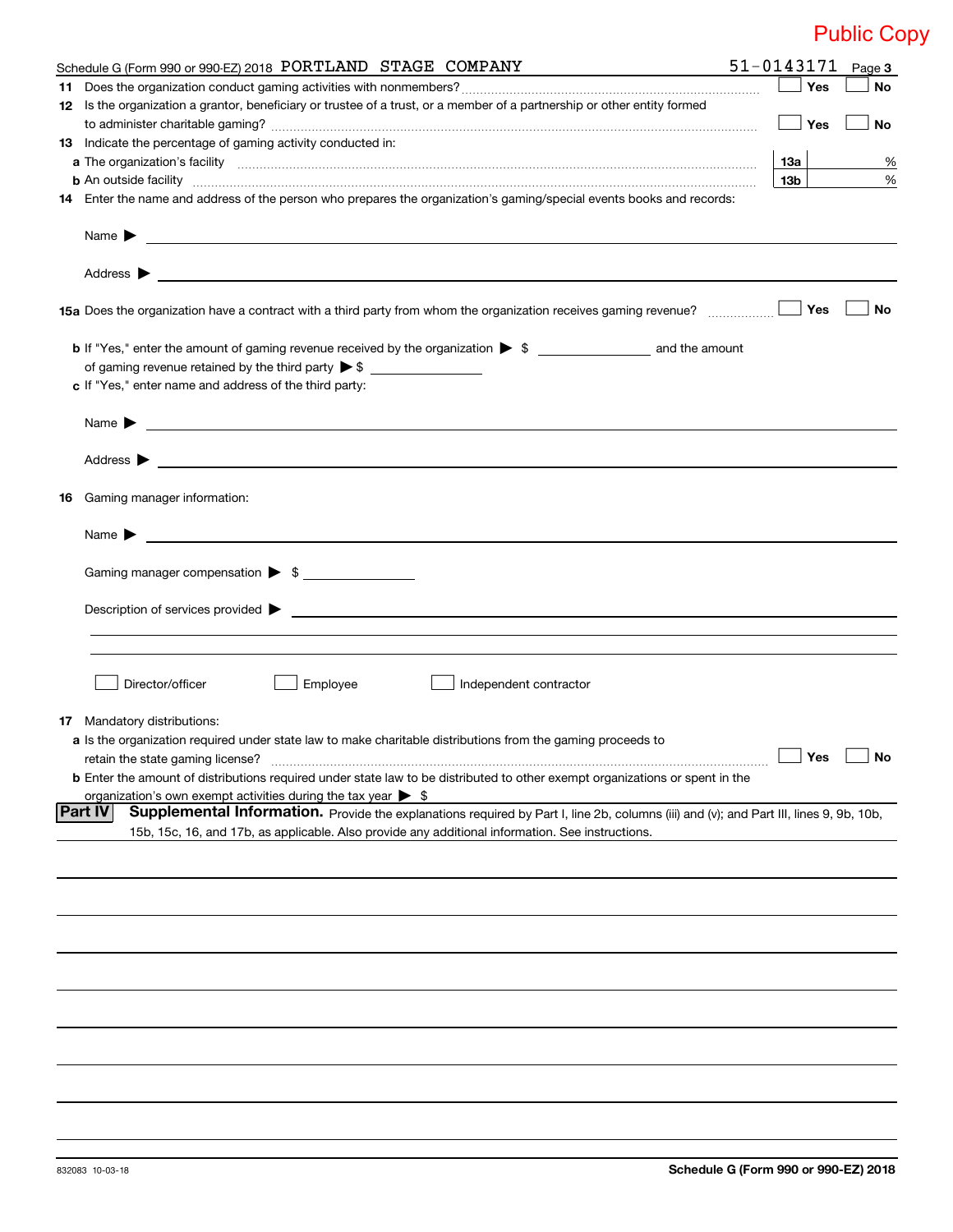**(Form 990 or 990‐EZ)**

Department of the Treasury Internal Revenue Service

Name of the organization

**Complete to provide information for responses to specific questions on Form 990 or 990‐EZ or to provide any additional information. | Attach to Form 990 or 990‐EZ. | Go to www.irs.gov/Form990 for the latest information. SCHEDULE O Supplemental Information to Form 990 or 990‐EZ 2018**

**Open to Public Inspection Employer identification number**

 $OMB$  No.

PORTLAND STAGE COMPANY  $\vert$  51-0143171

FORM 990, PART I, LINE 1, DESCRIPTION OF ORGANIZATION MISSION:

PROGRAMS THAT EXPLORE BASIC HUMAN ISSUES AND CONCERNS RELEVANT TO THE

COMMUNITIES SERVED BY THE THEATER. OUR GUIDING PRINCIPLE IS TO PROMOTE

CREATIVITY AND DIALOGUE AMONG ARTISTS, STAFF, BOARD MEMBERS AND

AUDIENCE.

FORM 990, PART III, LINE 1, DESCRIPTION OF ORGANIZATION MISSION:

STAFF, BOARD MEMBERS AND AUDIENCE.

FORM 990, PART III, LINE 4A, PROGRAM SERVICE ACCOMPLISHMENTS:

4‐18 THROUGH CLASSES IN OUR THEATER FOR KIDS STOREFRONT SPACE AND

THROUGH IN‐SCHOOL PROGRAMS DESIGNED FOR STUDENTS GRADES K‐12. OUR

EDUCATION PROGRAMS REACHED 73 SCHOOLS AND OVER 10,000 STUDENTS DURING

THE 2018-19 SEASON; 9 MORE SCHOOLS THAN THE PREVIOUS YEAR.

PORTLAND STAGE PROMOTES AND CELEBRATES THE CREATION AND DEVELOPMENT OF

NEW WORK, AND DURING THE 2018‐19 MAINSTAGE SEASON, PORTLAND STAGE

PRODUCED TWO WORLD‐PREMIERE PRODUCTIONS BY FEMALE, MAINE‐BASED

PLAYWRIGHTS.

FORM 990, PART VI, SECTION B, LINE 11B:

LINE 11A EXPLANATION ‐ THE FINANCE DIRECTOR REVIEWS THE 990 AND THEN THE 990 IS SENT TO THE FINANCE COMMITTEE FOR DISCUSSION AND REVIEW AT THE FIRST REGULARLY SCHEDULED MEETING AFTER IT IS PRODUCED IN DRAFT FORM. AFTER THE FINANCE COMMITTEE HAS HAD A CHANCE TO COMMENT, THE 990 IS FILED WITH THE

IRS.